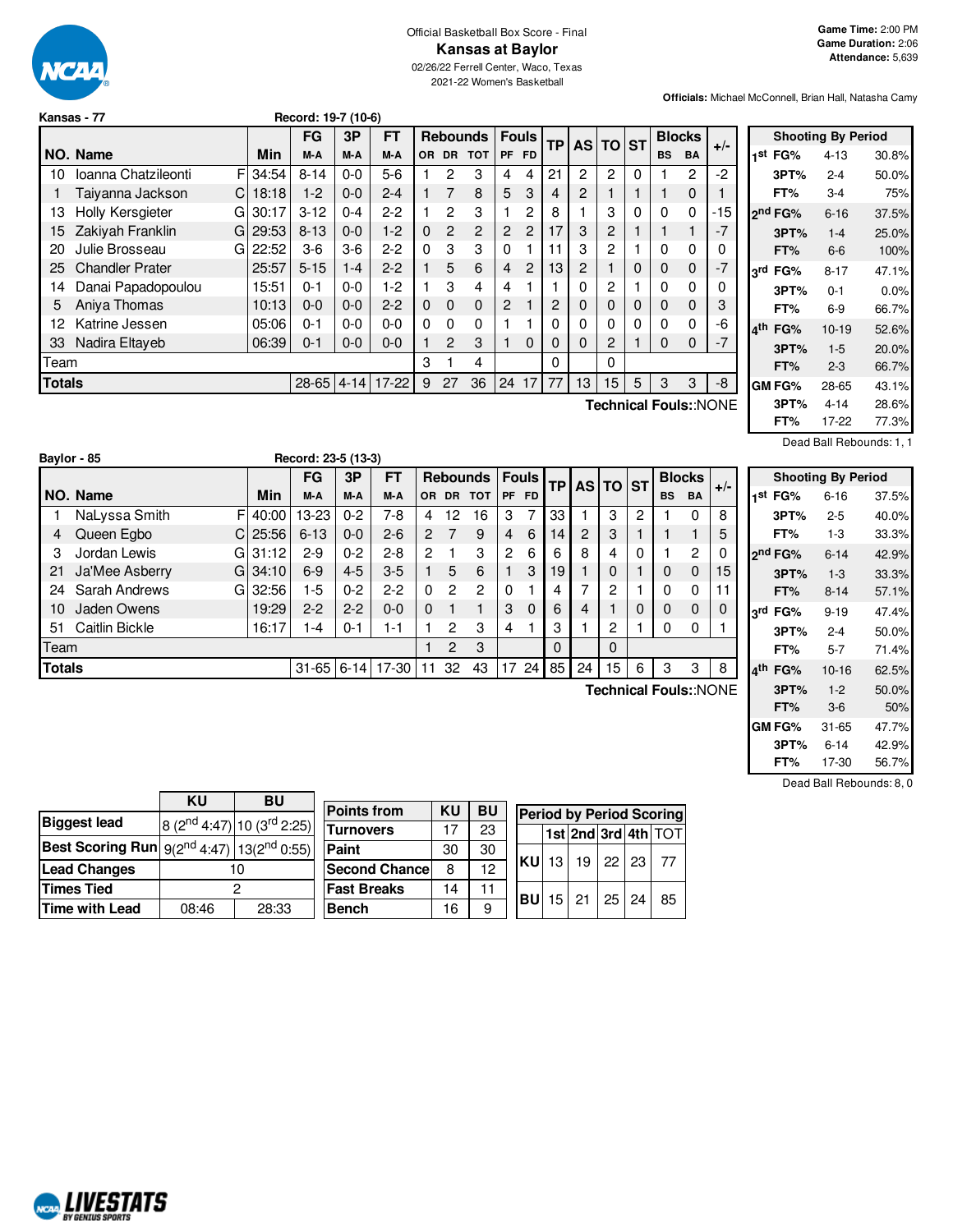

#### **Kansas at Baylor**

02/26/22 Ferrell Center, Waco, Texas 2021-22 Women's Basketball

**Officials:** Michael McConnell, Brian Hall, Natasha Camy

### **Period 1**

| <b>Quarter Starters:</b> |                                                                                             |                   |              |                 |                                        |                                                            |
|--------------------------|---------------------------------------------------------------------------------------------|-------------------|--------------|-----------------|----------------------------------------|------------------------------------------------------------|
| BU                       | 1 Smith N                                                                                   | 3 Lewis J         | 4 Egbo Q     |                 | 21 Asberry J                           | 24 Andrews S                                               |
| ΚU                       | 1 Jackson T                                                                                 | 10 Chatzileonti I |              | 13 Kersgieter H | 15 Franklin Z                          | 20 Brosseau J                                              |
| <b>Game Time</b>         | <b>BU</b>                                                                                   |                   | <b>Score</b> | Diff            |                                        | <b>KU</b>                                                  |
| 10:00                    | 4 EGBO Q jumpball won                                                                       |                   |              |                 | 1 JACKSON T jumpball lost              |                                                            |
| 09:50                    | 4 EGBO Q 2pt FG in the paint, jump shot missed                                              |                   |              |                 |                                        |                                                            |
| 09:47                    |                                                                                             |                   |              |                 | 20 BROSSEAU J defensive rebound (1)    |                                                            |
| 09:39                    |                                                                                             |                   |              |                 |                                        | 10 CHATZILEONTI I 2pt FG in the paint, jump shot missed    |
| 09:36                    | 21 ASBERRY J defensive rebound (1)                                                          |                   |              |                 |                                        |                                                            |
| 09:26                    | 4 EGBO Q foul drawn (1)                                                                     |                   |              |                 | 1 JACKSON T foul shooting (1 - 1)      |                                                            |
| 09:26                    | 4 EGBO Q free throw 1 - 2 missed                                                            |                   |              |                 |                                        |                                                            |
| 09:26                    | offensive dead ball rebound (1)                                                             |                   |              |                 |                                        |                                                            |
| 09:26                    | 4 EGBO Q free throw 2 - 2 missed                                                            |                   |              |                 |                                        |                                                            |
| 09:25                    |                                                                                             |                   |              |                 | 1 JACKSON T defensive rebound (1)      |                                                            |
| 09:04                    |                                                                                             |                   |              |                 | 20 BROSSEAU J 3pt FG, jump shot missed |                                                            |
| 09:00                    |                                                                                             |                   |              |                 | 13 KERSGIETER H offensive rebound (1)  |                                                            |
| 08:59                    |                                                                                             |                   |              |                 | 13 KERSGIETER H turnover bad pass (1)  |                                                            |
| 08:51                    | 1 SMITH N 2pt FG from turnover outside the paint, jump shot<br>missed                       |                   |              |                 |                                        |                                                            |
| 08:47                    |                                                                                             |                   |              |                 | 20 BROSSEAU J defensive rebound (2)    |                                                            |
| 08:44                    |                                                                                             |                   |              |                 | 20 BROSSEAU J turnover travel (1)      |                                                            |
| 08:27                    | 1 SMITH N turnover bad pass (1)                                                             |                   |              |                 | 1 JACKSON T steal (1)                  |                                                            |
| 08:19                    | jump ball situation                                                                         |                   |              |                 |                                        |                                                            |
| 08:03                    | 4 EGBO Q steal (1)                                                                          |                   |              |                 | 13 KERSGIETER H turnover bad pass (2)  |                                                            |
| 07:49                    | 1 SMITH N 2pt FG from turnover outside the paint, jump shot<br>made(2)                      |                   | $2 - 0$      | $\mathbf{2}$    |                                        |                                                            |
| 07:49                    | 3 LEWIS J assist (1)                                                                        |                   |              |                 |                                        |                                                            |
| 07:49                    | 1 SMITH N foul drawn (1)                                                                    |                   |              |                 | 13 KERSGIETER H foul shooting (1 - 2)  |                                                            |
| 07:49                    |                                                                                             |                   |              |                 | 20 BROSSEAU J substitution out         |                                                            |
| 07:49                    |                                                                                             |                   |              |                 | 25 PRATER C substitution in            |                                                            |
| 07:49                    | 1 SMITH N free throw 1 - 1 made (3)                                                         |                   | 3-0          | 3               |                                        |                                                            |
| 07:34                    | 24 ANDREWS S steal (1)                                                                      |                   |              |                 | 25 PRATER C turnover lost ball (1)     |                                                            |
| 07:29                    | 3 LEWIS J 3pt FG from turnover, jump shot missed                                            |                   |              |                 |                                        |                                                            |
| 07:25                    |                                                                                             |                   |              |                 | 1 JACKSON T defensive rebound (2)      |                                                            |
| 07:18                    | 21 ASBERRY J steal (1)                                                                      |                   |              |                 | 15 FRANKLIN Z turnover bad pass (1)    |                                                            |
| 07:15                    | 21 ASBERRY J 2pt FG from turnover in the paint, layup missed                                |                   |              |                 |                                        |                                                            |
| 07:11                    | 3 LEWIS J offensive rebound (1)                                                             |                   |              |                 |                                        |                                                            |
| 07:10                    | 3 LEWIS J 2pt FG fast break from turnover second chance in the<br>paint, jump shot made (2) |                   | $5-0$        | 5               |                                        |                                                            |
| 06:59                    |                                                                                             |                   | $5 - 2$      | 3               | (2)                                    | 10 CHATZILEONTI I 2pt FG outside the paint, jump shot made |
| 06:59                    |                                                                                             |                   |              |                 | 15 FRANKLIN Z assist (1)               |                                                            |
| 06:47                    | 1 SMITH N 2pt FG outside the paint, jump shot missed                                        |                   |              |                 |                                        |                                                            |
| 06:43                    |                                                                                             |                   |              |                 | 15 FRANKLIN Z defensive rebound (1)    |                                                            |
| 06:34                    |                                                                                             |                   |              |                 |                                        | 25 PRATER C 2pt FG outside the paint, jump shot missed     |
| 06:32                    | 1 SMITH N defensive rebound (1)                                                             |                   |              |                 |                                        |                                                            |
| 06:13                    |                                                                                             |                   |              |                 | 1 JACKSON T substitution out           |                                                            |
| 06:13                    |                                                                                             |                   |              |                 | 14 PAPADOPOULOU D substitution in      |                                                            |

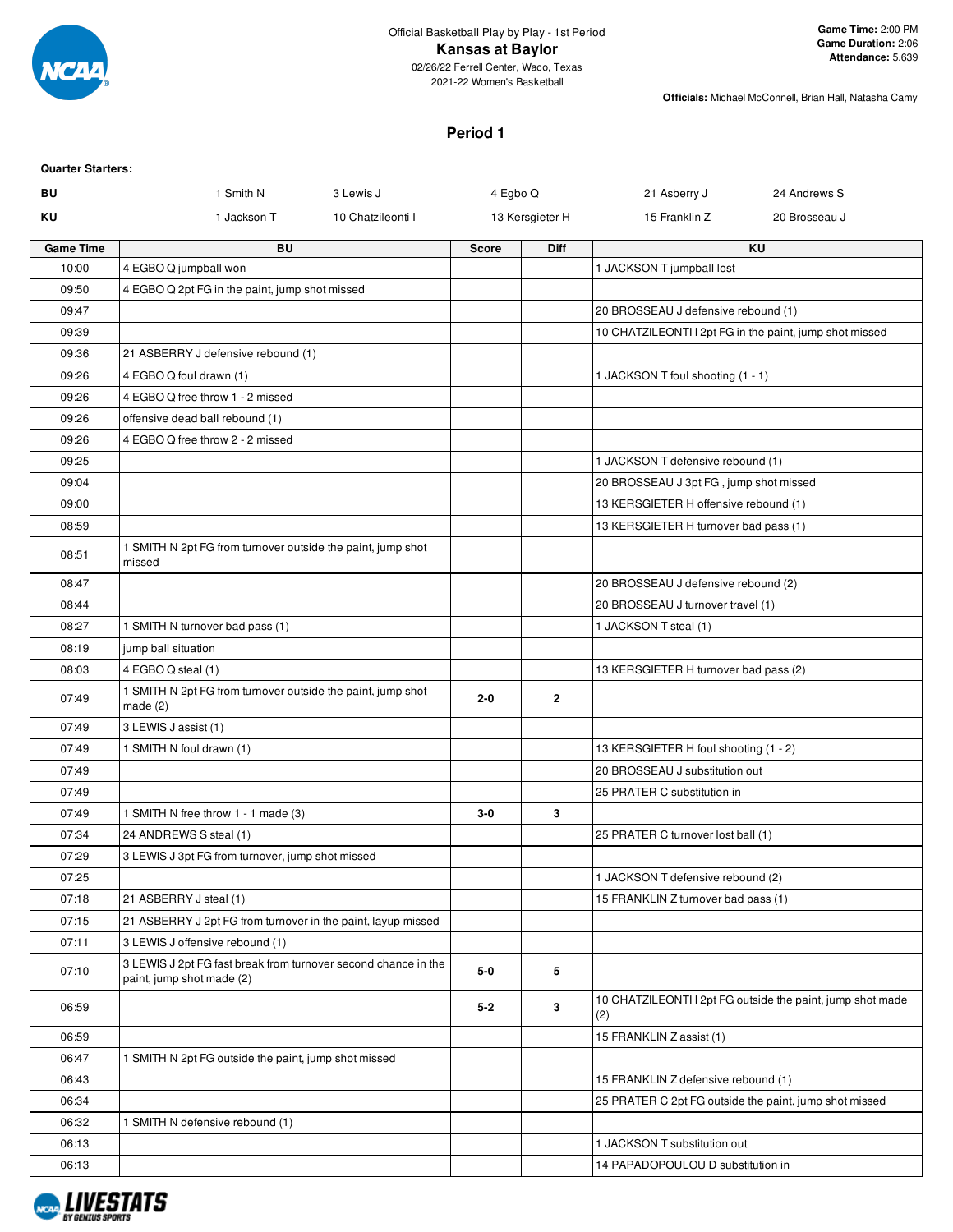

# Official Basketball Play by Play - 1st Period **Kansas at Baylor**

02/26/22 Ferrell Center, Waco, Texas 2021-22 Women's Basketball

| <b>Game Time</b> | <b>BU</b>                                                                  | <b>Score</b> | <b>Diff</b>   | KU                                                                               |
|------------------|----------------------------------------------------------------------------|--------------|---------------|----------------------------------------------------------------------------------|
| 06:02            | 3 LEWIS J turnover out of bounds (1)                                       |              |               |                                                                                  |
| 05:53            | 4 EGBO Q foul drawn (2)                                                    |              |               | 14 PAPADOPOULOU D foul offensive (1 - 3)                                         |
| 05:53            |                                                                            |              |               | 14 PAPADOPOULOU D turnover offensive (1)                                         |
| 05:30            | 3 LEWIS J foul drawn (1)                                                   |              |               | 10 CHATZILEONTI I foul personal (1 - 4)                                          |
| 05:26            | 24 ANDREWS S 2pt FG from turnover outside the paint, jump<br>shot made (2) | $7 - 2$      | 5             |                                                                                  |
| 05:07            | 4 EGBO Q foul shooting (1 - 1)                                             |              |               | 14 PAPADOPOULOU D foul drawn (1)                                                 |
| 05:07            |                                                                            |              |               | 13 KERSGIETER H substitution out                                                 |
| 05:07            |                                                                            |              |               | 5 THOMAS A substitution in                                                       |
| 05:07            |                                                                            | $7 - 3$      | 4             | 14 PAPADOPOULOU D free throw 1 - 2 made (1)                                      |
| 05:07            |                                                                            |              |               | 14 PAPADOPOULOU D free throw 2 - 2 missed                                        |
| 05:06            | 21 ASBERRY J defensive rebound (2)                                         |              |               |                                                                                  |
| 04:53            | 3 LEWIS J 2pt FG in the paint, jump shot blocked                           |              |               |                                                                                  |
| 04:53            |                                                                            |              |               | 15 FRANKLIN Z block (1)                                                          |
| 04:48            | 21 ASBERRY J offensive rebound (3)                                         |              |               |                                                                                  |
| 04:46            | 24 ANDREWS S 2pt FG second chance outside the paint, jump<br>shot missed   |              |               |                                                                                  |
| 04:42            |                                                                            |              |               | 25 PRATER C defensive rebound (1)                                                |
| 04:38            |                                                                            |              |               | 15 FRANKLIN Z 2pt FG outside the paint, jump shot missed                         |
| 04:36            | 21 ASBERRY J defensive rebound (4)                                         |              |               |                                                                                  |
| 04:27            | 4 EGBO Q turnover travel (1)                                               |              |               |                                                                                  |
| 04:27            |                                                                            |              | Timeout media |                                                                                  |
| 04:27            | 4 EGBO Q substitution out                                                  |              |               |                                                                                  |
| 04:27            | 21 ASBERRY J substitution out                                              |              |               |                                                                                  |
| 04:27            | 10 OWENS J substitution in                                                 |              |               |                                                                                  |
| 04:27            | 51 BICKLE C substitution in                                                |              |               |                                                                                  |
| 04:27            |                                                                            |              |               | 15 FRANKLIN Z substitution out                                                   |
| 04:27            |                                                                            |              |               | 20 BROSSEAU J substitution in                                                    |
| 04:07            |                                                                            |              |               | 10 CHATZILEONTI I 2pt FG from turnover in the paint, jump shot<br>missed         |
| 04:04            |                                                                            |              |               | 14 PAPADOPOULOU D offensive rebound (1)                                          |
| 03:58            |                                                                            | 7-6          | 1             | 20 BROSSEAU J 3pt FG from turnover second chance, jump<br>shot made (3)          |
| 03:58            |                                                                            |              |               | 25 PRATER C assist (1)                                                           |
| 03:40            | 1 SMITH N 2pt FG outside the paint, jump shot made (5)                     | 9-6          | 3             |                                                                                  |
| 03:40            | 3 LEWIS J assist (2)                                                       |              |               |                                                                                  |
| 03:22            | 10 OWENS J foul shooting (1 - 2)                                           |              |               | 25 PRATER C foul drawn (1)                                                       |
| 03:22            |                                                                            | 9-7          | $\mathbf{2}$  | 25 PRATER C free throw 1 - 2 made (1)                                            |
| 03:22            |                                                                            | 9-8          | $\mathbf{1}$  | 25 PRATER C free throw 2 - 2 made (2)                                            |
| 03:12            | 1 SMITH N turnover travel (2)                                              |              |               |                                                                                  |
| 02:58            |                                                                            |              |               | 25 PRATER C 2pt FG from turnover outside the paint, jump shot<br>missed          |
| 02:56            |                                                                            |              |               | 25 PRATER C offensive rebound (2)                                                |
| 02:55            |                                                                            |              |               | 25 PRATER C 2pt FG from turnover second chance in the paint,<br>jump shot missed |
| 02:52            | 1 SMITH N defensive rebound (2)                                            |              |               |                                                                                  |
| 02:46            | 51 BICKLE C 2pt FG in the paint, jump shot missed                          |              |               |                                                                                  |
| 02:44            |                                                                            |              |               | 25 PRATER C defensive rebound (3)                                                |
| 02:40            |                                                                            | $9 - 11$     | -2            | 20 BROSSEAU J 3pt FG fast break, jump shot made (6)                              |
| 02:40            |                                                                            |              |               | 25 PRATER C assist (2)                                                           |
| 02:25            | jump ball situation                                                        |              |               |                                                                                  |

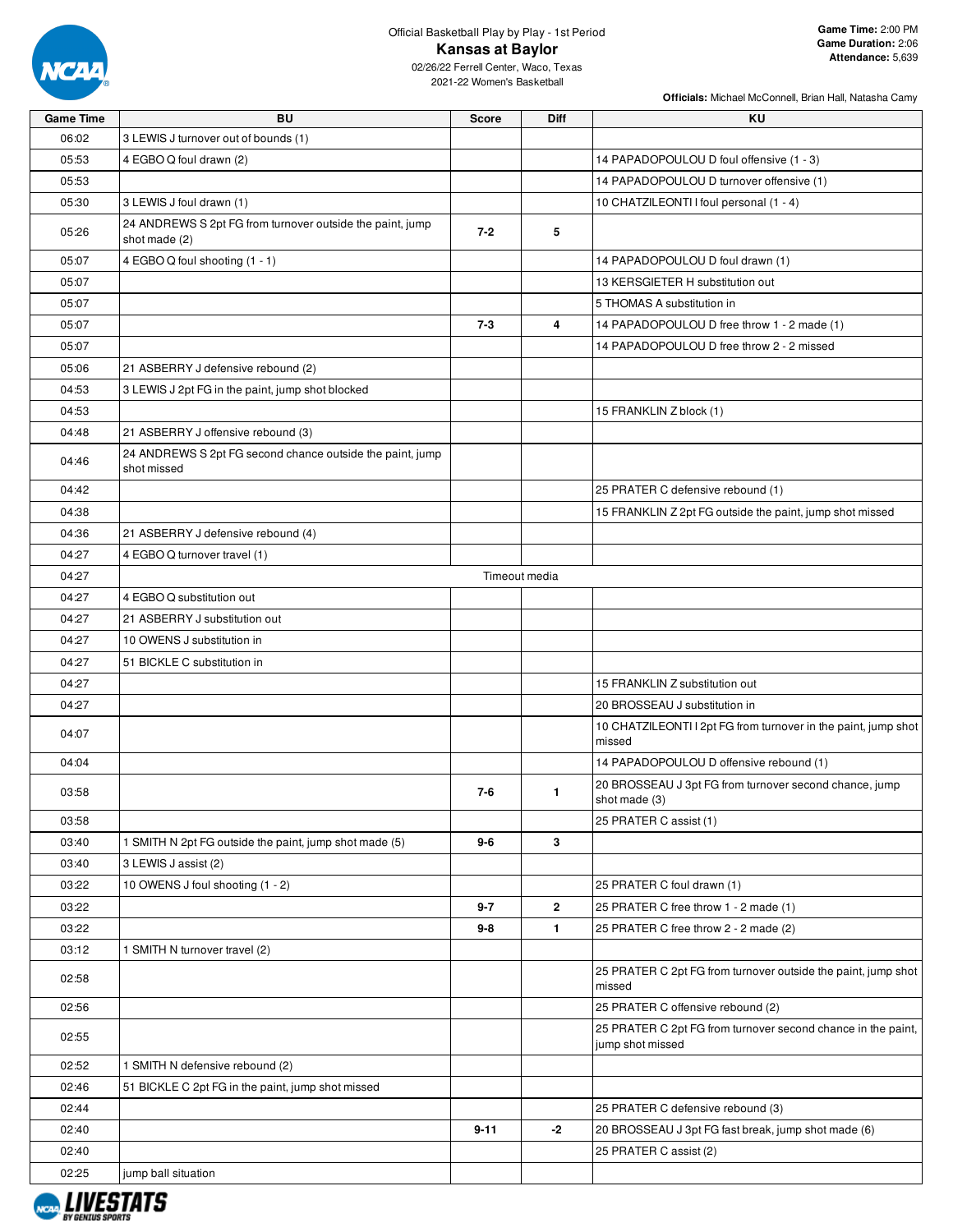

## Official Basketball Play by Play - 1st Period **Kansas at Baylor**

**Officials:** Michael McConnell, Brian Hall, Natasha Camy

02/26/22 Ferrell Center, Waco, Texas 2021-22 Women's Basketball

| <b>Game Time</b> | <b>BU</b>                                             | <b>Score</b>         | <b>Diff</b>  | <b>KU</b>                                                          |  |  |  |  |  |  |  |
|------------------|-------------------------------------------------------|----------------------|--------------|--------------------------------------------------------------------|--|--|--|--|--|--|--|
| 02:11            | 24 ANDREWS S 3pt FG, jump shot missed                 |                      |              |                                                                    |  |  |  |  |  |  |  |
| 02:08            | 51 BICKLE C offensive rebound (1)                     |                      |              |                                                                    |  |  |  |  |  |  |  |
| 01:58            | 51 BICKLE C turnover bad pass (1)                     |                      |              |                                                                    |  |  |  |  |  |  |  |
| 01:43            |                                                       |                      |              | 25 PRATER C 2pt FG from turnover in the paint, jump shot<br>missed |  |  |  |  |  |  |  |
| 01:41            | 1 SMITH N defensive rebound (3)                       |                      |              |                                                                    |  |  |  |  |  |  |  |
| 01:32            | 10 OWENS J 3pt FG, jump shot made (3)                 | $12 - 11$            | $\mathbf{1}$ |                                                                    |  |  |  |  |  |  |  |
| 01:32            | 3 LEWIS J assist (3)                                  |                      |              |                                                                    |  |  |  |  |  |  |  |
| 01:07            |                                                       | $12 - 13$            | $-1$         | 10 CHATZILEONTI I 2pt FG outside the paint, jump shot made<br>(4)  |  |  |  |  |  |  |  |
| 00:57            | 3 LEWIS J 3pt FG, jump shot missed                    |                      |              |                                                                    |  |  |  |  |  |  |  |
| 00:55            | 1 SMITH N offensive rebound (4)                       |                      |              |                                                                    |  |  |  |  |  |  |  |
| 00:49            | 10 OWENS J turnover lost ball (1)                     |                      |              |                                                                    |  |  |  |  |  |  |  |
| 00:49            | 24 ANDREWS S substitution out                         |                      |              |                                                                    |  |  |  |  |  |  |  |
| 00:49            | 21 ASBERRY J substitution in                          |                      |              |                                                                    |  |  |  |  |  |  |  |
| 00:49            |                                                       |                      |              | 5 THOMAS A substitution out                                        |  |  |  |  |  |  |  |
| 00:49            |                                                       |                      |              | 10 CHATZILEONTI I substitution out                                 |  |  |  |  |  |  |  |
| 00:49            |                                                       |                      |              | 25 PRATER C substitution out                                       |  |  |  |  |  |  |  |
| 00:49            |                                                       |                      |              | 12 JESSEN K substitution in                                        |  |  |  |  |  |  |  |
| 00:49            |                                                       |                      |              | 13 KERSGIETER H substitution in                                    |  |  |  |  |  |  |  |
| 00:49            |                                                       |                      |              | 15 FRANKLIN Z substitution in                                      |  |  |  |  |  |  |  |
| 00:37            |                                                       |                      |              | 14 PAPADOPOULOU D turnover 3 seconds (2)                           |  |  |  |  |  |  |  |
| 00:22            | 21 ASBERRY J 3pt FG from turnover, jump shot made (3) | $15-13$              | $\mathbf{2}$ |                                                                    |  |  |  |  |  |  |  |
| 00:22            | 10 OWENS J assist (1)                                 |                      |              |                                                                    |  |  |  |  |  |  |  |
| 00:01            |                                                       |                      |              | 20 BROSSEAU J 3pt FG, jump shot missed                             |  |  |  |  |  |  |  |
| 00:00            |                                                       |                      |              | offensive rebound (11)                                             |  |  |  |  |  |  |  |
|                  |                                                       | <b>END OF PERIOD</b> |              |                                                                    |  |  |  |  |  |  |  |
|                  | <b>BU 15-13 KU</b>                                    |                      |              |                                                                    |  |  |  |  |  |  |  |

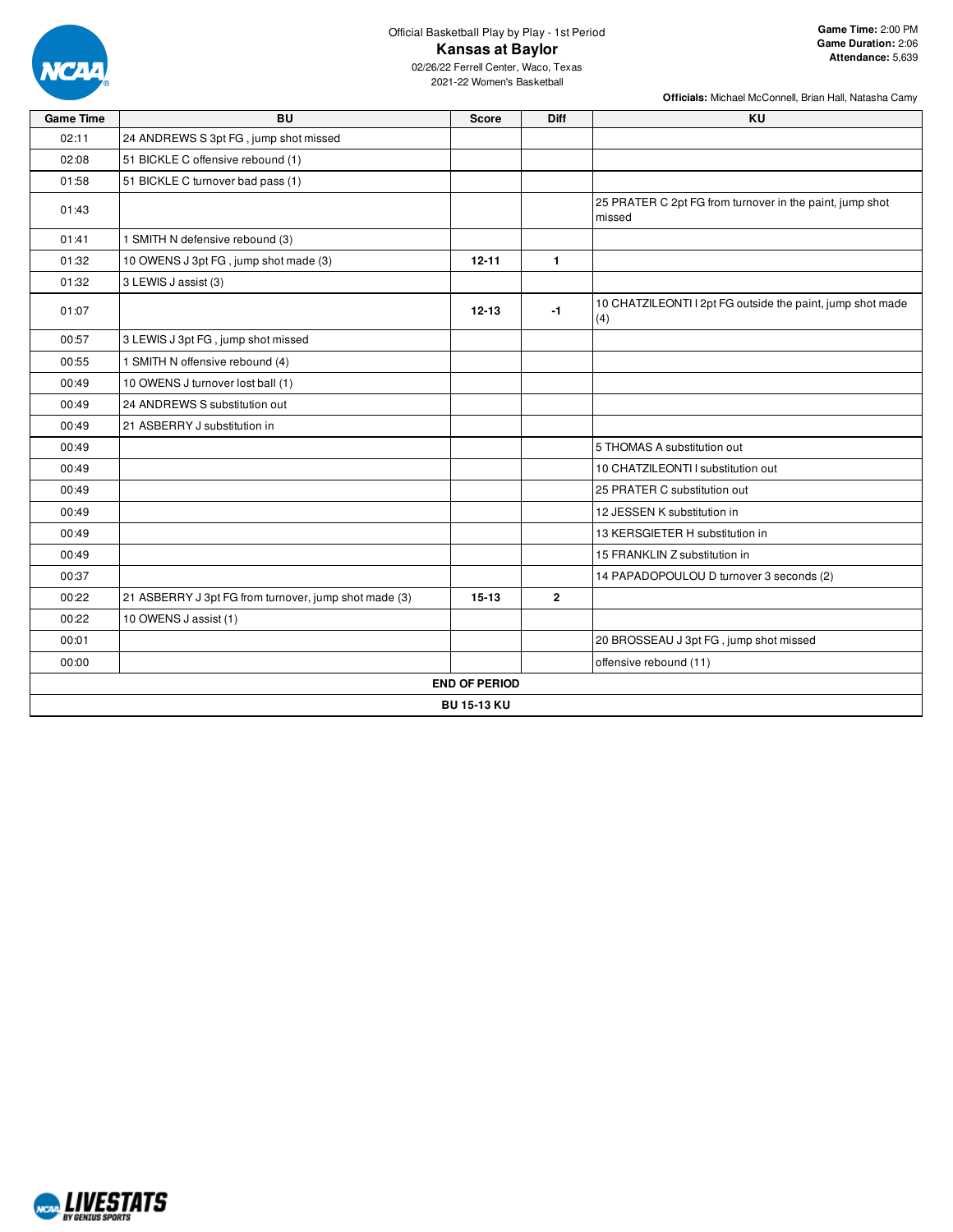

**Kansas - 13**

### Official Basketball Box Score - 1st Period **Kansas at Baylor** 02/26/22 Ferrell Center, Waco, Texas

2021-22 Women's Basketball

**Officials:** Michael McConnell, Brian Hall, Natasha Camy

|               |                          |       | FG      | 3P            | <b>FT</b> |     | <b>Rebounds</b> |                |    | <b>Fouls</b> |          | <b>TP</b> |   |   | <b>AS</b> | <b>TO</b> | <b>ST</b> |  | <b>Blocks</b> | $+/-$ |
|---------------|--------------------------|-------|---------|---------------|-----------|-----|-----------------|----------------|----|--------------|----------|-----------|---|---|-----------|-----------|-----------|--|---------------|-------|
|               | NO. Name                 | Min   | M-A     | M-A           | M-A       | OR. | <b>DR</b>       | <b>TOT</b>     | PF | <b>FD</b>    |          |           |   |   | <b>BS</b> | <b>BA</b> |           |  |               |       |
| 10            | Ioanna Chatzileonti<br>F | 09:10 | $2 - 4$ | $0 - 0$       | $0 - 0$   | 0   | 0               | 0              |    | 0            | 4        |           | 0 | 0 | 0         | 0         |           |  |               |       |
|               | C<br>Taiyanna Jackson    | 03:47 | $0 - 0$ | $0-0$         | $0-0$     | 0   | $\overline{2}$  | $\overline{2}$ |    | $\Omega$     | 0        |           | 0 |   | 0         | 0         | -3        |  |               |       |
| 13            | Holly Kersgieter<br>G    | 05:43 | $0 - 0$ | $0-0$         | $0 - 0$   |     | $\Omega$        |                |    | 0            | 0        |           | 2 | 0 | 0         | 0         | -8        |  |               |       |
| 15            | Zakiyah Franklin<br>G    | 06:23 | $0 - 1$ | $0-0$         | $0-0$     | 0   |                 |                | 0  | $\Omega$     | 0        |           |   | 0 |           | $\Omega$  | $-7$      |  |               |       |
| 20            | Julie Brosseau<br>G      | 06:38 | $2 - 4$ | $2 - 4$       | $0-0$     | 0   | $\overline{c}$  | $\mathbf{2}$   | 0  | $\Omega$     | 6        |           |   |   | 0         | 0         | 0         |  |               |       |
| 25            | <b>Chandler Prater</b>   | 06:59 | $0 - 4$ | $0 - 0$   2-2 |           |     | 2               | 3              | 0  |              | 2        | 2         |   | 0 | 0         | 0         | 3         |  |               |       |
| 14            | Danai Papadopoulou       | 06:13 | $0 - 0$ | $0 - 0$       | $1 - 2$   |     | $\Omega$        |                |    |              |          | U         | 2 | 0 | 0         | 0         |           |  |               |       |
| 5             | Aniya Thomas             | 04:17 | $0 - 0$ | $0 - 0$       | $0 - 0$   | 0   | $\Omega$        | $\Omega$       | 0  | $\Omega$     | $\Omega$ |           | 0 | 0 | 0         | $\Omega$  | 6         |  |               |       |
| 12            | Katrine Jessen           | 00:50 | $0-0$   | $0-0$         | $0-0$     | 0   | $\Omega$        | $\Omega$       | 0  | 0            | 0        |           | 0 | 0 | 0         | 0         | -3        |  |               |       |
| Team          |                          |       |         |               |           |     | $\Omega$        |                |    |              | $\Omega$ |           | 0 |   |           |           |           |  |               |       |
| <b>Totals</b> |                          |       | 4-13    | $2 - 4$       | $3 - 4$   | 4   |                 | 11             | 4  | 2            | 13       | 3         | 7 |   |           |           | -2        |  |               |       |
|               |                          |       |         |               |           |     |                 |                |    |              |          |           |   |   |           |           | $\sim$    |  |               |       |

| <b>Shooting By Period</b> |          |       |  |  |  |  |  |  |  |  |  |  |
|---------------------------|----------|-------|--|--|--|--|--|--|--|--|--|--|
| 1st<br>FG%                | $4 - 13$ | 30.8% |  |  |  |  |  |  |  |  |  |  |
| 3PT%                      | $2 - 4$  | 50.0% |  |  |  |  |  |  |  |  |  |  |
| FT%                       | $3 - 4$  | 75%   |  |  |  |  |  |  |  |  |  |  |
| <b>GM FG%</b>             | $4 - 13$ | 30.8% |  |  |  |  |  |  |  |  |  |  |
| 3PT%                      | $2 - 4$  | 50.0% |  |  |  |  |  |  |  |  |  |  |
| FT%                       | 3-4      | 75.0% |  |  |  |  |  |  |  |  |  |  |

Dead Ball Rebounds: 0, 0

**Baylor - 15**

**Technical Fouls:**:NONE

|               |                     |       | FG       | 3P      | <b>FT</b> |           | <b>Rebounds</b> |            |    | <b>Fouls</b> | <b>TP</b> |   | AS TO ST    |   |           | <b>Blocks</b> |                          |
|---------------|---------------------|-------|----------|---------|-----------|-----------|-----------------|------------|----|--------------|-----------|---|-------------|---|-----------|---------------|--------------------------|
|               | NO. Name            | Min   | M-A      | M-A     | M-A       | <b>OR</b> | <b>DR</b>       | <b>TOT</b> | PF | <b>FD</b>    |           |   |             |   | <b>BS</b> | BA            | $+/-$                    |
|               | NaLyssa Smith<br>F  | 10:00 | $2 - 4$  | $0-0$   | 1-1       |           | 3               | 4          | 0  |              | 5         |   | 2           | 0 | 0         | 0             | 2                        |
| 4             | Queen Egbo<br>C     | 05:33 | $0 - 1$  | $0 - 0$ | $0 - 2$   | 0         | 0               | 0          |    | 2            | 0         | 0 |             |   | 0         | $\mathbf 0$   | 4                        |
| 3             | Jordan Lewis<br>G   | 10:00 | 1-4      | $0 - 2$ | $0 - 0$   |           | 0               |            | 0  |              | 2         | 3 |             | 0 | 0         |               | 2                        |
| 21            | Ja'Mee Asberry<br>G | 06:23 | $1-2$    | $1 - 1$ | $0 - 0$   |           | 3               | 4          | 0  | $\Omega$     | 3         | 0 | 0           |   | 0         | 0             |                          |
| 24            | Sarah Andrews<br>G  | 09:10 | 1-3      | $0 - 1$ | $0 - 0$   | 0         | 0               | 0          | 0  | 0            | 2         | 0 | $\mathbf 0$ |   | 0         | 0             | $\overline{\phantom{a}}$ |
| 10            | Jaden Owens         | 04:27 | $1 - 1$  | $1 - 1$ | $0-0$     | 0         | 0               | 0          |    | 0            | 3         |   |             | 0 | 0         | $\mathbf 0$   | -2                       |
| 51            | Caitlin Bickle      | 04:27 | 0-1      | $0-0$   | $0-0$     |           | 0               |            | 0  | 0            | 0         | 0 |             | 0 | 0         | 0             | -2                       |
| Team          |                     |       |          |         |           | 0         | 0               | $\Omega$   |    |              | 0         |   | 0           |   |           |               |                          |
| <b>Totals</b> |                     |       | $6 - 16$ | $2 - 5$ | $1 - 3$   | 4         | 6               | 10         | 2  | 4            | 15        | 4 | 6           | 3 | 0         |               | 2                        |
|               |                     |       |          |         |           |           |                 |            |    |              |           |   |             |   |           |               |                          |

| <b>Shooting By Period</b> |          |       |  |  |  |  |  |  |  |  |  |  |
|---------------------------|----------|-------|--|--|--|--|--|--|--|--|--|--|
| 1 <sup>st</sup> FG%       | $6 - 16$ | 37.5% |  |  |  |  |  |  |  |  |  |  |
| 3PT%                      | $2 - 5$  | 40.0% |  |  |  |  |  |  |  |  |  |  |
| FT%                       | $1-3$    | 33.3% |  |  |  |  |  |  |  |  |  |  |
| <b>GMFG%</b>              | $6 - 16$ | 37.5% |  |  |  |  |  |  |  |  |  |  |
| 3PT%                      | $2 - 5$  | 40.0% |  |  |  |  |  |  |  |  |  |  |
| FT%                       | $1 - 3$  | 33.3% |  |  |  |  |  |  |  |  |  |  |

Dead Ball Rebounds: 1, 0

|                       | KU                                                      | BU                            |  |  |  |  |  |
|-----------------------|---------------------------------------------------------|-------------------------------|--|--|--|--|--|
| <b>Biggest lead</b>   |                                                         | 2 $(1st 2:40)$ 5 $(1st 7:10)$ |  |  |  |  |  |
|                       | <b>Best Scoring Run</b> $5(1^{st}2:40)$ $5(1^{st}7:10)$ |                               |  |  |  |  |  |
| <b>Lead Changes</b>   |                                                         |                               |  |  |  |  |  |
| <b>Times Tied</b>     |                                                         |                               |  |  |  |  |  |
| <b>Time with Lead</b> | 01:52                                                   | 05:57                         |  |  |  |  |  |

| <b>Points from</b>   | KU | <b>BU</b> | <b>Period</b> |    |
|----------------------|----|-----------|---------------|----|
| <b>Turnovers</b>     | 3  | 10        |               | 1s |
| Paint                | 0  | 2         |               |    |
| <b>Second Chance</b> | 3  | 2         | <b>KU</b>     | 13 |
| <b>Fast Breaks</b>   | 3  | 2         | <b>BU</b>     | 15 |
| <b>Bench</b>         | 3  | 3         |               |    |

| U      | <b>Period by Period Scoring</b> |  |                               |  |  |                     |  |  |  |  |  |  |
|--------|---------------------------------|--|-------------------------------|--|--|---------------------|--|--|--|--|--|--|
| 0      |                                 |  |                               |  |  | 1st 2nd 3rd 4th TOT |  |  |  |  |  |  |
| 2<br>ጋ |                                 |  | KU 13 19 22 23 77             |  |  |                     |  |  |  |  |  |  |
|        |                                 |  | $ BU $ 15   21   25   24   85 |  |  |                     |  |  |  |  |  |  |
| ג      |                                 |  |                               |  |  |                     |  |  |  |  |  |  |

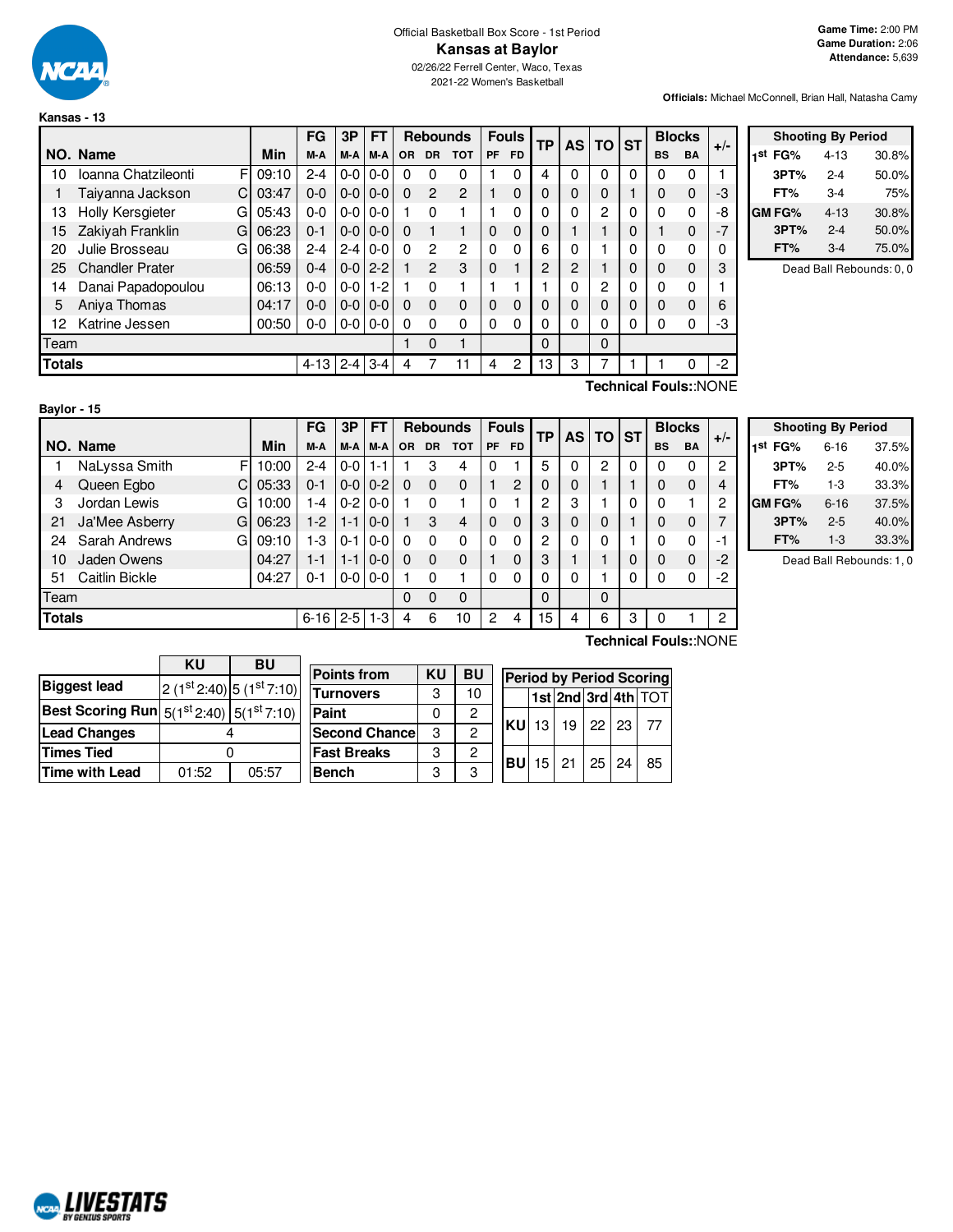

02/26/22 Ferrell Center, Waco, Texas 2021-22 Women's Basketball

**Officials:** Michael McConnell, Brian Hall, Natasha Camy

## **Period 2**

| <b>Quarter Starters:</b> |                                                     |             |                 |                |                                         |                                                              |
|--------------------------|-----------------------------------------------------|-------------|-----------------|----------------|-----------------------------------------|--------------------------------------------------------------|
| BU                       | 1 Smith N                                           | 3 Lewis J   | 10 Owens J      |                | 21 Asberry J                            | 51 Bickle C                                                  |
| ΚU                       | 1 Jackson T                                         | 12 Jessen K | 13 Kersgieter H |                | 15 Franklin Z                           | 20 Brosseau J                                                |
| <b>Game Time</b>         | <b>BU</b>                                           |             | <b>Score</b>    | <b>Diff</b>    |                                         | KU                                                           |
| 10:00                    |                                                     |             |                 |                | 14 PAPADOPOULOU D substitution out      |                                                              |
| 10:00                    |                                                     |             |                 |                | 1 JACKSON T substitution in             |                                                              |
| 09:50                    |                                                     |             |                 |                |                                         | 13 KERSGIETER H 2pt FG in the paint, jump shot missed        |
| 09:48                    | 1 SMITH N defensive rebound (5)                     |             |                 |                |                                         |                                                              |
| 09:45                    | 3 LEWIS J foul drawn (2)                            |             |                 |                | 15 FRANKLIN Z foul shooting (1 - 1)     |                                                              |
| 09:45                    | 3 LEWIS J free throw fast break 1 - 2 missed        |             |                 |                |                                         |                                                              |
| 09:45                    | offensive dead ball rebound (2)                     |             |                 |                |                                         |                                                              |
| 09:45                    | 3 LEWIS J free throw fast break 2 - 2 made (3)      |             | 16-13           | 3              |                                         |                                                              |
| 09:28                    | 10 OWENS J foul shooting (2 - 1)                    |             |                 |                | 20 BROSSEAU J foul drawn (1)            |                                                              |
| 09:28                    |                                                     |             | $16 - 14$       | $\overline{2}$ | 20 BROSSEAU J free throw 1 - 2 made (7) |                                                              |
| 09:28                    |                                                     |             | 16-15           | $\mathbf{1}$   | 20 BROSSEAU J free throw 2 - 2 made (8) |                                                              |
| 09:12                    | 1 SMITH N 2pt FG in the paint, jump shot missed     |             |                 |                |                                         |                                                              |
| 09:09                    |                                                     |             |                 |                | 1 JACKSON T defensive rebound (3)       |                                                              |
| 08:57                    |                                                     |             | $16 - 17$       | $-1$           | (2)                                     | 13 KERSGIETER H 2pt FG outside the paint, jump shot made     |
| 08:42                    | 51 BICKLE C 3pt FG, jump shot missed                |             |                 |                |                                         |                                                              |
| 08:39                    |                                                     |             |                 |                | defensive dead ball rebound (1)         |                                                              |
| 08:39                    | 1 SMITH N foul personal (1 - 2)                     |             |                 |                | 12 JESSEN K foul drawn (1)              |                                                              |
| 08:22                    |                                                     |             |                 |                |                                         | 13 KERSGIETER H 2pt FG in the paint, jump shot missed        |
| 08:20                    | defensive rebound (12)                              |             |                 |                |                                         |                                                              |
| 08:14                    | 3 LEWIS J 2pt FG in the paint, layup missed         |             |                 |                |                                         |                                                              |
| 08:11                    |                                                     |             |                 |                | 1 JACKSON T defensive rebound (4)       |                                                              |
| 07:58                    | 1 SMITH N foul drawn (2)                            |             |                 |                | 1 JACKSON T foul offensive (2 - 2)      |                                                              |
| 07:58                    |                                                     |             |                 |                | 1 JACKSON T turnover offensive (1)      |                                                              |
| 07:58                    |                                                     |             |                 |                | 1 JACKSON T substitution out            |                                                              |
| 07:58                    |                                                     |             |                 |                | 12 JESSEN K substitution out            |                                                              |
| 07:58                    |                                                     |             |                 |                | 20 BROSSEAU J substitution out          |                                                              |
| 07:58                    |                                                     |             |                 |                | 10 CHATZILEONTI I substitution in       |                                                              |
| 07:58                    |                                                     |             |                 |                | 14 PAPADOPOULOU D substitution in       |                                                              |
| 07:58                    |                                                     |             |                 |                | 25 PRATER C substitution in             |                                                              |
| 07:45                    | 1 SMITH N foul drawn (3)                            |             |                 |                | 14 PAPADOPOULOU D foul shooting (2 - 3) |                                                              |
| 07:45                    | 51 BICKLE C substitution out                        |             |                 |                |                                         |                                                              |
| 07:45                    | 4 EGBO Q substitution in                            |             |                 |                |                                         |                                                              |
| 07:45                    | 1 SMITH N free throw 1 - 2 missed                   |             |                 |                |                                         |                                                              |
| 07:45                    | offensive dead ball rebound (3)                     |             |                 |                |                                         |                                                              |
| 07:45                    | 1 SMITH N free throw 2 - 2 made (6)                 |             | $17 - 17$       | 0              |                                         |                                                              |
| 07:38                    |                                                     |             | 17-19           | $-2$           |                                         | 15 FRANKLIN Z 2pt FG fast break in the paint, layup made (2) |
| 07:19                    | 10 OWENS J 3pt FG, jump shot made (6)               |             | 20-19           | $\mathbf{1}$   |                                         |                                                              |
| 07:19                    | 4 EGBO Q assist (1)                                 |             |                 |                |                                         |                                                              |
| 06:59                    |                                                     |             | 20-22           | $-2$           | 25 PRATER C 3pt FG, jump shot made (5)  |                                                              |
| 06:59                    |                                                     |             |                 |                | 13 KERSGIETER H assist (1)              |                                                              |
| 06:47                    | 4 EGBO Q 2pt FG outside the paint, jump shot missed |             |                 |                |                                         |                                                              |
| 06:45                    |                                                     |             |                 |                | 13 KERSGIETER H defensive rebound (2)   |                                                              |
|                          |                                                     |             |                 |                |                                         |                                                              |

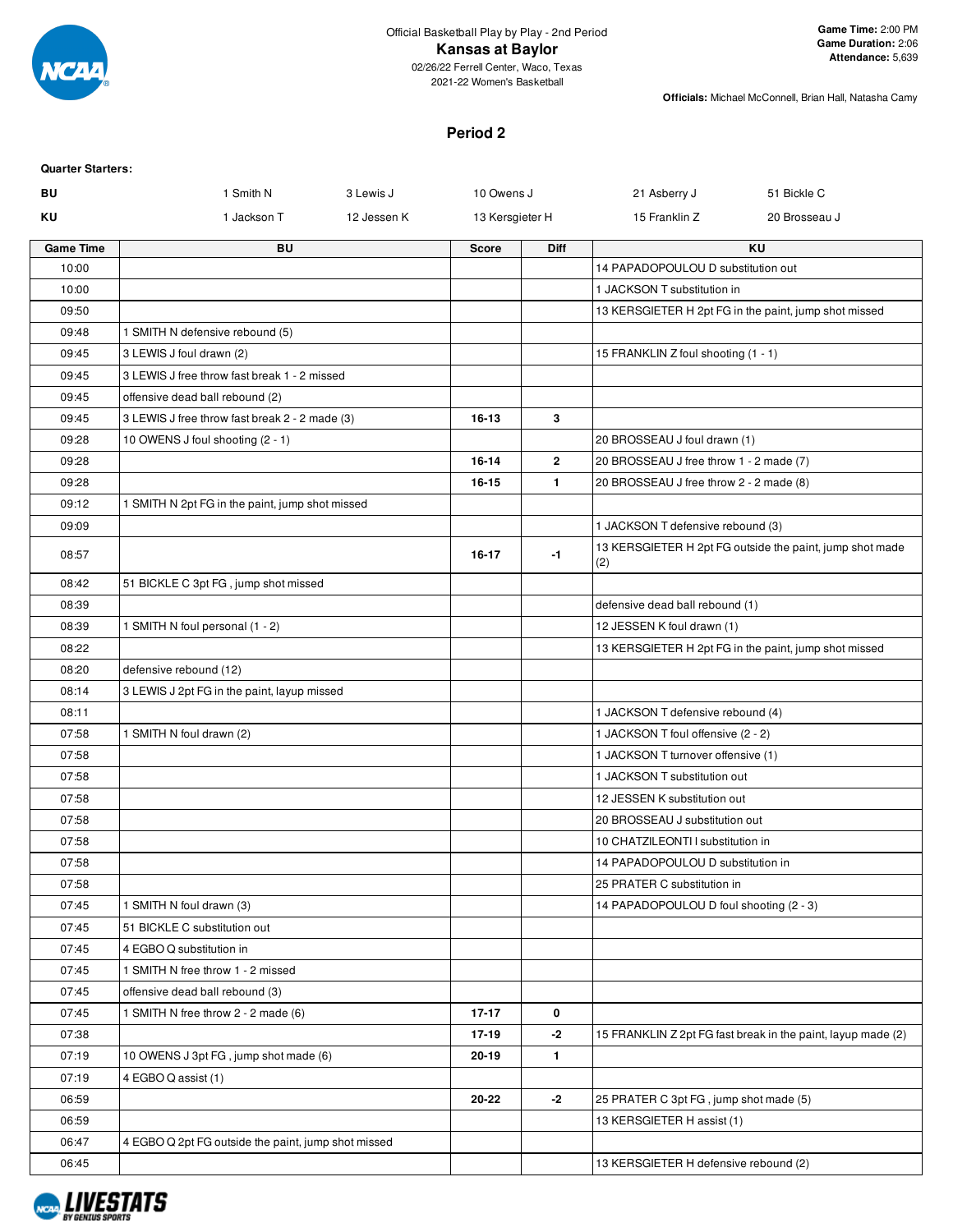

# Official Basketball Play by Play - 2nd Period **Kansas at Baylor**

02/26/22 Ferrell Center, Waco, Texas 2021-22 Women's Basketball

| <b>Game Time</b> | BU                                                          | <b>Score</b> | <b>Diff</b> | KU                                                          |
|------------------|-------------------------------------------------------------|--------------|-------------|-------------------------------------------------------------|
| 06:39            |                                                             |              |             | 13 KERSGIETER H 3pt FG, jump shot missed                    |
| 06:36            | 4 EGBO Q defensive rebound (1)                              |              |             |                                                             |
| 06:30            | 4 EGBO Q foul drawn (3)                                     |              |             | 15 FRANKLIN Z foul personal (2 - 4)                         |
| 06:30            | 10 OWENS J substitution out                                 |              |             |                                                             |
| 06:30            | 24 ANDREWS S substitution in                                |              |             |                                                             |
| 06:30            |                                                             |              |             | 15 FRANKLIN Z substitution out                              |
| 06:30            |                                                             |              |             | 20 BROSSEAU J substitution in                               |
| 06:30            |                                                             |              |             | 33 ELTAYEB N substitution in                                |
| 06:30            |                                                             |              |             | 14 PAPADOPOULOU D substitution out                          |
| 06:24            | 3 LEWIS J 2pt FG outside the paint, jump shot missed        |              |             |                                                             |
| 06:21            |                                                             |              |             | 33 ELTAYEB N defensive rebound (1)                          |
| 06:10            |                                                             | 20-24        | -4          | 25 PRATER C 2pt FG in the paint, layup made (7)             |
| 05:56            | 3 LEWIS J turnover lost ball (2)                            |              |             | 33 ELTAYEB N steal (1)                                      |
| 05:47            | 4 EGBO Q foul shooting (2 - 3)                              |              |             | 10 CHATZILEONTI I foul drawn (1)                            |
| 05:47            | 3 LEWIS J substitution out                                  |              |             |                                                             |
| 05:47            | 10 OWENS J substitution in                                  |              |             |                                                             |
| 05:47            |                                                             |              |             | 14 PAPADOPOULOU D substitution in                           |
| 05:47            |                                                             |              |             | 20 BROSSEAU J substitution out                              |
| 05:47            |                                                             | 20-25        | -5          | 10 CHATZILEONTI I free throw 1 - 2 made (5)                 |
| 05:47            |                                                             | 20-26        | -6          | 10 CHATZILEONTI I free throw 2 - 2 made (6)                 |
| 05:33            | 1 SMITH N 2pt FG outside the paint, jump shot missed        |              |             |                                                             |
| 05:29            |                                                             |              |             | 25 PRATER C defensive rebound (4)                           |
| 05:19            |                                                             |              |             | 25 PRATER C 2pt FG in the paint, jump shot missed           |
| 05:15            | 4 EGBO Q defensive rebound (2)                              |              |             |                                                             |
| 05:14            | 4 EGBO Q turnover lost ball (2)                             |              |             | 14 PAPADOPOULOU D steal (1)                                 |
| 05:00            |                                                             |              |             | 13 KERSGIETER H 3pt FG from turnover, jump shot missed      |
| 04:56            |                                                             |              |             | 10 CHATZILEONTI I offensive rebound (1)                     |
|                  |                                                             |              |             | 10 CHATZILEONTI I 2pt FG from turnover second chance in the |
| 04:47            |                                                             | 20-28        | -8          | paint, jump shot made (8)                                   |
| 04:42            | 1 SMITH N 2pt FG in the paint, layup made (8)               | $22 - 28$    | -6          |                                                             |
| 04:42            | 24 ANDREWS S assist (1)                                     |              |             |                                                             |
| 04:22            |                                                             |              |             | 33 ELTAYEB N turnover 3 seconds (1)                         |
| 04:22            |                                                             |              |             | 14 PAPADOPOULOU D substitution out                          |
| 04:22            |                                                             |              |             | 20 BROSSEAU J substitution in                               |
| 03:59            | 1 SMITH N 2pt FG from turnover in the paint, jump shot made | 24-28        | -4          |                                                             |
|                  | (10)                                                        |              |             |                                                             |
| 03:41            |                                                             |              |             | 25 PRATER C 2pt FG in the paint, jump shot missed           |
| 03:37            | 10 OWENS J defensive rebound (1)                            |              |             |                                                             |
| 03:23            | 21 ASBERRY J 3pt FG, jump shot missed                       |              |             |                                                             |
| 03:19            |                                                             |              |             | 33 ELTAYEB N defensive rebound (2)                          |
| 03:12            | 1 SMITH N foul drawn (4)                                    |              |             | 33 ELTAYEB N foul offensive (1 - 5)                         |
| 03:12            |                                                             |              |             | 33 ELTAYEB N turnover offensive (2)                         |
| 03:12            |                                                             |              |             | 25 PRATER C substitution out                                |
| 03:12            |                                                             |              |             | 33 ELTAYEB N substitution out                               |
| 03:12            |                                                             |              |             | 5 THOMAS A substitution in                                  |
| 03:12            |                                                             |              |             | 14 PAPADOPOULOU D substitution in                           |
| 02:59            | 4 EGBO Q 2pt FG from turnover in the paint, layup made (2)  | 26-28        | -2          |                                                             |
| 02:59            | 24 ANDREWS S assist (2)                                     |              |             |                                                             |
| 02:41            |                                                             |              |             | 13 KERSGIETER H 2pt FG outside the paint, jump shot missed  |
| 02:38            | 21 ASBERRY J defensive rebound (5)                          |              |             |                                                             |
|                  |                                                             |              |             |                                                             |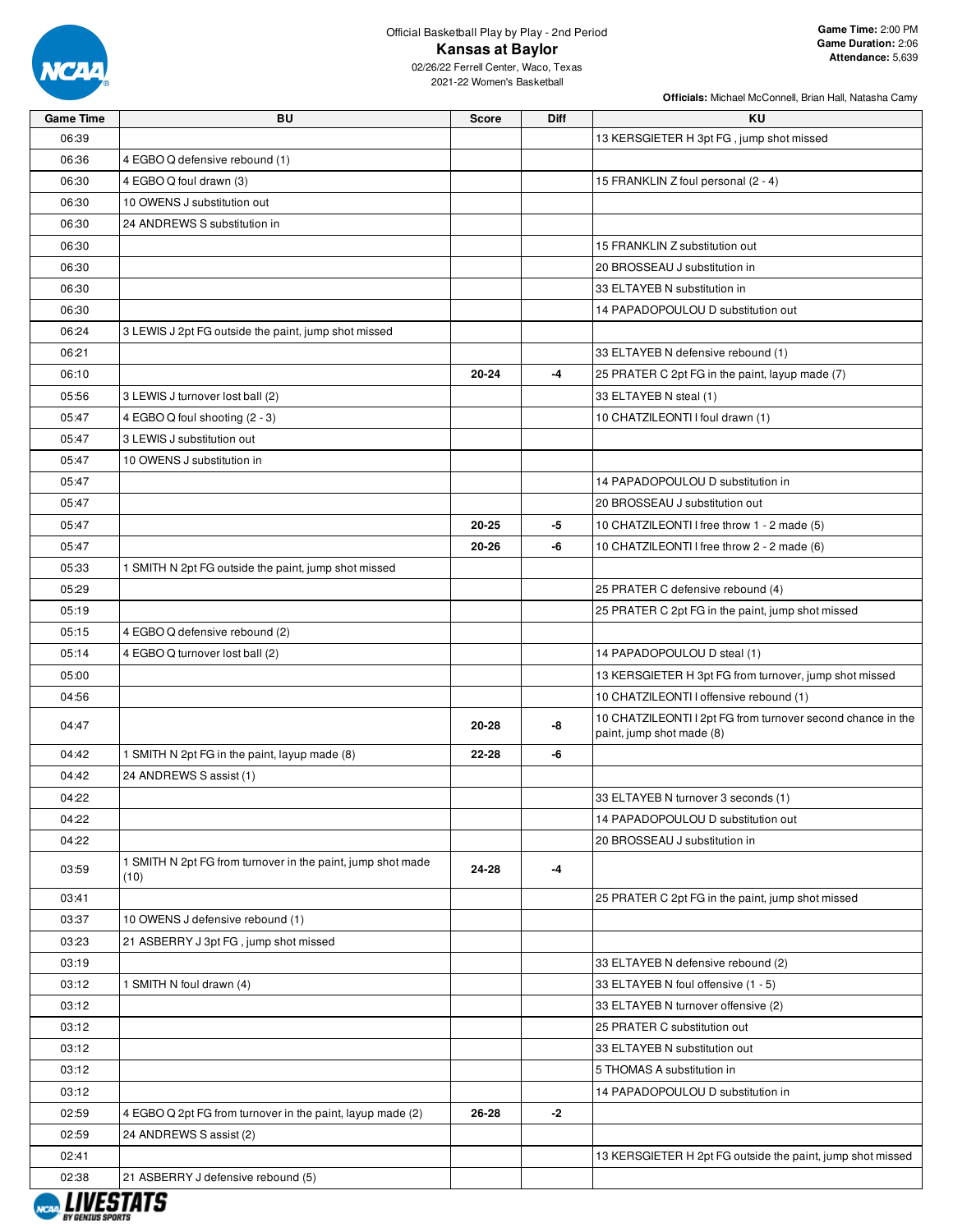

### Official Basketball Play by Play - 2nd Period **Kansas at Baylor** 02/26/22 Ferrell Center, Waco, Texas

**Officials:** Michael McConnell, Brian Hall, Natasha Camy

2021-22 Women's Basketball

| <b>Game Time</b> | <b>BU</b>                                                 | <b>Score</b> | Diff         | <b>KU</b>                                                                                |
|------------------|-----------------------------------------------------------|--------------|--------------|------------------------------------------------------------------------------------------|
| 02:38            | 21 ASBERRY J foul drawn (1)                               |              |              | 5 THOMAS A foul personal (1 - 6)                                                         |
| 02:38            | 21 ASBERRY J free throw fast break 1 - 2 missed           |              |              |                                                                                          |
| 02:38            | offensive dead ball rebound (4)                           |              |              |                                                                                          |
| 02:38            | 21 ASBERRY J free throw fast break 2 - 2 missed           |              |              |                                                                                          |
| 02:37            |                                                           |              |              | 14 PAPADOPOULOU D defensive rebound (2)                                                  |
| 02:21            | 1 SMITH N steal (1)                                       |              |              | 13 KERSGIETER H turnover bad pass (3)                                                    |
| 02:16            | 1 SMITH N 2pt FG from turnover in the paint, layup missed |              |              |                                                                                          |
| 02:14            | 4 EGBO Q offensive rebound (3)                            |              |              |                                                                                          |
| 02:14            | 4 EGBO Q foul drawn (4)                                   |              |              | 10 CHATZILEONTI I foul shooting (2 - 7)                                                  |
| 02:14            |                                                           |              |              | 10 CHATZILEONTI I substitution out                                                       |
| 02:14            |                                                           |              |              | 13 KERSGIETER H substitution out                                                         |
| 02:14            |                                                           |              |              | 12 JESSEN K substitution in                                                              |
| 02:14            |                                                           |              |              | 25 PRATER C substitution in                                                              |
| 02:14            | 4 EGBO Q free throw fast break 1 - 2 missed               |              |              |                                                                                          |
| 02:14            | offensive dead ball rebound (5)                           |              |              |                                                                                          |
| 02:14            | 4 EGBO Q free throw fast break 2 - 2 made (3)             | 27-28        | $-1$         |                                                                                          |
| 02:01            |                                                           |              |              | 14 PAPADOPOULOU D 2pt FG in the paint, jump shot missed                                  |
| 01:58            | 1 SMITH N defensive rebound (6)                           |              |              |                                                                                          |
| 01:52            | 4 EGBO Q 2pt FG in the paint, layup made (5)              | 29-28        | $\mathbf{1}$ |                                                                                          |
| 01:52            | 24 ANDREWS S assist (3)                                   |              |              |                                                                                          |
| 01:52            |                                                           |              |              | Timeout 30 Sec                                                                           |
| 01:32            |                                                           |              |              | 20 BROSSEAU J 3pt FG, jump shot missed                                                   |
| 01:29            | 1 SMITH N defensive rebound (7)                           |              |              |                                                                                          |
| 01:29            | 1 SMITH N foul drawn (5)                                  |              |              | 14 PAPADOPOULOU D foul personal (3 - 8)                                                  |
| 01:29            | 4 EGBO Q substitution out                                 |              |              |                                                                                          |
| 01:29            | 10 OWENS J substitution out                               |              |              |                                                                                          |
| 01:29            | 3 LEWIS J substitution in                                 |              |              |                                                                                          |
| 01:29            | 51 BICKLE C substitution in                               |              |              |                                                                                          |
| 01:29            |                                                           |              |              | 5 THOMAS A substitution out                                                              |
| 01:29            |                                                           |              |              | 14 PAPADOPOULOU D substitution out                                                       |
| 01:29            |                                                           |              |              | 13 KERSGIETER H substitution in                                                          |
| 01:29            |                                                           |              |              | 33 ELTAYEB N substitution in                                                             |
| 01:29            | 1 SMITH N free throw fast break 1 - 2 made (11)           | 30-28        | $\mathbf{2}$ |                                                                                          |
| 01:29            | 1 SMITH N free throw fast break 2 - 2 made (12)           | 31-28        | 3            |                                                                                          |
| 01:07            |                                                           |              |              | 12 JESSEN K 2pt FG outside the paint, jump shot missed                                   |
| 01:04            | 51 BICKLE C defensive rebound (2)                         |              |              |                                                                                          |
| 00:55            | 3 LEWIS J 2pt FG outside the paint, jump shot made (5)    | 33-28        | 5            |                                                                                          |
| 00:46            | 51 BICKLE C foul shooting (1 - 4)                         |              |              | 13 KERSGIETER H foul drawn (1)                                                           |
| 00:46            |                                                           | 33-29        | 4            | 13 KERSGIETER H free throw 1 - 2 made (3)                                                |
| 00:46            |                                                           | 33-30        | 3            | 13 KERSGIETER H free throw 2 - 2 made (4)                                                |
|                  | 24 ANDREWS S turnover lost ball (1)                       |              |              |                                                                                          |
| 00:27            |                                                           |              |              | 20 BROSSEAU J steal (1)<br>13 KERSGIETER H 2pt FG fast break from turnover in the paint, |
| 00:23            |                                                           | 33-32        | $\mathbf{1}$ | layup made (6)                                                                           |
| 00:23            |                                                           |              |              | 20 BROSSEAU J assist (1)                                                                 |
| 00:05            | 3 LEWIS J foul drawn (3)                                  |              |              | 25 PRATER C foul personal (1 - 9)                                                        |
| 00:05            | 3 LEWIS J free throw 1 - 2 made (6)                       | 34-32        | $\mathbf{2}$ |                                                                                          |
| 00:05            | 3 LEWIS J free throw 2 - 2 missed                         |              |              |                                                                                          |
| 00:04            | offensive dead ball rebound (6)                           |              |              |                                                                                          |
| 00:04            | 1 SMITH N foul drawn (6)                                  |              |              | 12 JESSEN K foul personal (1 - 10)                                                       |

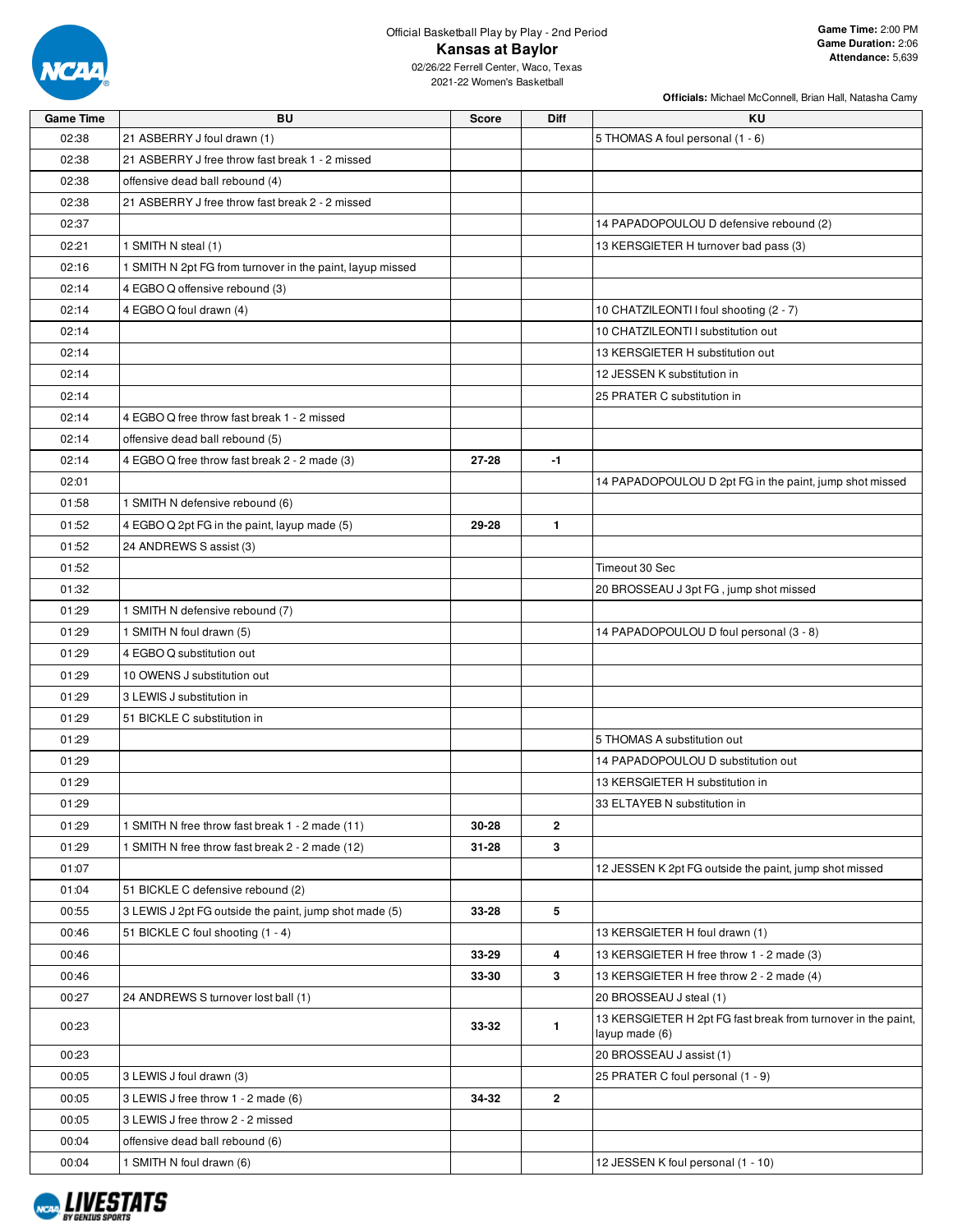Official Basketball Play by Play - 2nd Period **Kansas at Baylor** 02/26/22 Ferrell Center, Waco, Texas

2021-22 Women's Basketball

**Game Time:** 2:00 PM **Game Duration:** 2:06 **Attendance:** 5,639



| BU                                   | Score | <b>Diff</b> | KU |  |  |  |  |  |  |
|--------------------------------------|-------|-------------|----|--|--|--|--|--|--|
| 1 SMITH N free throw 1 - 2 made (13) | 35-32 | з           |    |  |  |  |  |  |  |
| 1 SMITH N free throw 2 - 2 made (14) | 36-32 | 4           |    |  |  |  |  |  |  |
| <b>END OF PERIOD</b>                 |       |             |    |  |  |  |  |  |  |
| <b>BU 36-32 KU</b>                   |       |             |    |  |  |  |  |  |  |
|                                      |       |             |    |  |  |  |  |  |  |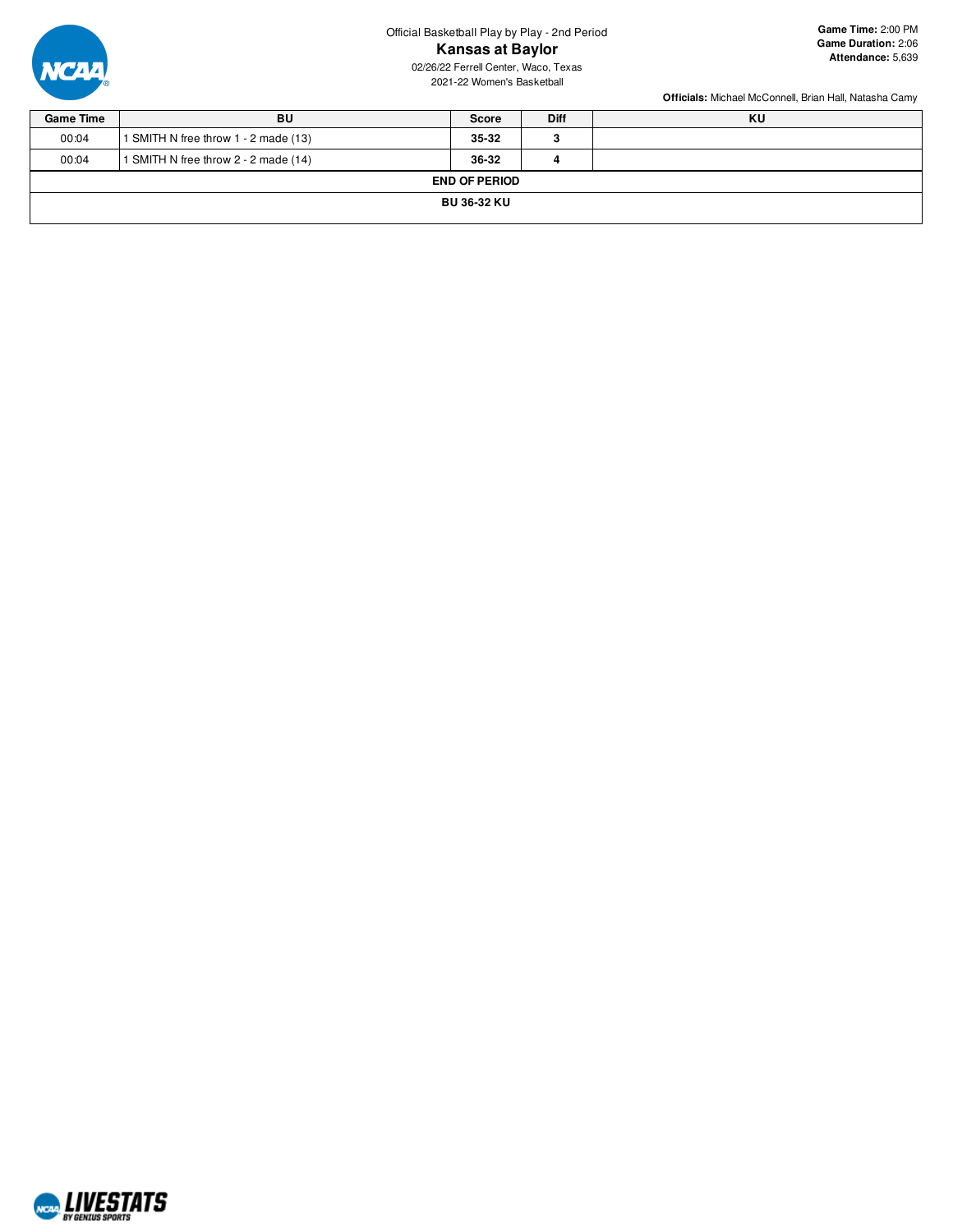

**Kansas - 19**

### Official Basketball Box Score - 2nd Period **Kansas at Baylor** 02/26/22 Ferrell Center, Waco, Texas

2021-22 Women's Basketball

**Officials:** Michael McConnell, Brian Hall, Natasha Camy

|               |                          |       | FG       | 3P      | FT            | <b>Rebounds</b> |           |                |              |           |          |          |          | <b>Fouls</b> |           | <b>TP</b> | <b>AS</b> | TO. | <b>ST</b> | <b>Blocks</b> |  | $+/-$ |
|---------------|--------------------------|-------|----------|---------|---------------|-----------------|-----------|----------------|--------------|-----------|----------|----------|----------|--------------|-----------|-----------|-----------|-----|-----------|---------------|--|-------|
|               | NO. Name                 | Min   | M-A      | M-A     | M-A           | <b>OR</b>       | <b>DR</b> | <b>TOT</b>     | <b>PF</b>    | <b>FD</b> |          |          |          |              | <b>BS</b> | <b>BA</b> |           |     |           |               |  |       |
| 10            | Ioanna Chatzileonti<br>F | 05:44 | $1 - 1$  | $0-0$   | $2 - 2$       |                 | 0         |                |              |           | 4        | 0        | $\Omega$ | 0            | 0         | 0         |           |     |           |               |  |       |
|               | C<br>Taiyanna Jackson    | 02:02 | $0 - 0$  | $0-0$   | $0-0$         | 0               | 2         | $\overline{2}$ |              | $\Omega$  | 0        | 0        |          | 0            | 0         | 0         | 3         |     |           |               |  |       |
| 13            | Holly Kersgieter<br>G    | 09:15 | $2 - 7$  | $0 - 2$ | $2 - 2$       | 0               |           |                | 0            |           | 6        |          |          | 0            | 0         | 0         |           |     |           |               |  |       |
| 15            | Zakiyah Franklin<br>G    | 03:30 | $1 - 1$  | $0-0$   | $0-0$         | $\Omega$        | $\Omega$  | $\mathbf 0$    | 2            | $\Omega$  | 2        | $\Omega$ | 0        | 0            | 0         | $\Omega$  | 4         |     |           |               |  |       |
| 20            | Julie Brosseau<br>G      | 07:07 | $0 - 1$  | $0 - 1$ | $2 - 2$       | 0               | 0         | $\Omega$       | 0            |           | 2        |          | 0        |              | 0         | 0         | -5        |     |           |               |  |       |
| 14            | Danai Papadopoulou       | 04:36 | $0 - 1$  | $0-0$   | $0-0$         | $\Omega$        |           |                | 2            | $\Omega$  | 0        | 0        | 0        |              | 0         | $\Omega$  | -2        |     |           |               |  |       |
| 25            | <b>Chandler Prater</b>   | 07:00 | $2 - 4$  | $1 - 1$ | $0 - 0$       | $\Omega$        |           |                |              | 0         | 5        | 0        | 0        | 0            | 0         | 0         | -3        |     |           |               |  |       |
| 33            | Nadira Eltaveb           | 04:47 | $0 - 0$  | $0-0$   | $0-0$         | $\Omega$        | 2         | $\overline{2}$ | 1            | $\Omega$  | 0        | $\Omega$ | 2        |              | 0         | $\Omega$  | $-1$      |     |           |               |  |       |
| 5             | Aniya Thomas             | 01:43 | $0 - 0$  |         | $0 - 0 0 - 0$ | $\Omega$        | 0         | 0              |              | 0         | 0        | 0        | 0        | 0            | 0         | 0         | -5        |     |           |               |  |       |
| 12            | Katrine Jessen           | 04:16 | $0 - 1$  |         | $0 - 0 0 - 0$ | 0               | 0         | 0              | $\mathbf{1}$ |           | 0        | 0        | 0        | 0            | 0         | 0         | -3        |     |           |               |  |       |
| Team          |                          |       |          |         |               | 0               | 0         | $\Omega$       |              |           | $\Omega$ |          | 0        |              |           |           |           |     |           |               |  |       |
| <b>Totals</b> |                          |       | $6 - 16$ | $-4$    | $6-6$         |                 |           | 8              | 10           | 4         | 19       | 2        | 4        | 3            | 0         | 0         | $-2$      |     |           |               |  |       |
|               | Technical Fouls::NONE    |       |          |         |               |                 |           |                |              |           |          |          |          |              |           |           |           |     |           |               |  |       |

|                     | <b>Shooting By Period</b> |        |  |  |  |  |  |  |  |  |  |
|---------------------|---------------------------|--------|--|--|--|--|--|--|--|--|--|
| <sub>2</sub> nd FG% | $6 - 16$                  | 37.5%  |  |  |  |  |  |  |  |  |  |
| 3PT%                | 1-4                       | 25.0%  |  |  |  |  |  |  |  |  |  |
| FT%                 | 6-6                       | 100%   |  |  |  |  |  |  |  |  |  |
| GM FG%              | $6 - 16$                  | 37.5%  |  |  |  |  |  |  |  |  |  |
| 3PT%                | $1 - 4$                   | 25.0%  |  |  |  |  |  |  |  |  |  |
| FT%                 | 6-6                       | 100.0% |  |  |  |  |  |  |  |  |  |

Dead Ball Rebounds: 0, 1

| Baylor - 21   |                     |       |          |         |              |           |           |                 |           |              |    |           |              |   |           |               |                |
|---------------|---------------------|-------|----------|---------|--------------|-----------|-----------|-----------------|-----------|--------------|----|-----------|--------------|---|-----------|---------------|----------------|
|               |                     |       | FG       | 3P      | FT           |           |           | <b>Rebounds</b> |           | <b>Fouls</b> |    | <b>AS</b> | <b>TO ST</b> |   |           | <b>Blocks</b> | $+/-$          |
|               | NO. Name            | Min   | M-A      | M-A     | M-A          | <b>OR</b> | <b>DR</b> | <b>TOT</b>      | <b>PF</b> | <b>FD</b>    | ТP |           |              |   | <b>BS</b> | BA            |                |
|               | FI<br>NaLyssa Smith | 10:00 | $2 - 5$  | $0 - 0$ | $5-6$        | 0         | 3         | 3               |           | 5            | 9  | 0         | 0            |   | 0         | $\Omega$      | 2              |
| 4             | Queen Egbo<br>C.    | 06:16 | $2 - 3$  | $0-0$   | $1-2$        |           | 2         | 3               |           | 2            | 5  |           |              | 0 | 0         | $\mathbf 0$   | 2              |
| 3             | Jordan Lewis<br>GI  | 05:42 | 1-3      | $0-0$   | $2 - 4$      | $\Omega$  | $\Omega$  | $\Omega$        | $\Omega$  | 2            | 4  | 0         |              | 0 | 0         | 0             | -3             |
| 21            | Ja'Mee Asberry<br>G | 10:00 | $0 - 1$  | $0 - 1$ | $0 - 2$      | $\Omega$  |           | 1               | 0         |              |    | 0         | 0            | 0 | 0         | $\mathbf 0$   | 2              |
| 24            | Sarah Andrews<br>G. | 06:30 | $0 - 0$  | 0-0     | $0-0$        | 0         | $\Omega$  | 0               | $\Omega$  | $\Omega$     |    | 3         |              | 0 | 0         | 0             | 6              |
| 10            | Jaden Owens         | 07:48 | 1-1      | 1-1     | $0-0$        | $\Omega$  |           |                 |           | $\Omega$     | 3  | 0         | 0            | 0 | 0         | $\mathbf 0$   |                |
| 51            | Caitlin Bickle      | 03:44 | $0 - 1$  | 0-1     | $0-0$        | 0         |           |                 |           | 0            |    | 0         | 0            | 0 | 0         | 0             | 0              |
| Team          |                     |       |          |         |              | $\Omega$  |           |                 |           |              | 0  |           | 0            |   |           |               |                |
| <b>Totals</b> |                     |       | $6 - 14$ |         | $1-3$   8-14 |           | 9         | 10              | 4         | 10           | 21 | 4         | 3            |   | 0         | 0             | $\overline{c}$ |

|                     | <b>Shooting By Period</b> |       |  |  |  |  |  |  |  |  |  |
|---------------------|---------------------------|-------|--|--|--|--|--|--|--|--|--|
| 2 <sup>nd</sup> FG% | $6 - 14$                  | 42.9% |  |  |  |  |  |  |  |  |  |
| 3PT%                | $1-3$                     | 33.3% |  |  |  |  |  |  |  |  |  |
| FT%                 | $8 - 14$                  | 57.1% |  |  |  |  |  |  |  |  |  |
| <b>GM FG%</b>       | 6-14                      | 42.9% |  |  |  |  |  |  |  |  |  |
| 3PT%                | $1 - 3$                   | 33.3% |  |  |  |  |  |  |  |  |  |
| FT%                 | 8-14                      | 57.1% |  |  |  |  |  |  |  |  |  |

Dead Ball Rebounds: 5, 0

|                                                          | KU    | <b>BU</b>                      |                      |    |           |           |                                 |                 |                   |  |                            |  |  |  |  |
|----------------------------------------------------------|-------|--------------------------------|----------------------|----|-----------|-----------|---------------------------------|-----------------|-------------------|--|----------------------------|--|--|--|--|
|                                                          |       |                                | <b>Points from</b>   | KU | <b>BU</b> |           | <b>Period by Period Scoring</b> |                 |                   |  |                            |  |  |  |  |
| <b>Biggest lead</b>                                      |       | $ 8 (2nd 4:47)  5 (2nd 0:55) $ | <b>Turnovers</b>     | 6  | 6         |           |                                 |                 |                   |  | <b>1st 2nd 3rd 4th TOT</b> |  |  |  |  |
| <b>Best Scoring Run</b> $ 9(2^{nd}4:47) 13(2^{nd}0:55) $ |       |                                | Paint                | 8  | 8         |           |                                 |                 |                   |  |                            |  |  |  |  |
| <b>Lead Changes</b>                                      |       |                                | <b>Second Chance</b> | 2  | 3         | <b>KU</b> | 13 <sup>1</sup>                 | 19 <sub>1</sub> | $22 \mid 23 \mid$ |  | - 77                       |  |  |  |  |
| <b>Times Tied</b>                                        |       |                                | <b>Fast Breaks</b>   | 4  | 4         | <b>BU</b> |                                 | $15$ 21         | $25 \mid 24$      |  | 85                         |  |  |  |  |
| Time with Lead                                           | 06:38 | 03:05                          | <b>Bench</b>         |    | 3         |           |                                 |                 |                   |  |                            |  |  |  |  |

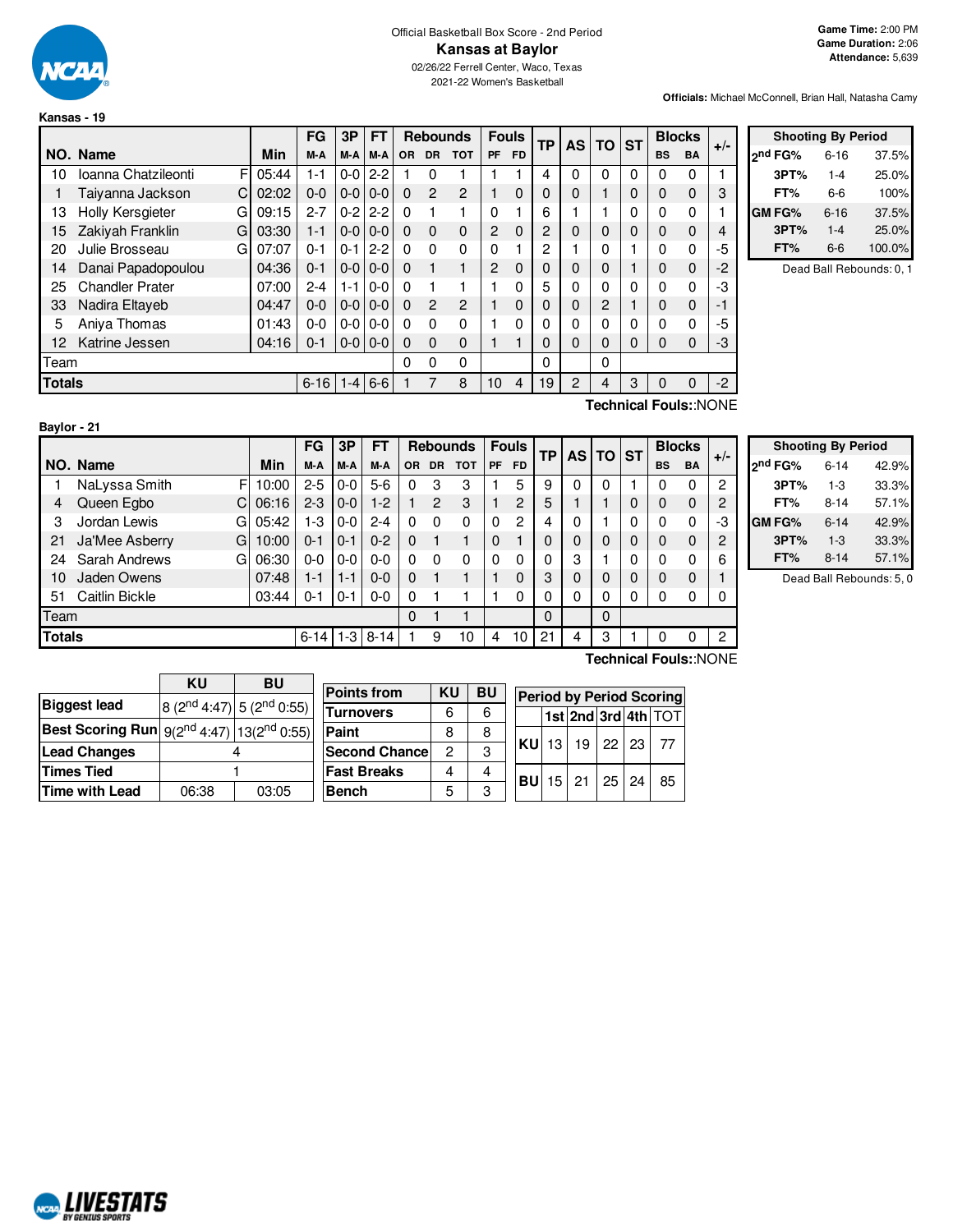

### Official Basketball Box Score - First Half **Kansas at Baylor** 02/26/22 Ferrell Center, Waco, Texas

2021-22 Women's Basketball

**Game Time:** 2:00 PM **Game Duration:** 2:06 **Attendance:** 5,639

**Officials:** Michael McConnell, Brian Hall, Natasha Camy

|        |                              |       | FG      | 3Р      | FТ           |           |                | <b>Rebounds</b> | <b>Fouls</b>   |           | <b>TP</b> | <b>AS</b> | <b>TO</b>      | <b>ST</b> | <b>Blocks</b> |                              | $+/-$ |
|--------|------------------------------|-------|---------|---------|--------------|-----------|----------------|-----------------|----------------|-----------|-----------|-----------|----------------|-----------|---------------|------------------------------|-------|
|        | NO. Name                     | Min   | M-A     | M-A     | M-A          | <b>OR</b> | <b>DR</b>      | <b>TOT</b>      | <b>PF</b>      | <b>FD</b> |           |           |                |           | <b>BS</b>     | <b>BA</b>                    |       |
| 10     | F<br>Ioanna Chatzileonti     | 14:54 | $3-5$   | $0-0$   | $2 - 2$      |           | 0              | 1               | 2              |           | 8         | $\Omega$  | 0              | $\Omega$  | 0             | $\Omega$                     | 2     |
|        | Taiyanna Jackson<br>C        | 05:49 | $0 - 0$ | $0-0$   | $0 - 0$      | $\Omega$  | 4              | 4               | $\overline{2}$ | $\Omega$  | 0         | 0         |                |           | $\Omega$      | $\mathbf 0$                  | 0     |
| 13     | <b>Holly Kersgieter</b><br>G | 14:58 | $2 - 7$ | $0 - 2$ | $2 - 2$      | 1         |                | 2               |                |           | 6         |           | 3              | 0         | 0             | 0                            | $-7$  |
| 15     | Zakiyah Franklin<br>G        | 09:53 | $1-2$   | $0-0$   | $0 - 0$      | $\Omega$  |                | 1               | $\overline{2}$ | $\Omega$  | 2         |           |                | 0         |               | $\mathbf 0$                  | -3    |
| 20     | Julie Brosseau<br>G          | 13:45 | $2 - 5$ | $2 - 5$ | $2 - 2$      | $\Omega$  | 2              | 2               | 0              |           | 8         |           |                |           | 0             | $\Omega$                     | -5    |
| 25     | <b>Chandler Prater</b>       | 13:59 | $2 - 8$ | $1 - 1$ | $2 - 2$      |           | 3              | 4               |                |           | 7         | 2         |                | 0         | 0             | $\mathbf 0$                  | 0     |
| 14     | Danai Papadopoulou           | 10:49 | $0 - 1$ | $0-0$   | $1-2$        |           |                | 2               | 3              |           |           | 0         | 2              |           | $\Omega$      | $\Omega$                     | -1    |
| 5      | Aniva Thomas                 | 06:00 | $0 - 0$ | $0-0$   | $0 - 0$      | $\Omega$  | $\Omega$       | 0               |                | $\Omega$  | 0         | 0         | $\Omega$       | 0         | $\Omega$      | $\mathbf 0$                  |       |
| 12     | Katrine Jessen               | 05:06 | $0 - 1$ | $0 - 0$ | $0 - 0$      | $\Omega$  | 0              | 0               |                |           | 0         | 0         | 0              | 0         | 0             | 0                            | -6    |
| 33     | Nadira Eltaveb               | 04:47 | $0 - 0$ | $0-0$   | $0 - 0$      | $\Omega$  | $\overline{c}$ | 2               |                | $\Omega$  | 0         | 0         | $\overline{2}$ |           | $\Omega$      | $\mathbf 0$                  | -1    |
| Team   |                              |       |         |         |              |           | 0              | 1               |                |           | 0         |           | 0              |           |               |                              |       |
| Totals |                              |       | $10-29$ |         | $3-8$   9-10 | 5         | 14             | 19              | 14             | 6         | 32        | 5         | 11             | 4         |               | $\Omega$                     | $-4$  |
|        |                              |       |         |         |              |           |                |                 |                |           |           |           |                |           |               | <b>Technical Fouls::NONE</b> |       |

|                     |      | <b>Shooting By Period</b> |       |
|---------------------|------|---------------------------|-------|
| 1 <sup>st</sup> FG% |      | $4 - 13$                  | 30.8% |
|                     | 3PT% | $2 - 4$                   | 50.0% |
| FT%                 |      | $3-4$                     | 75%   |
| 2 <sup>nd</sup> FG% |      | $6 - 16$                  | 37.5% |
|                     | 3PT% | $1 - 4$                   | 25.0% |
| FT%                 |      | 6-6                       | 100%  |
| GM FG%              |      | $10-29$                   | 34.5% |
|                     | 3PT% | 3-8                       | 37.5% |
| FT%                 |      | 9-10                      | 90.0% |

Dead Ball Rebounds: 0, 1

| Baylor - 36   |                      |       |         |         |           |          |                |                 |          |              |    |   |          |              |           |               |       |
|---------------|----------------------|-------|---------|---------|-----------|----------|----------------|-----------------|----------|--------------|----|---|----------|--------------|-----------|---------------|-------|
|               |                      |       | FG      | 3P      | <b>FT</b> |          |                | <b>Rebounds</b> |          | <b>Fouls</b> | ТP |   | AS TO ST |              |           | <b>Blocks</b> | $+/-$ |
|               | NO. Name             | Min   | M-A     | M-A     | M-A       | OR.      | <b>DR</b>      | <b>TOT</b>      | PF.      | <b>FD</b>    |    |   |          |              | <b>BS</b> | <b>BA</b>     |       |
|               | NaLyssa Smith<br>F   | 20:00 | $4 - 9$ | $0-0$   | $6 - 7$   |          | 6              |                 |          | 6            | 14 | 0 | 2        |              | 0         | $\Omega$      | 4     |
| 4             | Queen Egbo           | 11:49 | $2 - 4$ | $0 - 0$ | 1-4       |          | $\overline{2}$ | 3               | 2        | 4            | 5  |   | 2        |              | 0         | 0             | 6     |
| 3             | Jordan Lewis<br>Gl   | 15:42 | $2 - 7$ | $0 - 2$ | $2 - 4$   |          | $\mathbf{0}$   |                 | $\Omega$ | 3            | 6  | 3 | 2        | $\mathbf{0}$ | 0         |               | -1    |
| 21            | Ja'Mee Asberry<br>G. | 16:23 | $1-3$   | $1 - 2$ | $0 - 2$   |          | $\overline{4}$ | 5               | $\Omega$ |              | 3  | 0 | $\Omega$ |              | 0         | 0             | 9     |
| 24            | Sarah Andrews<br>GI  | 15:40 | 1-3     | $0 - 1$ | $0 - 0$   | $\Omega$ | 0              | $\Omega$        | $\Omega$ | 0            | 2  | 3 |          |              |           | 0             | 5     |
| 10            | Jaden Owens          | 12:15 | $2 - 2$ | $2 - 2$ | $0 - 0$   | $\Omega$ |                |                 | 2        | 0            | 6  |   |          | 0            | 0         | 0             | -1    |
| -51           | Caitlin Bickle       | 08:11 | $0 - 2$ | $0 - 1$ | $0 - 0$   |          |                | 2               |          | 0            | 0  | 0 |          | 0            | 0         | 0             | $-2$  |
| Team          |                      |       |         |         |           | $\Omega$ |                | ۰               |          |              | 0  |   | $\Omega$ |              |           |               |       |
| <b>Totals</b> |                      |       | 12-30   | $3-8$   | $9 - 17$  | 5        | 15             | 20              | 6        | 14           | 36 | 8 | 9        | 4            | 0         |               | 4     |

|                     |      | <b>Shooting By Period</b> |       |
|---------------------|------|---------------------------|-------|
| 1 <sup>st</sup> FG% |      | $6 - 16$                  | 37.5% |
|                     | 3PT% | $2 - 5$                   | 40.0% |
|                     | FT%  | $1 - 3$                   | 33.3% |
| 2 <sup>nd</sup> FG% |      | $6 - 14$                  | 42.9% |
|                     | 3PT% | $1 - 3$                   | 33.3% |
|                     | FT%  | $8 - 14$                  | 57.1% |
| GM FG%              |      | $12 - 30$                 | 40.0% |
|                     | 3PT% | $3-8$                     | 37.5% |
|                     | FT%  | $9 - 17$                  | 52.9% |

Dead Ball Rebounds: 6, 0

|                                                     | ΚU    | <b>BU</b>                                |                       |    |           |              |                          |                 |         |  |                                                             |  |  |  |  |
|-----------------------------------------------------|-------|------------------------------------------|-----------------------|----|-----------|--------------|--------------------------|-----------------|---------|--|-------------------------------------------------------------|--|--|--|--|
|                                                     |       |                                          | <b>Points from</b>    | KU | <b>BU</b> |              | Period by Period Scoring |                 |         |  |                                                             |  |  |  |  |
| <b>Biggest lead</b>                                 |       | $8(2^{nd}4:47)$ 5 (1 <sup>st</sup> 7:10) |                       |    |           |              |                          |                 |         |  |                                                             |  |  |  |  |
|                                                     |       |                                          | <b>Turnovers</b>      | 9  | 16        |              |                          |                 |         |  | $\vert$ 1st $\vert$ 2nd $\vert$ 3rd $\vert$ 4th $\vert$ TOT |  |  |  |  |
| Best Scoring Run $g(2^{nd}4:47)$ 13( $2^{nd}0:55$ ) |       |                                          | Paint                 | 8  | 10        |              |                          |                 |         |  |                                                             |  |  |  |  |
| <b>Lead Changes</b>                                 |       |                                          | <b>Second Chancel</b> |    | 5         | <b>KU</b> 13 |                          | 19 <sub>1</sub> | 22   23 |  | -77                                                         |  |  |  |  |
| <b>Times Tied</b>                                   |       |                                          | <b>Fast Breaks</b>    |    | 6         | <b>BUI</b>   |                          | $15$ 21         | 25 24   |  | 85                                                          |  |  |  |  |
| <b>Time with Lead</b>                               | 08:30 | 09:12                                    | <b>Bench</b>          | 8  | 6         |              |                          |                 |         |  |                                                             |  |  |  |  |
|                                                     |       |                                          |                       |    |           |              |                          |                 |         |  |                                                             |  |  |  |  |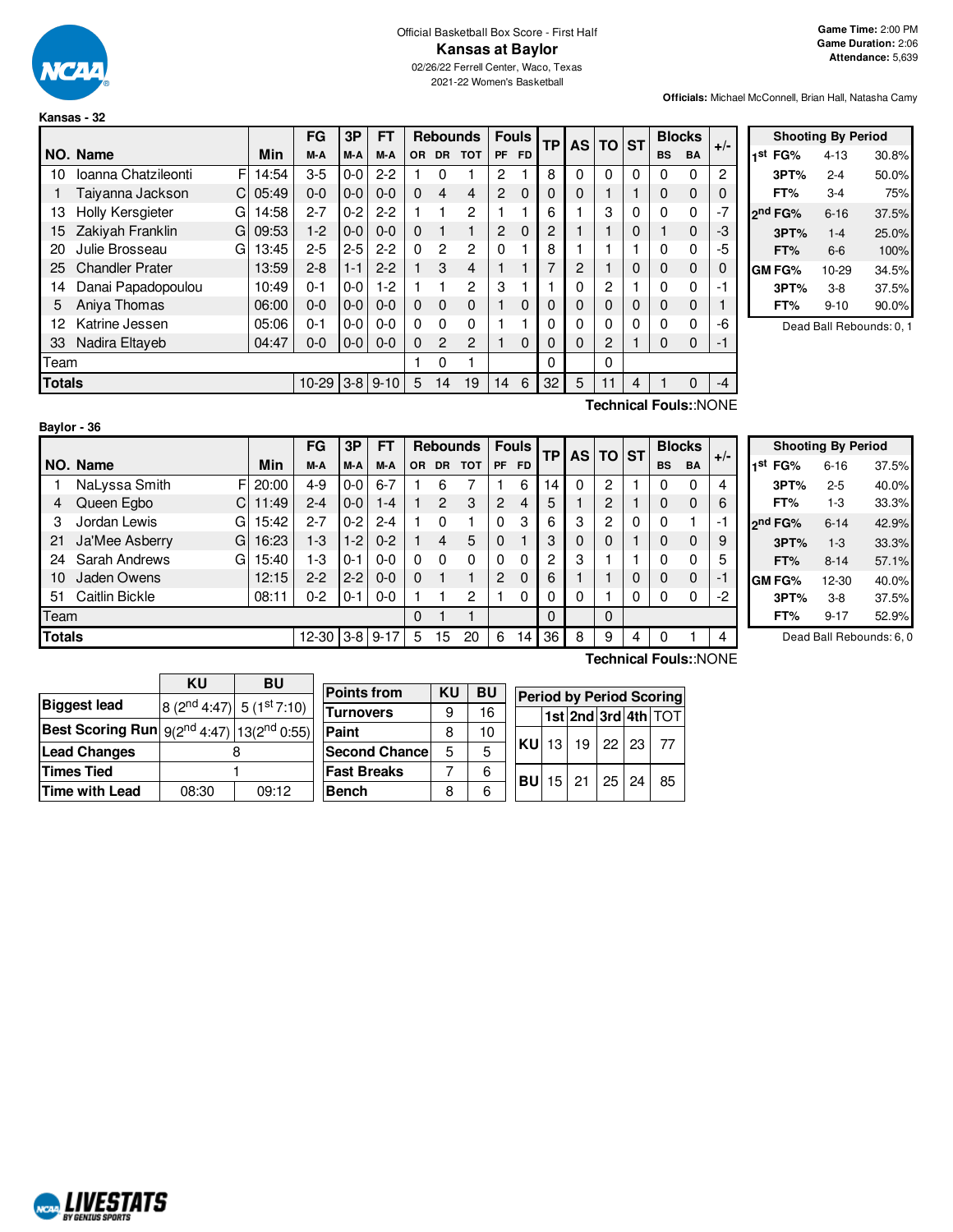

2021-22 Women's Basketball

**Officials:** Michael McConnell, Brian Hall, Natasha Camy

### **Period 3**

| <b>Quarter Starters:</b> |                                                                                        |                   |              |                 |                                                 |                                                              |
|--------------------------|----------------------------------------------------------------------------------------|-------------------|--------------|-----------------|-------------------------------------------------|--------------------------------------------------------------|
| BU                       | 1 Smith N                                                                              | 3 Lewis J         | 4 Egbo Q     |                 | 21 Asberry J                                    | 24 Andrews S                                                 |
| ΚU                       | 1 Jackson T                                                                            | 10 Chatzileonti I |              | 13 Kersgieter H | 15 Franklin Z                                   | 20 Brosseau J                                                |
| <b>Game Time</b>         | <b>BU</b>                                                                              |                   | <b>Score</b> | <b>Diff</b>     |                                                 | <b>KU</b>                                                    |
| 10:00                    | 51 BICKLE C substitution out                                                           |                   |              |                 |                                                 |                                                              |
| 10:00                    | 4 EGBO Q substitution in                                                               |                   |              |                 |                                                 |                                                              |
| 10:00                    |                                                                                        |                   |              |                 | 12 JESSEN K substitution out                    |                                                              |
| 10:00                    |                                                                                        |                   |              |                 | 25 PRATER C substitution out                    |                                                              |
| 10:00                    |                                                                                        |                   |              |                 | 33 ELTAYEB N substitution out                   |                                                              |
| 10:00                    |                                                                                        |                   |              |                 | 1 JACKSON T substitution in                     |                                                              |
| 10:00                    |                                                                                        |                   |              |                 | 10 CHATZILEONTI I substitution in               |                                                              |
| 10:00                    |                                                                                        |                   |              |                 | 15 FRANKLIN Z substitution in                   |                                                              |
| 09:52                    | 1 SMITH N 2pt FG in the paint, layup made (16)                                         |                   | 38-32        | 6               |                                                 |                                                              |
| 09:52                    | 1 SMITH N foul drawn (7)                                                               |                   |              |                 | 1 JACKSON T foul shooting (3 - 1)               |                                                              |
| 09:52                    | 1 SMITH N free throw 1 - 1 made (17)                                                   |                   | 39-32        | $\overline{7}$  |                                                 |                                                              |
| 09:35                    |                                                                                        |                   | 39-34        | 5               | 1 JACKSON T 2pt FG in the paint, layup made (2) |                                                              |
| 09:35                    |                                                                                        |                   |              |                 | 10 CHATZILEONTI I assist (1)                    |                                                              |
| 09:11                    | 21 ASBERRY J 2pt FG in the paint, layup made (5)                                       |                   | 41-34        | $\overline{7}$  |                                                 |                                                              |
| 08:47                    | 1 SMITH N foul shooting (2 - 1)                                                        |                   |              |                 | 1 JACKSON T foul drawn (1)                      |                                                              |
| 08:47                    |                                                                                        |                   | 41-35        | 6               | 1 JACKSON T free throw 1 - 2 made (3)           |                                                              |
| 08:47                    |                                                                                        |                   |              |                 | 1 JACKSON T free throw 2 - 2 missed             |                                                              |
| 08:46                    |                                                                                        |                   |              |                 | offensive rebound (20)                          |                                                              |
| 08:39                    | 1 SMITH N steal (2)                                                                    |                   |              |                 | 15 FRANKLIN Z turnover bad pass (2)             |                                                              |
| 08:21                    | 4 EGBO Q 2pt FG from turnover in the paint, jump shot blocked                          |                   |              |                 |                                                 |                                                              |
| 08:21                    |                                                                                        |                   |              |                 | 1 JACKSON T block (1)                           |                                                              |
| 08:21                    | offensive rebound (21)                                                                 |                   |              |                 |                                                 |                                                              |
| 08:20                    | 21 ASBERRY J 2pt FG from turnover second chance outside the<br>paint, jump shot missed |                   |              |                 |                                                 |                                                              |
| 08:17                    |                                                                                        |                   |              |                 | 1 JACKSON T defensive rebound (5)               |                                                              |
| 08:08                    |                                                                                        |                   | 41-37        | 4               |                                                 | 15 FRANKLIN Z 2pt FG outside the paint, jump shot made (4)   |
| 07:55                    | 1 SMITH N 3pt FG, jump shot missed                                                     |                   |              |                 |                                                 |                                                              |
| 07:52                    |                                                                                        |                   |              |                 | 10 CHATZILEONTI I defensive rebound (2)         |                                                              |
| 07:35                    |                                                                                        |                   | 41-39        | $\mathbf{2}$    | (10)                                            | 10 CHATZILEONTI I 2pt FG outside the paint, jump shot made   |
| 07:35                    |                                                                                        |                   |              |                 | 20 BROSSEAU J assist (2)                        |                                                              |
| 07:18                    | 4 EGBO Q 2pt FG outside the paint, jump shot made (7)                                  |                   | 43-39        | 4               |                                                 |                                                              |
| 07:18                    | 3 LEWIS J assist (4)                                                                   |                   |              |                 |                                                 |                                                              |
| 07:07                    |                                                                                        |                   |              |                 | 1 JACKSON T 2pt FG in the paint, layup missed   |                                                              |
| 07:04                    | 1 SMITH N defensive rebound (8)                                                        |                   |              |                 |                                                 |                                                              |
| 07:00                    | 3 LEWIS J 2pt FG in the paint, layup blocked                                           |                   |              |                 |                                                 |                                                              |
| 07:00                    |                                                                                        |                   |              |                 | 10 CHATZILEONTI I block (1)                     |                                                              |
| 06:55                    | 3 LEWIS J offensive rebound (2)                                                        |                   |              |                 |                                                 |                                                              |
| 06:53                    | 4 EGBO Q 2pt FG second chance in the paint, jump shot missed                           |                   |              |                 |                                                 |                                                              |
| 06:50                    |                                                                                        |                   |              |                 | 1 JACKSON T defensive rebound (6)               |                                                              |
| 06:48                    |                                                                                        |                   | 43-41        | $\mathbf{2}$    | (12)                                            | 10 CHATZILEONTI I 2pt FG fast break in the paint, layup made |
| 06:48                    |                                                                                        |                   |              |                 | 20 BROSSEAU J assist (3)                        |                                                              |
| 06:48                    | 21 ASBERRY J foul shooting (1 - 2)                                                     |                   |              |                 | 10 CHATZILEONTI I foul drawn (2)                |                                                              |
|                          |                                                                                        |                   |              |                 |                                                 |                                                              |

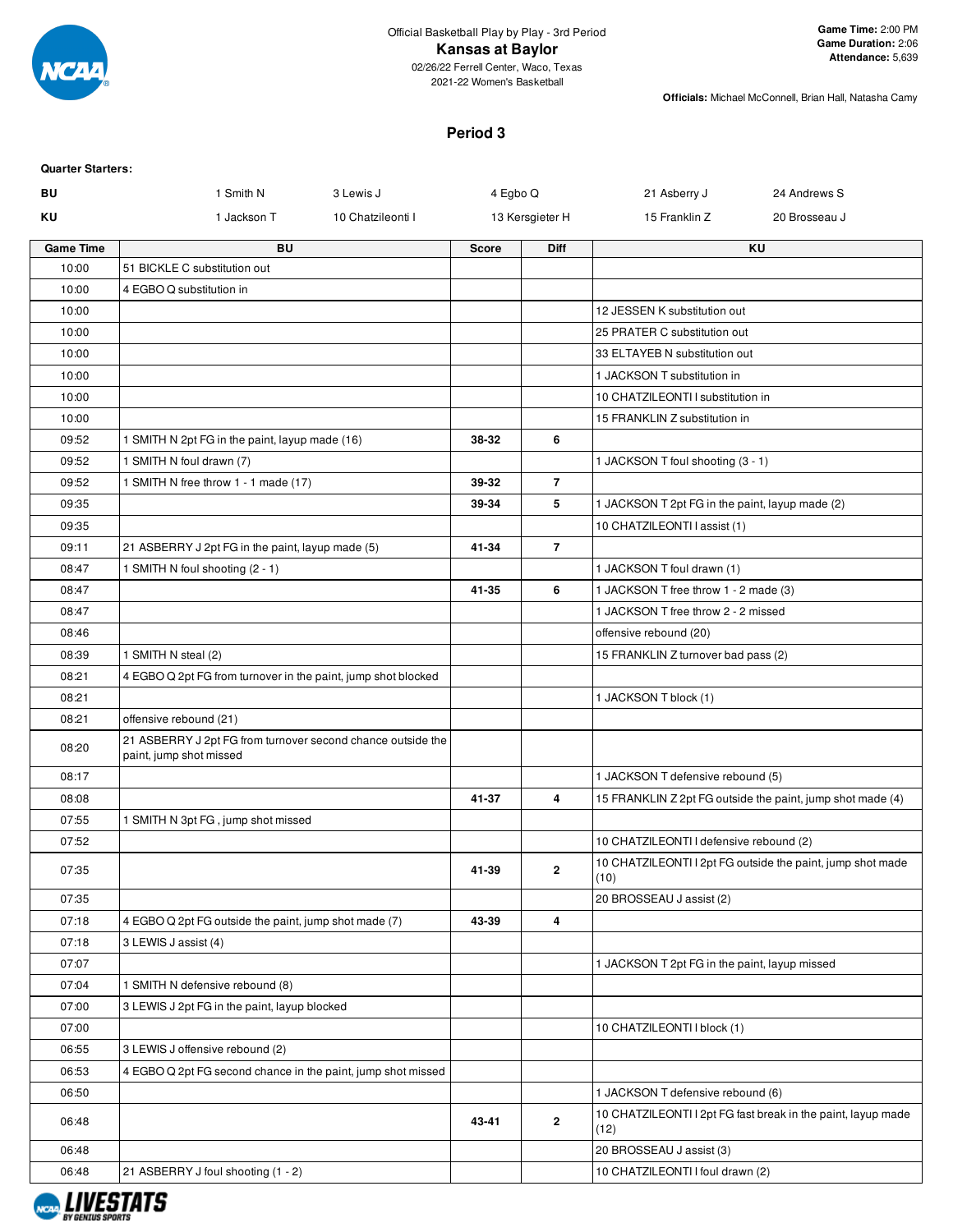

# Official Basketball Play by Play - 3rd Period **Kansas at Baylor**

| <b>Game Time</b> | BU                                                                 | <b>Score</b> | Diff          | ΚU                                                                                |
|------------------|--------------------------------------------------------------------|--------------|---------------|-----------------------------------------------------------------------------------|
| 06:48            |                                                                    |              |               | 1 JACKSON T substitution out                                                      |
| 06:48            |                                                                    |              |               | 13 KERSGIETER H substitution out                                                  |
| 06:48            |                                                                    |              |               | 14 PAPADOPOULOU D substitution in                                                 |
| 06:48            |                                                                    |              |               | 25 PRATER C substitution in                                                       |
| 06:48            |                                                                    |              |               | 10 CHATZILEONTI I free throw fast break 1 - 1 missed                              |
| 06:47            | 3 LEWIS J defensive rebound (3)                                    |              |               |                                                                                   |
| 06:34            | 1 SMITH N 2pt FG outside the paint, jump shot missed               |              |               |                                                                                   |
| 06:32            |                                                                    |              |               | 25 PRATER C defensive rebound (5)                                                 |
| 06:26            |                                                                    |              |               | 15 FRANKLIN Z 2pt FG in the paint, jump shot blocked                              |
| 06:26            | 3 LEWIS J block (1)                                                |              |               |                                                                                   |
| 06:26            |                                                                    |              |               | offensive rebound (25)                                                            |
| 06:25            | 4 EGBO Q substitution out                                          |              |               |                                                                                   |
| 06:25            | 51 BICKLE C substitution in                                        |              |               |                                                                                   |
|                  |                                                                    |              |               | 25 PRATER C 2pt FG second chance outside the paint, jump                          |
| 06:10            |                                                                    | 43-43        | 0             | shot made (9)                                                                     |
| 06:06            | 3 LEWIS J foul drawn (4)                                           |              |               | 14 PAPADOPOULOU D foul shooting (4 - 2)                                           |
| 06:06            |                                                                    |              |               | 14 PAPADOPOULOU D substitution out                                                |
| 06:06            |                                                                    |              |               | 33 ELTAYEB N substitution in                                                      |
| 06:06            | 3 LEWIS J free throw 1 - 2 missed                                  |              |               |                                                                                   |
| 06:06            | offensive dead ball rebound (7)                                    |              |               |                                                                                   |
| 06:06            | 3 LEWIS J free throw 2 - 2 missed                                  |              |               |                                                                                   |
| 06:04            |                                                                    |              |               | 20 BROSSEAU J defensive rebound (3)                                               |
| 05:47            |                                                                    | 43-45        | $-2$          | 15 FRANKLIN Z 2pt FG outside the paint, jump shot made (6)                        |
| 05:36            | 24 ANDREWS S 2pt FG outside the paint, jump shot missed            |              |               |                                                                                   |
| 05:33            | 1 SMITH N offensive rebound (9)                                    |              |               |                                                                                   |
| 05:31            | 21 ASBERRY J 3pt FG second chance, jump shot made (8)              | 46-45        | 1             |                                                                                   |
| 05:31            | 1 SMITH N assist (1)                                               |              |               |                                                                                   |
| 05:08            | 51 BICKLE C steal (1)                                              |              |               | 20 BROSSEAU J turnover lost ball (2)                                              |
| 05:03            | 21 ASBERRY J 2pt FG from turnover in the paint, layup made<br>(10) | 48-45        | 3             |                                                                                   |
| 05:03            | 51 BICKLE C assist (1)                                             |              |               |                                                                                   |
| 05:03            | 21 ASBERRY J foul drawn (2)                                        |              |               | 25 PRATER C foul shooting (2 - 3)                                                 |
| 05:03            |                                                                    |              |               | 20 BROSSEAU J substitution out                                                    |
| 05:03            |                                                                    |              |               | 13 KERSGIETER H substitution in                                                   |
| 05:03            | 21 ASBERRY J free throw 1 - 1 made (11)                            | 49-45        | 4             |                                                                                   |
| 04:54            |                                                                    |              |               | 25 PRATER C 3pt FG, jump shot missed                                              |
| 04:50            | 21 ASBERRY J defensive rebound (6)                                 |              |               |                                                                                   |
| 04:36            | 3 LEWIS J turnover out of bounds (3)                               |              |               |                                                                                   |
| 04:36            |                                                                    |              | Timeout media |                                                                                   |
| 04:25            |                                                                    |              |               | 13 KERSGIETER H 2pt FG from turnover in the paint, jump shot<br>missed            |
| 04:22            |                                                                    |              |               | 33 ELTAYEB N offensive rebound (3)                                                |
| 04:21            |                                                                    |              |               | 33 ELTAYEB N 2pt FG from turnover second chance in the<br>paint, jump shot missed |
| 04:15            | 24 ANDREWS S defensive rebound (1)                                 |              |               |                                                                                   |
| 04:14            | 51 BICKLE C 2pt FG fast break in the paint, layup made (2)         | 51-45        | 6             |                                                                                   |
| 04:14            | 24 ANDREWS S assist (4)                                            |              |               |                                                                                   |
| 04:14            | 51 BICKLE C foul drawn (1)                                         |              |               | 25 PRATER C foul shooting (3 - 4)                                                 |
| 04:14            |                                                                    |              |               | 33 ELTAYEB N substitution out                                                     |
| 04:14            |                                                                    |              |               | 1 JACKSON T substitution in                                                       |

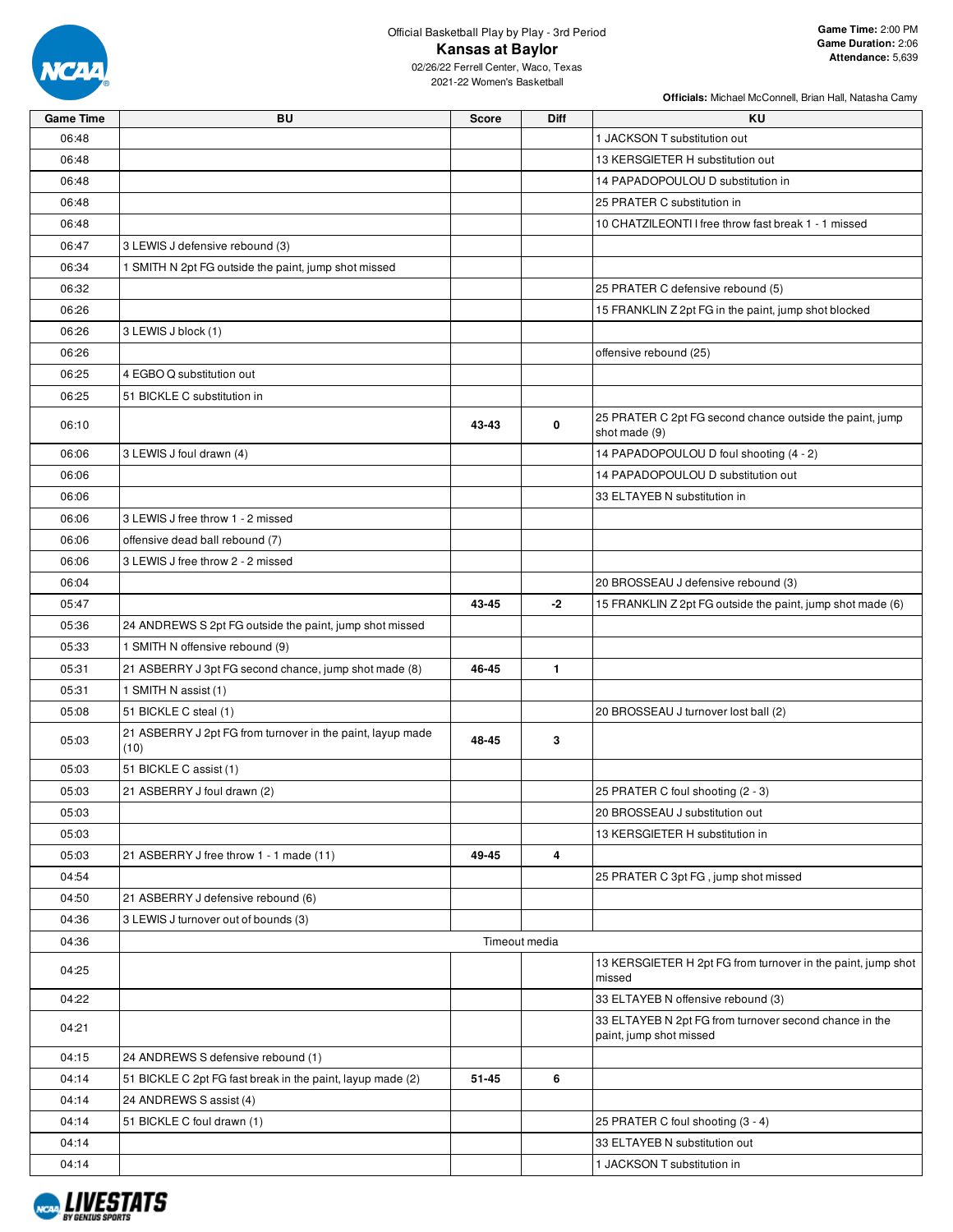

## Official Basketball Play by Play - 3rd Period **Kansas at Baylor**

| <b>Game Time</b> | BU                                                                  | <b>Score</b> | Diff           | KU                                                           |
|------------------|---------------------------------------------------------------------|--------------|----------------|--------------------------------------------------------------|
| 04:14            | 51 BICKLE C free throw fast break 1 - 1 made (3)                    | 52-45        | $\overline{7}$ |                                                              |
| 03:58            |                                                                     | 52-47        | 5              | 10 CHATZILEONTI I 2pt FG in the paint, layup made (14)       |
| 03:58            |                                                                     |              |                | 15 FRANKLIN Z assist (2)                                     |
| 03:41            | 24 ANDREWS S 3pt FG, jump shot missed                               |              |                |                                                              |
| 03:37            | 1 SMITH N offensive rebound (10)                                    |              |                |                                                              |
| 03:36            | 1 SMITH N 2pt FG second chance in the paint, jump shot made<br>(19) | 54-47        | $\overline{7}$ |                                                              |
| 03:09            |                                                                     |              |                | 15 FRANKLIN Z 2pt FG in the paint, jump shot missed          |
| 03:06            | 51 BICKLE C defensive rebound (3)                                   |              |                |                                                              |
| 03:02            | 1 SMITH N 2pt FG fast break in the paint, layup made (21)           | 56-47        | 9              |                                                              |
| 03:02            | 3 LEWIS J assist (5)                                                |              |                |                                                              |
| 03:00            |                                                                     |              |                | Timeout 30 Sec                                               |
| 03:00            |                                                                     |              | Timeout media  |                                                              |
| 02:39            |                                                                     | 56-49        | $\overline{7}$ | 10 CHATZILEONTI I 2pt FG in the paint, jump shot made (16)   |
| 02:39            |                                                                     |              |                | 1 JACKSON T assist (1)                                       |
| 02:25            | 21 ASBERRY J 3pt FG, jump shot made (14)                            | 59-49        | 10             |                                                              |
|                  | 3 LEWIS J assist (6)                                                |              |                |                                                              |
| 02:25            |                                                                     |              |                |                                                              |
| 02:06            | 51 BICKLE C foul shooting (2 - 3)                                   |              |                | 10 CHATZILEONTI I foul drawn (3)                             |
| 02:06            |                                                                     |              |                | 13 KERSGIETER H substitution out                             |
| 02:06            |                                                                     |              |                | 5 THOMAS A substitution in                                   |
| 02:06            |                                                                     | 59-50        | 9              | 10 CHATZILEONTI I free throw 1 - 2 made (17)                 |
| 02:06            |                                                                     | 59-51        | 8              | 10 CHATZILEONTI I free throw 2 - 2 made (18)                 |
| 01:44            | 3 LEWIS J 2pt FG outside the paint, jump shot missed                |              |                |                                                              |
| 01:41            |                                                                     |              |                | 1 JACKSON T defensive rebound (7)                            |
| 01:33            |                                                                     |              |                | 10 CHATZILEONTI I 2pt FG in the paint, jump shot blocked     |
| 01:33            | 1 SMITH N block (1)                                                 |              |                |                                                              |
| 01:33            |                                                                     |              |                | 1 JACKSON T offensive rebound (8)                            |
| 01:32            | 51 BICKLE C foul shooting (3 - 4)                                   |              |                | 1 JACKSON T foul drawn (2)                                   |
| 01:32            |                                                                     |              |                | 1 JACKSON T free throw 1 - 2 missed                          |
| 01:32            |                                                                     |              |                | offensive dead ball rebound (2)                              |
| 01:32            |                                                                     | 59-52        | $\overline{7}$ | 1 JACKSON T free throw 2 - 2 made (4)                        |
| 01:12            | 1 SMITH N 2pt FG outside the paint, jump shot missed                |              |                |                                                              |
| 01:08            |                                                                     |              |                | 25 PRATER C defensive rebound (6)                            |
| 00:55            |                                                                     |              |                | 10 CHATZILEONTI I 2pt FG outside the paint, jump shot missed |
| 00:53            | 1 SMITH N defensive rebound (11)                                    |              |                |                                                              |
| 00:44            | 3 LEWIS J turnover bad pass (4)                                     |              |                | 15 FRANKLIN Z steal (1)                                      |
| 00:41            | 3 LEWIS J foul shooting (1 - 5)                                     |              |                | 5 THOMAS A foul drawn (1)                                    |
| 00:41            |                                                                     | 59-53        | 6              | 5 THOMAS A free throw fast break 1 - 2 made (1)              |
| 00:41            |                                                                     | 59-54        | 5              | 5 THOMAS A free throw fast break 2 - 2 made (2)              |
|                  |                                                                     |              |                | 25 PRATER C foul shooting (4 - 5)                            |
| 00:31            | 24 ANDREWS S foul drawn (1)                                         |              |                |                                                              |
| 00:31            | 3 LEWIS J substitution out                                          |              |                |                                                              |
| 00:31            | 10 OWENS J substitution in                                          |              |                |                                                              |
| 00:31            |                                                                     |              |                | 25 PRATER C substitution out                                 |
| 00:31            |                                                                     |              |                | 13 KERSGIETER H substitution in                              |
| 00:31            | 24 ANDREWS S free throw 1 - 2 made (3)                              | 60-54        | 6              |                                                              |
| 00:31            | 24 ANDREWS S free throw 2 - 2 made (4)                              | 61-54        | $\overline{7}$ |                                                              |
| 00:31            | 51 BICKLE C substitution out                                        |              |                |                                                              |
| 00:31            | 4 EGBO Q substitution in                                            |              |                |                                                              |
| 00:03            |                                                                     |              |                | 10 CHATZILEONTI I 2pt FG outside the paint, jump shot missed |

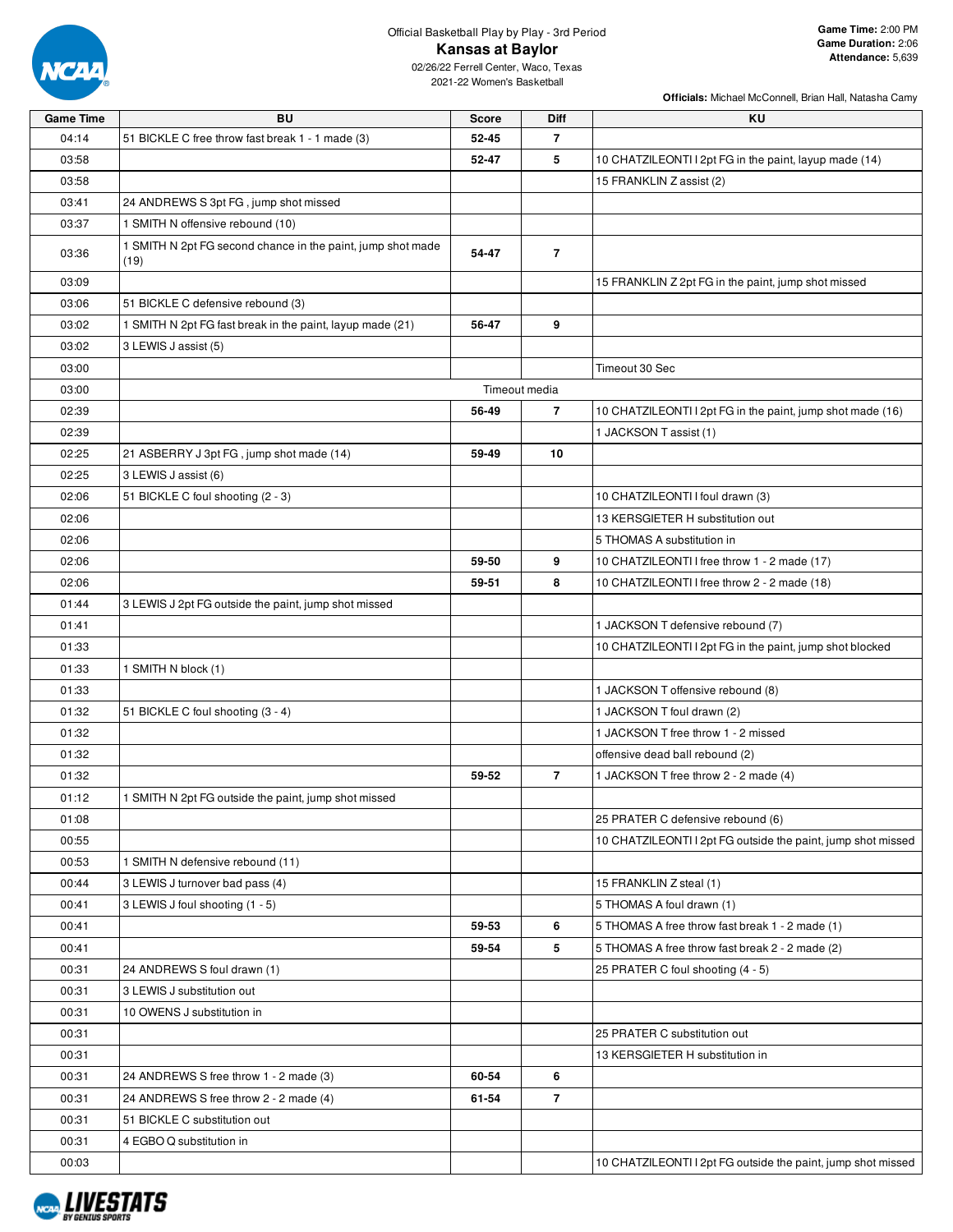Official Basketball Play by Play - 3rd Period **Kansas at Baylor**



**Game Time:** 2:00 PM **Game Duration:** 2:06 **Attendance:** 5,639

02/26/22 Ferrell Center, Waco, Texas 2021-22 Women's Basketball

| <b>Game Time</b> | BU                                 | <b>Score</b>         | <b>Diff</b> | KU |  |  |  |  |  |  |  |  |
|------------------|------------------------------------|----------------------|-------------|----|--|--|--|--|--|--|--|--|
| 00:02            | 24 ANDREWS S defensive rebound (2) |                      |             |    |  |  |  |  |  |  |  |  |
|                  |                                    | <b>END OF PERIOD</b> |             |    |  |  |  |  |  |  |  |  |
|                  | <b>BU 61-54 KU</b>                 |                      |             |    |  |  |  |  |  |  |  |  |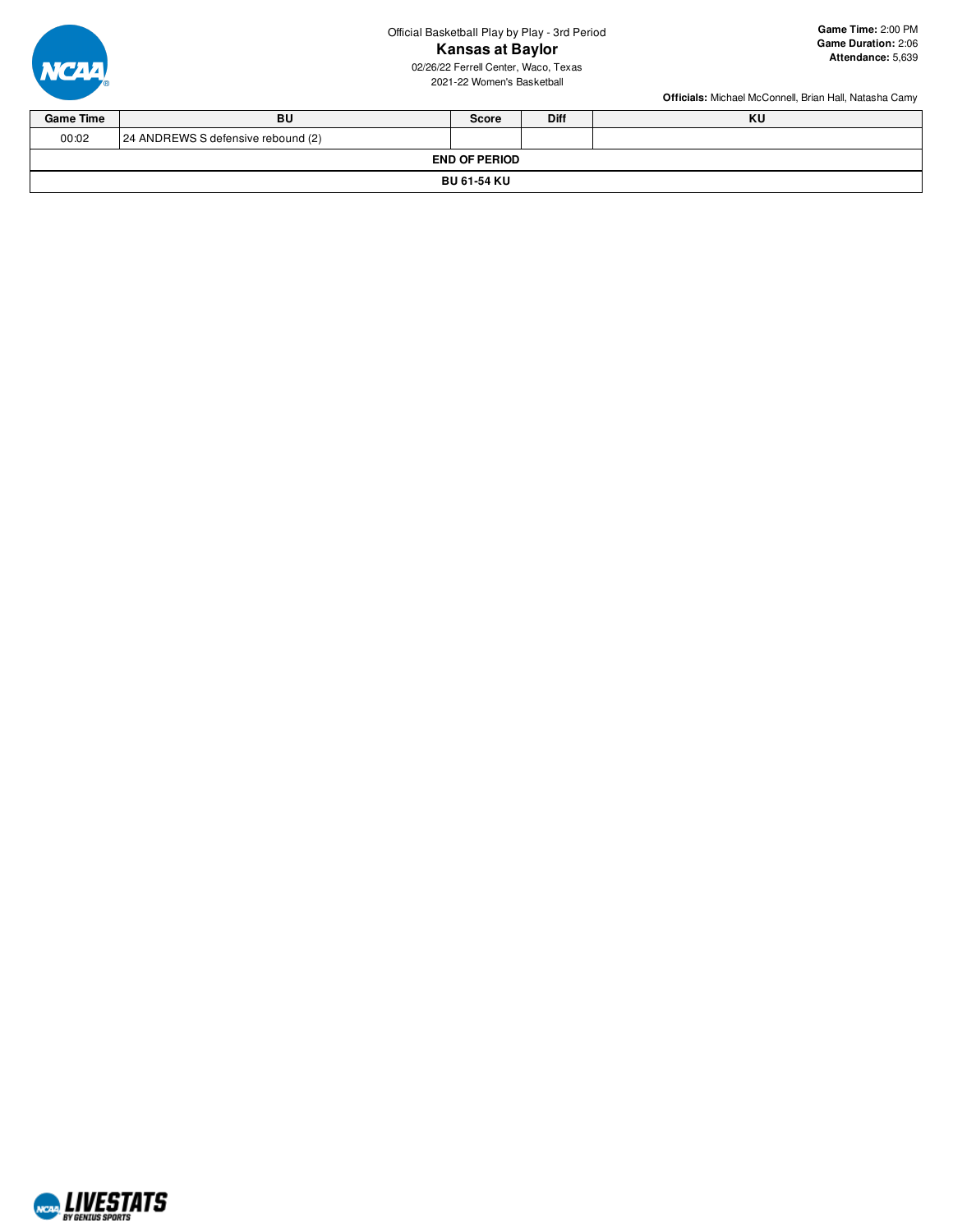

**Kansas - 22**

### Official Basketball Box Score - 3rd Period **Kansas at Baylor** 02/26/22 Ferrell Center, Waco, Texas

2021-22 Women's Basketball

**Officials:** Michael McConnell, Brian Hall, Natasha Camy

|                                               |                          |       | FG      | 3P            | FT            |           | <b>Rebounds</b> |                |           | <b>Fouls</b>   | <b>TP</b> | <b>AS</b> | TO ST    |   |           | <b>Blocks</b> | $+/-$ |
|-----------------------------------------------|--------------------------|-------|---------|---------------|---------------|-----------|-----------------|----------------|-----------|----------------|-----------|-----------|----------|---|-----------|---------------|-------|
|                                               | NO. Name                 | Min   | M-A     | M-A           | M-A           | <b>OR</b> | <b>DR</b>       | <b>TOT</b>     | <b>PF</b> | <b>FD</b>      |           |           |          |   | <b>BS</b> | <b>BA</b>     |       |
| 10                                            | Ioanna Chatzileonti<br>F | 10:00 | $4 - 7$ | $0-0$         | $2 - 3$       | 0         |                 |                | 0         | 2              | 10        |           | 0        |   |           |               | -3    |
|                                               | Taiyanna Jackson<br>C    | 07:26 | $1 - 2$ | $0-0$         | $2 - 4$       |           | 3               | $\overline{4}$ |           | $\overline{2}$ | 4         |           | 0        | 0 |           | 0             |       |
| 13                                            | Holly Kersgieter<br>G    | 06:41 | $0 - 1$ | $0-0$         | $0 - 0$       | 0         | 0               | $\Omega$       | $\Omega$  | 0              | $\Omega$  | 0         | 0        |   | $\Omega$  | 0             | $-7$  |
| 15                                            | Zakiyah Franklin<br>G    | 10:00 | $2 - 4$ | $0-0$         | $0-0$         | 0         | $\Omega$        | $\Omega$       | $\Omega$  | $\Omega$       | 4         |           |          |   | 0         |               | -3    |
| 20                                            | Julie Brosseau<br>G      | 04:57 | $0 - 0$ |               | $0 - 0 0 - 0$ | $\Omega$  |                 |                | 0         | 0              | 0         | 2         |          |   | 0         | 0             |       |
| 12                                            | Katrine Jessen           | 00:00 | $0 - 0$ | $0-0$         | $0 - 0$       | 0         | $\Omega$        | $\Omega$       | 0         | $\Omega$       | $\Omega$  | 0         | $\Omega$ | 0 | $\Omega$  | 0             | 0     |
| 14                                            | Danai Papadopoulou       | 00:42 | $0 - 0$ |               | $0 - 0 0 - 0$ | $\Omega$  | $\Omega$        | $\Omega$       |           | 0              | 0         | 0         | 0        |   | $\Omega$  | 0             | 2     |
| 25                                            | <b>Chandler Prater</b>   | 06:16 | $1-2$   | $0 - 1$       | $0-0$         | $\Omega$  | 2               | $\mathcal{P}$  | 3         | $\Omega$       | 2         | 0         | 0        | 0 | 0         | 0             | -3    |
| 33                                            | Nadira Eltayeb           | 01:52 | $0 - 1$ | $0 - 0 0 - 0$ |               |           | 0               |                | 0         | 0              | 0         | 0         | 0        | 0 | $\Omega$  | 0             | -6    |
| 5                                             | Aniya Thomas             | 02:06 | $0 - 0$ | $0-0$         | $2 - 2$       | $\Omega$  | 0               | $\Omega$       | 0         |                | 2         | $\Omega$  | $\Omega$ | 0 | 0         | 0             | 3     |
| Team                                          |                          |       |         |               |               |           | 0               | $\overline{2}$ |           |                | 0         |           | 0        |   |           |               |       |
| <b>Totals</b><br>$6-9$<br>$8 - 17$<br>$0 - 1$ |                          |       |         |               |               |           |                 | 11             | 5         | 5              | 22        | 5         | 2        |   | 2         | 2             | -3    |

|         | <b>Shooting By Period</b> |       |
|---------|---------------------------|-------|
| 3rd FG% | $8 - 17$                  | 47.1% |
| 3PT%    | 0-1                       | 0.0%  |
| FT%     | $6-9$                     | 66.7% |
| GM FG%  | $8 - 17$                  | 47.1% |
| 3PT%    | $0 - 1$                   | 0.0%  |
| FT%     | 6-9                       | 66.7% |

Dead Ball Rebounds: 1, 0

|               | Baylor - 25    |             |          |         |           |          |                |                 |                |              |                |          |          |   |           |               |       |
|---------------|----------------|-------------|----------|---------|-----------|----------|----------------|-----------------|----------------|--------------|----------------|----------|----------|---|-----------|---------------|-------|
|               |                |             | FG       | 3P      | <b>FT</b> |          |                | <b>Rebounds</b> |                | <b>Fouls</b> | ТP             |          | AS TO ST |   |           | <b>Blocks</b> | $+/-$ |
|               | NO. Name       | Min         | M-A      | M-A     | M-A       | OR.      | <b>DR</b>      | <b>TOT</b>      | <b>PF</b>      | <b>FD</b>    |                |          |          |   | <b>BS</b> | BA            |       |
|               | NaLyssa Smith  | F<br>10:00  | 3-6      | $0 - 1$ | $1 - 1$   | 2        | 2              | 4               |                |              |                |          | 0        |   |           | 0             | 3     |
| 4             | Queen Egbo     | C.<br>04:07 | $1-3$    | $0-0$   | $0 - 0$   | $\Omega$ | $\Omega$       | $\Omega$        | $\Omega$       | $\Omega$     | $\overline{2}$ | 0        | 0        | 0 | 0         | 1             | $-2$  |
| 3             | Jordan Lewis   | Gl<br>09:28 | $0 - 2$  | $0-0$   | $0 - 2$   |          |                | $\overline{c}$  |                |              | $\Omega$       | 3        | 2        | 0 |           |               |       |
| 21            | Ja'Mee Asberry | G<br>10:00  | $4 - 5$  | $2 - 2$ | $1 - 1$   | $\Omega$ |                |                 |                |              | 11             | $\Omega$ | 0        | 0 | 0         | $\mathbf 0$   | 3     |
| 24            | Sarah Andrews  | G<br>10:00  | $0 - 2$  | $0 - 1$ | $2 - 2$   | $\Omega$ | $\overline{2}$ | $\overline{c}$  | 0              |              | 2              |          | 0        | 0 | 0         | 0             | 3     |
| 51            | Caitlin Bickle | 05:53       | 1-1      | $0-0$   | $1 - 1$   | $\Omega$ |                |                 | $\overline{c}$ |              | 3              |          | 0        |   | 0         | $\mathbf 0$   | 5     |
| 10            | Jaden Owens    | 00:32       | $0 - 0$  | $0-0$   | $0 - 0$   | 0        | $\Omega$       | 0               | 0              | 0            | 0              | 0        | 0        | 0 | 0         | 0             | 2     |
| Team          |                |             |          |         |           |          | $\Omega$       |                 |                |              | $\Omega$       |          | $\Omega$ |   |           |               |       |
| <b>Totals</b> |                |             | $9 - 19$ | $2 - 4$ | $5 - 7$   | 4        |                | 11              | 5              | 5            | 25             | 6        | 2        | 2 | っ         | 2             | 3     |

|     | <b>Shooting By Period</b> |          |       |  |  |  |  |  |  |  |  |
|-----|---------------------------|----------|-------|--|--|--|--|--|--|--|--|
| لاء | FG%                       | $9 - 19$ | 47.4% |  |  |  |  |  |  |  |  |
|     | 3PT%                      | $2 - 4$  | 50.0% |  |  |  |  |  |  |  |  |
|     | FT%                       | 5-7      | 71.4% |  |  |  |  |  |  |  |  |
|     | GM FG%                    | $9 - 19$ | 47.4% |  |  |  |  |  |  |  |  |
|     | 3PT%                      | $2 - 4$  | 50.0% |  |  |  |  |  |  |  |  |
|     | FT%                       | $5 - 7$  | 71.4% |  |  |  |  |  |  |  |  |

Dead Ball Rebounds: 1, 0

|                                                                 | KU    | <b>BU</b>                        |                      |    |           |                 |    |    |              |                                         |
|-----------------------------------------------------------------|-------|----------------------------------|----------------------|----|-----------|-----------------|----|----|--------------|-----------------------------------------|
|                                                                 |       |                                  | <b>Points from</b>   | KU | <b>BU</b> |                 |    |    |              | <b>Period by Period Scoring</b>         |
| <b>Biggest lead</b>                                             |       | $2(3^{rd} 5:47) 10(3^{rd} 2:25)$ | <b>Turnovers</b>     | 2  | 3         |                 |    |    |              | $ 1$ st $ 2$ nd $ 3$ rd $ 4$ th $ $ TOT |
| Best Scoring Run $ 6(3^{\text{rd}} 5:47) 9(3^{\text{rd}} 4:14)$ |       |                                  | Paint                |    | 12        |                 |    |    |              |                                         |
| <b>Lead Changes</b>                                             |       |                                  | <b>Second Chance</b> | ാ  | 5         | <b>IKUL</b>     | 13 | 19 | $22 \mid 23$ | -77                                     |
| Times Tied                                                      |       |                                  | <b>Fast Breaks</b>   | 4  | 5         |                 |    |    | $25 \mid 24$ |                                         |
| Time with Lead                                                  | 00:16 | 09:13                            | <b>Bench</b>         |    | ্         | <b>BU</b> 15 21 |    |    |              | 85                                      |
|                                                                 |       |                                  |                      |    |           |                 |    |    |              |                                         |

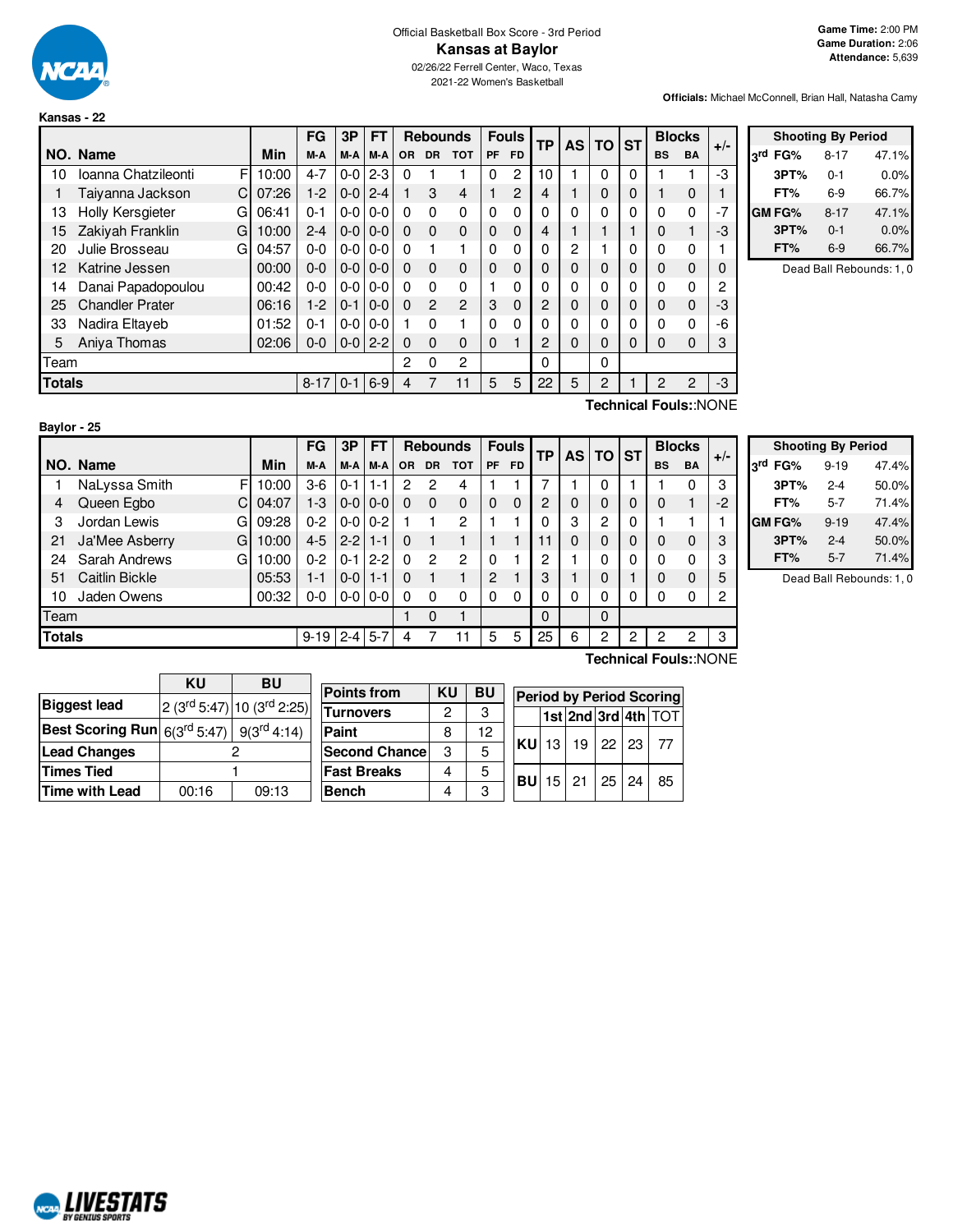

02/26/22 Ferrell Center, Waco, Texas 2021-22 Women's Basketball

**Officials:** Michael McConnell, Brian Hall, Natasha Camy

## **Period 4**

| Quarter Starters: |
|-------------------|
|                   |

| BU               | 1 Smith N                                               | 4 Egbo Q   | 10 Owens J        |                | 21 Asberry J                                 | 24 Andrews S                                                  |
|------------------|---------------------------------------------------------|------------|-------------------|----------------|----------------------------------------------|---------------------------------------------------------------|
| ΚU               | 1 Jackson T                                             | 5 Thomas A | 10 Chatzileonti I |                | 13 Kersgieter H                              | 15 Franklin Z                                                 |
| <b>Game Time</b> | <b>BU</b>                                               |            | Score             | <b>Diff</b>    |                                              | <b>KU</b>                                                     |
| 09:49            |                                                         |            |                   |                | 13 KERSGIETER H 3pt FG, jump shot missed     |                                                               |
| 09:46            | 4 EGBO Q defensive rebound (4)                          |            |                   |                |                                              |                                                               |
| 09:44            | 4 EGBO Q turnover travel (3)                            |            |                   |                |                                              |                                                               |
| 09:36            |                                                         |            | 61-56             | 5              | shot made (8)                                | 13 KERSGIETER H 2pt FG from turnover outside the paint, jump  |
| 09:36            |                                                         |            |                   |                | 1 JACKSON T assist (2)                       |                                                               |
| 09:22            | 1 SMITH N 2pt FG outside the paint, jump shot made (23) |            | 63-56             | $\overline{7}$ |                                              |                                                               |
| 09:22            | 24 ANDREWS S assist (5)                                 |            |                   |                |                                              |                                                               |
| 09:04            |                                                         |            |                   |                |                                              | 13 KERSGIETER H 2pt FG outside the paint, jump shot missed    |
| 09:01            | 4 EGBO Q defensive rebound (5)                          |            |                   |                |                                              |                                                               |
| 08:54            | 21 ASBERRY J 3pt FG, jump shot made (17)                |            | 66-56             | 10             |                                              |                                                               |
| 08:54            | 10 OWENS J assist (2)                                   |            |                   |                |                                              |                                                               |
| 08:30            |                                                         |            | 66-58             | 8              |                                              | 10 CHATZILEONTI I 2pt FG in the paint, jump shot made (20)    |
| 08:30            | 4 EGBO Q foul shooting (3 - 1)                          |            |                   |                | 10 CHATZILEONTI I foul drawn (4)             |                                                               |
| 08:30            |                                                         |            |                   |                | 5 THOMAS A substitution out                  |                                                               |
| 08:30            |                                                         |            |                   |                | 25 PRATER C substitution in                  |                                                               |
| 08:30            |                                                         |            | 66-59             | $\overline{7}$ | 10 CHATZILEONTI I free throw 1 - 1 made (21) |                                                               |
| 08:10            | 4 EGBO Q 2pt FG outside the paint, jump shot made (9)   |            | 68-59             | 9              |                                              |                                                               |
| 08:10            | 10 OWENS J assist (3)                                   |            |                   |                |                                              |                                                               |
| 08:10            | 4 EGBO Q foul drawn (5)                                 |            |                   |                | 1 JACKSON T foul shooting (4 - 1)            |                                                               |
| 08:10            | 4 EGBO Q free throw 1 - 1 made (10)                     |            | 69-59             | 10             |                                              |                                                               |
| 07:42            |                                                         |            | 69-61             | 8              |                                              | 15 FRANKLIN Z 2pt FG in the paint, jump shot made (8)         |
| 07:31            | 24 ANDREWS S turnover bad pass (2)                      |            |                   |                |                                              |                                                               |
| 07:31            |                                                         |            |                   |                | 1 JACKSON T substitution out                 |                                                               |
| 07:31            |                                                         |            |                   |                | 14 PAPADOPOULOU D substitution in            |                                                               |
| 07:12            |                                                         |            |                   |                |                                              | 25 PRATER C 3pt FG from turnover, jump shot missed            |
| 07:09            | 1 SMITH N defensive rebound (12)                        |            |                   |                |                                              |                                                               |
| 07:04            | 1 SMITH N foul offensive (3 - 2)                        |            |                   |                | 25 PRATER C foul drawn (2)                   |                                                               |
| 07:04            | 1 SMITH N turnover offensive (3)                        |            |                   |                |                                              |                                                               |
| 06:50            |                                                         |            | 69-63             | 6              | made $(11)$                                  | 25 PRATER C 2pt FG from turnover outside the paint, jump shot |
| 06:27            | 1 SMITH N 2pt FG outside the paint, jump shot made (25) |            | 71-63             | 8              |                                              |                                                               |
| 06:27            | 10 OWENS J assist (4)                                   |            |                   |                |                                              |                                                               |
| 06:11            |                                                         |            |                   |                |                                              | 25 PRATER C 2pt FG outside the paint, jump shot missed        |
| 06:08            | 4 EGBO Q defensive rebound (6)                          |            |                   |                |                                              |                                                               |
| 06:03            | 1 SMITH N 2pt FG outside the paint, jump shot missed    |            |                   |                |                                              |                                                               |
| 06:02            |                                                         |            |                   |                | defensive rebound (31)                       |                                                               |
| 06:02            | 24 ANDREWS S substitution out                           |            |                   |                |                                              |                                                               |
| 06:02            | 3 LEWIS J substitution in                               |            |                   |                |                                              |                                                               |
| 06:02            |                                                         |            |                   |                | 13 KERSGIETER H substitution out             |                                                               |
| 06:02            |                                                         |            |                   |                | 20 BROSSEAU J substitution in                |                                                               |
| 05:47            |                                                         |            |                   |                | 10 CHATZILEONTI I turnover travel (1)        |                                                               |
| 05:31            | jump ball situation                                     |            |                   |                |                                              |                                                               |
| 05:31            | 21 ASBERRY J substitution out                           |            |                   |                |                                              |                                                               |

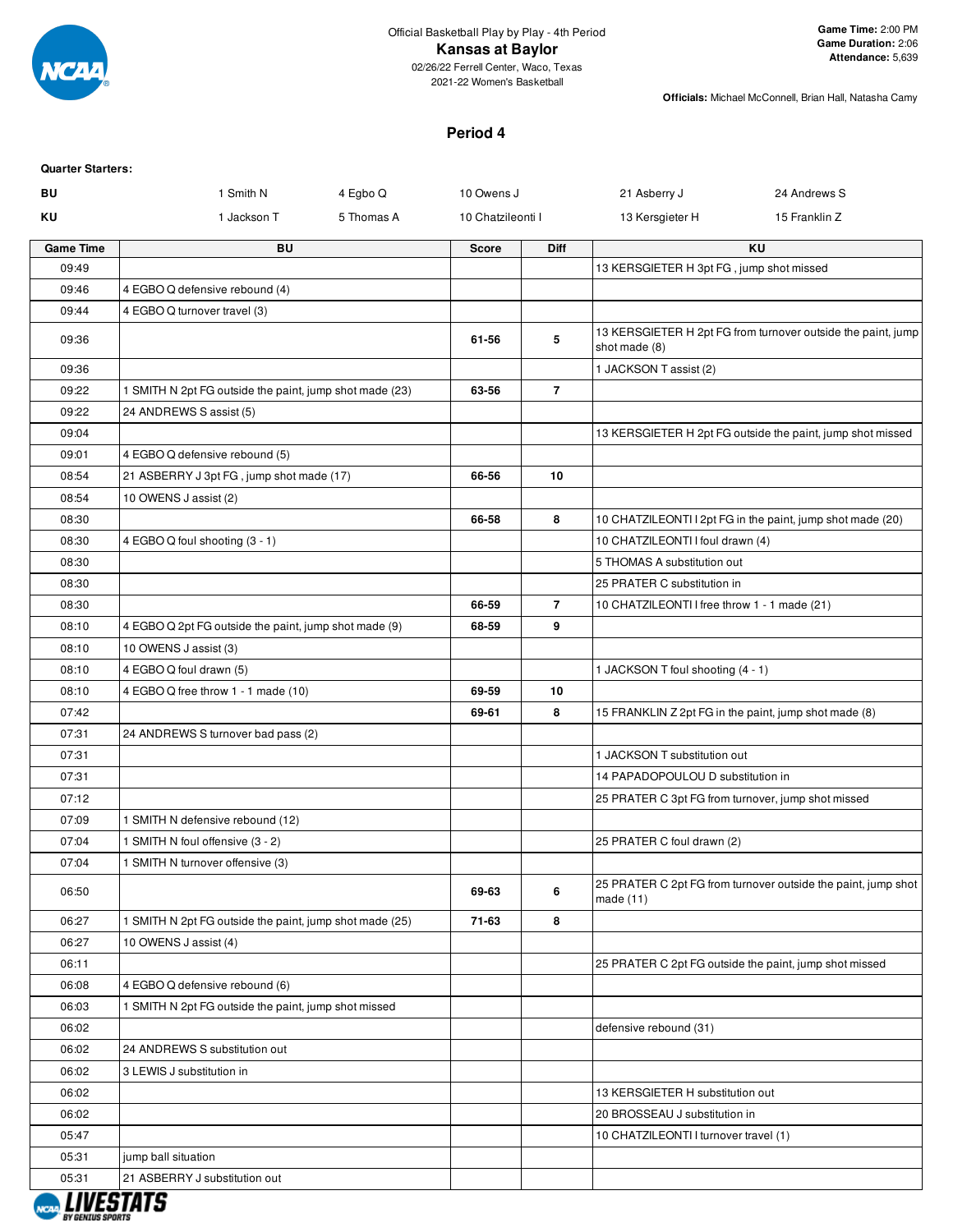

# Official Basketball Play by Play - 4th Period **Kansas at Baylor**

02/26/22 Ferrell Center, Waco, Texas 2021-22 Women's Basketball

| <b>Game Time</b> | <b>BU</b>                                                                | <b>Score</b>  | Diff           | KU                                                                  |
|------------------|--------------------------------------------------------------------------|---------------|----------------|---------------------------------------------------------------------|
| 05:31            | 51 BICKLE C substitution in                                              |               |                |                                                                     |
| 05:24            | 1 SMITH N 2pt FG from turnover outside the paint, jump shot<br>made (27) | 73-63         | 10             |                                                                     |
| 05:24            | 4 EGBO Q assist (2)                                                      |               |                |                                                                     |
| 05:06            |                                                                          |               |                | 10 CHATZILEONTI I 2pt FG in the paint, jump shot blocked            |
| 05:06            | 4 EGBO Q block (1)                                                       |               |                |                                                                     |
| 05:02            | 1 SMITH N defensive rebound (13)                                         |               |                |                                                                     |
| 04:58            | 51 BICKLE C 2pt FG in the paint, layup missed                            |               |                |                                                                     |
| 04:54            |                                                                          |               |                | 15 FRANKLIN Z defensive rebound (2)                                 |
| 04:49            |                                                                          | 73-65         | 8              | 25 PRATER C 2pt FG in the paint, layup made (13)                    |
| 04:49            |                                                                          |               |                | 15 FRANKLIN Z assist (3)                                            |
| 04:40            | 3 LEWIS J foul drawn (5)                                                 |               |                | 10 CHATZILEONTI I foul shooting (3 - 2)                             |
| 04:40            |                                                                          | Timeout media |                |                                                                     |
| 04:40            |                                                                          |               |                | 14 PAPADOPOULOU D substitution out                                  |
| 04:40            |                                                                          |               |                | 25 PRATER C substitution out                                        |
| 04:40            |                                                                          |               |                | 1 JACKSON T substitution in                                         |
| 04:40            |                                                                          |               |                | 13 KERSGIETER H substitution in                                     |
| 04:40            | 3 LEWIS J free throw 1 - 2 missed                                        |               |                |                                                                     |
| 04:40            | offensive dead ball rebound (8)                                          |               |                |                                                                     |
| 04:40            | 3 LEWIS J free throw 2 - 2 missed                                        |               |                |                                                                     |
| 04:40            | 1 SMITH N offensive rebound (14)                                         |               |                |                                                                     |
| 04:24            | 51 BICKLE C foul offensive (4 - 3)                                       |               |                | 1 JACKSON T foul drawn (3)                                          |
| 04:24            | 51 BICKLE C turnover offensive (2)                                       |               |                |                                                                     |
| 04:14            |                                                                          | 73-67         | 6              | 15 FRANKLIN Z 2pt FG from turnover in the paint, layup made<br>(10) |
| 04:00            | 1 SMITH N 3pt FG, jump shot missed                                       |               |                |                                                                     |
| 03:56            |                                                                          |               |                | 10 CHATZILEONTI I defensive rebound (3)                             |
| 03:51            |                                                                          |               |                | 15 FRANKLIN Z 2pt FG outside the paint, jump shot missed            |
| 03:48            | 1 SMITH N defensive rebound (15)                                         |               |                |                                                                     |
| 03:25            | 4 EGBO Q 2pt FG in the paint, jump shot missed                           |               |                |                                                                     |
| 03:20            |                                                                          |               |                | 13 KERSGIETER H defensive rebound (3)                               |
| 03:18            | 10 OWENS J foul personal (3 - 4)                                         |               |                | 13 KERSGIETER H foul drawn (2)                                      |
| 03:18            | 10 OWENS J substitution out                                              |               |                |                                                                     |
| 03:18            | 51 BICKLE C substitution out                                             |               |                |                                                                     |
| 03:18            | 21 ASBERRY J substitution in                                             |               |                |                                                                     |
| 03:18            | 24 ANDREWS S substitution in                                             |               |                |                                                                     |
| 03:09            |                                                                          | 73-69         | 4              | 15 FRANKLIN Z 2pt FG in the paint, layup made (12)                  |
| 02:57            | 1 SMITH N 2pt FG in the paint, layup made (29)                           | 75-69         | 6              |                                                                     |
| 02:57            | 3 LEWIS J assist (7)                                                     |               |                |                                                                     |
| 02:49            |                                                                          | $75 - 71$     | 4              | 15 FRANKLIN Z 2pt FG fast break in the paint, layup made (14)       |
| 02:49            | 3 LEWIS J foul shooting (2 - 5)                                          |               |                | 15 FRANKLIN Z foul drawn (1)                                        |
| 02:49            |                                                                          | 75-72         | 3              | 15 FRANKLIN Z free throw fast break 1 - 1 made (15)                 |
| 02:49            |                                                                          |               |                | 20 BROSSEAU J substitution out                                      |
| 02:49            |                                                                          |               |                | 25 PRATER C substitution in                                         |
| 02:35            | 4 EGBO Q 2pt FG in the paint, layup made (12)                            | 77-72         | 5              |                                                                     |
| 02:35            | 24 ANDREWS S assist (6)                                                  |               |                |                                                                     |
| 02:23            |                                                                          |               |                | 25 PRATER C 3pt FG, jump shot missed                                |
| 02:20            | 1 SMITH N defensive rebound (16)                                         |               |                |                                                                     |
| 02:06            | 4 EGBO Q 2pt FG in the paint, layup made (14)                            | 79-72         | $\overline{7}$ |                                                                     |
| 02:06            | 3 LEWIS J assist (8)                                                     |               |                |                                                                     |

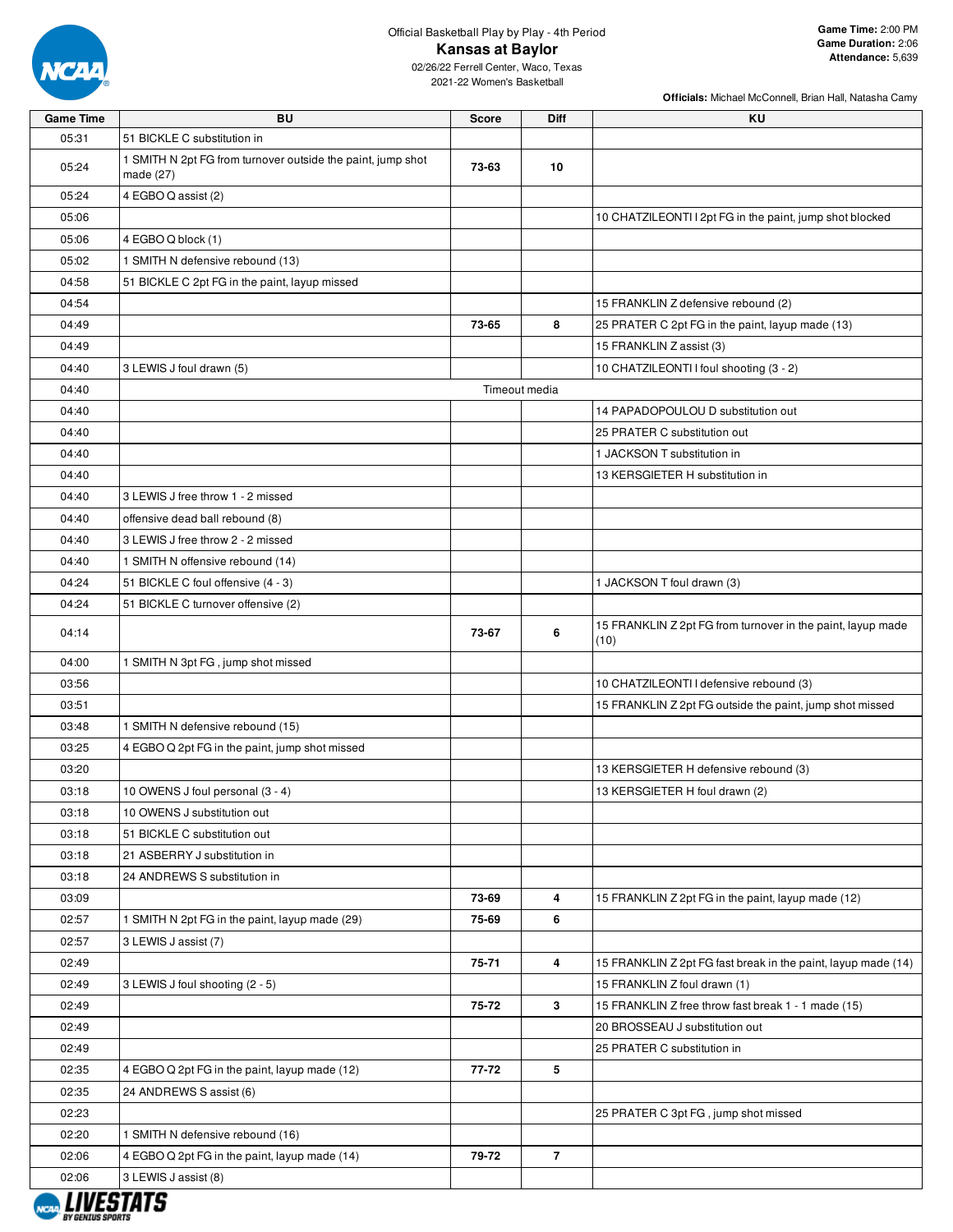

# Official Basketball Play by Play - 4th Period **Kansas at Baylor**

02/26/22 Ferrell Center, Waco, Texas 2021-22 Women's Basketball

| Game Time | <b>BU</b>                                                                  | Score              | Diff           | KU                                                       |
|-----------|----------------------------------------------------------------------------|--------------------|----------------|----------------------------------------------------------|
| 02:06     | 4 EGBO Q foul drawn (6)                                                    |                    |                | 1 JACKSON T foul shooting (5 - 3)                        |
| 02:06     |                                                                            |                    |                | 1 JACKSON T substitution out                             |
| 02:06     |                                                                            |                    |                | 14 PAPADOPOULOU D substitution in                        |
| 02:06     | 4 EGBO Q free throw 1 - 1 missed                                           |                    |                |                                                          |
| 02:04     |                                                                            |                    |                | 14 PAPADOPOULOU D defensive rebound (3)                  |
| 01:57     |                                                                            |                    |                | 15 FRANKLIN Z 2pt FG outside the paint, jump shot missed |
| 01:54     | 4 EGBO Q defensive rebound (7)                                             |                    |                |                                                          |
| 01:40     | 4 EGBO Q 2pt FG in the paint, layup missed                                 |                    |                |                                                          |
| 01:37     |                                                                            |                    |                | 14 PAPADOPOULOU D defensive rebound (4)                  |
| 01:34     | 3 LEWIS J foul drawn (6)                                                   |                    |                | 10 CHATZILEONTI I foul offensive (4 - 4)                 |
| 01:34     |                                                                            |                    |                | 10 CHATZILEONTI I turnover offensive (2)                 |
| 01:34     |                                                                            |                    |                | 25 PRATER C substitution out                             |
| 01:34     |                                                                            |                    |                | 20 BROSSEAU J substitution in                            |
| 01:34     |                                                                            |                    |                | Timeout 30 Sec                                           |
| 01:21     | 1 SMITH N 2pt FG from turnover outside the paint, jump shot<br>made $(31)$ | 81-72              | 9              |                                                          |
| 01:21     | 24 ANDREWS S assist (7)                                                    |                    |                |                                                          |
| 01:09     |                                                                            | 81-74              | $\overline{7}$ | 15 FRANKLIN Z 2pt FG in the paint, layup made (17)       |
| 01:09     | 4 EGBO Q foul shooting (4 - 6)                                             |                    |                | 15 FRANKLIN Z foul drawn (2)                             |
| 01:09     |                                                                            |                    |                | 14 PAPADOPOULOU D substitution out                       |
| 01:09     |                                                                            |                    |                | 20 BROSSEAU J substitution out                           |
| 01:09     |                                                                            |                    |                | 5 THOMAS A substitution in                               |
| 01:09     |                                                                            |                    |                | 25 PRATER C substitution in                              |
| 01:09     |                                                                            |                    |                | 15 FRANKLIN Z free throw 1 - 1 missed                    |
| 01:08     | 4 EGBO Q defensive rebound (8)                                             |                    |                |                                                          |
| 00:43     | 4 EGBO Q 2pt FG in the paint, jump shot missed                             |                    |                |                                                          |
| 00:40     | 4 EGBO Q offensive rebound (9)                                             |                    |                |                                                          |
| 00:31     | 21 ASBERRY J foul drawn (3)                                                |                    |                | 5 THOMAS A foul personal (2 - 5)                         |
| 00:31     |                                                                            |                    |                | 5 THOMAS A substitution out                              |
| 00:31     |                                                                            |                    |                | 25 PRATER C substitution out                             |
| 00:31     |                                                                            |                    |                | 14 PAPADOPOULOU D substitution in                        |
| 00:31     |                                                                            |                    |                | 20 BROSSEAU J substitution in                            |
| 00:31     | 21 ASBERRY J free throw 1 - 2 made (18)                                    | 82-74              | 8              |                                                          |
| 00:31     | 21 ASBERRY J free throw 2 - 2 made (19)                                    | 83-74              | 9              |                                                          |
| 00:31     |                                                                            |                    |                | Timeout 60 Sec                                           |
| 00:27     |                                                                            | 83-77              | 6              | 20 BROSSEAU J 3pt FG, jump shot made (11)                |
| 00:27     |                                                                            |                    |                | 10 CHATZILEONTI I assist (2)                             |
| 00:16     | 1 SMITH N 2pt FG in the paint, layup made (33)                             | 85-77              | 8              |                                                          |
| 00:16     | 21 ASBERRY J assist (1)                                                    |                    |                |                                                          |
| 00:09     |                                                                            |                    |                | 13 KERSGIETER H 3pt FG, jump shot missed                 |
| 00:08     | defensive rebound (43)                                                     |                    |                |                                                          |
|           |                                                                            | <b>END OF GAME</b> |                |                                                          |
|           |                                                                            | <b>BU 85-77 KU</b> |                |                                                          |
|           |                                                                            |                    |                |                                                          |

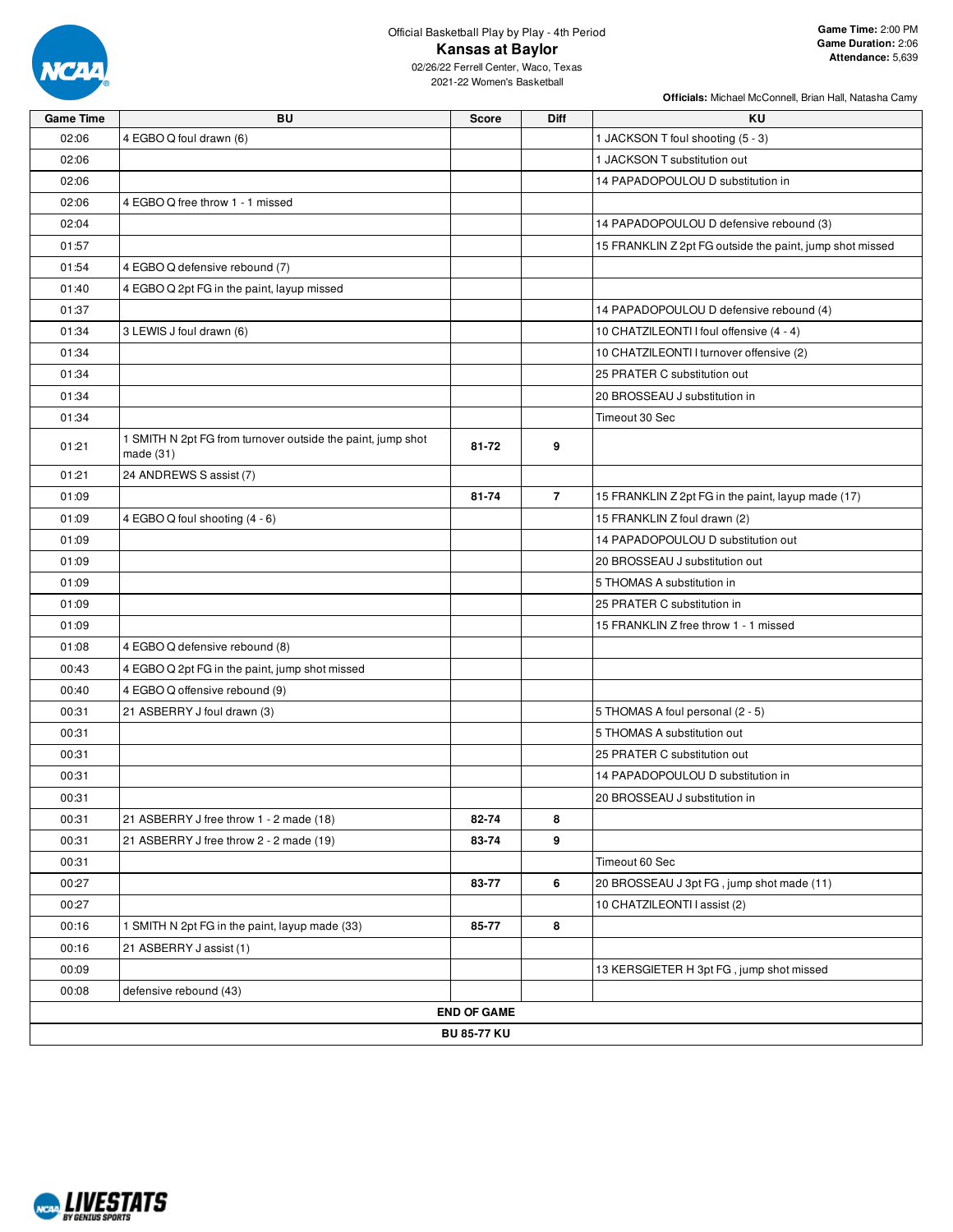

**Kansas - 23**

2021-22 Women's Basketball

**Game Time:** 2:00 PM **Game Duration:** 2:06 **Attendance:** 5,639

**Officials:** Michael McConnell, Brian Hall, Natasha Camy

|               |                          |       | FG        | 3P      | FT.     |          |               | <b>Rebounds</b> |          | <b>Fouls</b> | ТP | <b>AS</b> | <b>TO</b> | <b>ST</b> |           | <b>Blocks</b> | $+/-$    |
|---------------|--------------------------|-------|-----------|---------|---------|----------|---------------|-----------------|----------|--------------|----|-----------|-----------|-----------|-----------|---------------|----------|
|               | NO. Name                 | Min   | M-A       | M-A     | M-A     | OR.      | <b>DR</b>     | <b>TOT</b>      | PF       | <b>FD</b>    |    |           |           |           | <b>BS</b> | <b>BA</b>     |          |
| 10            | Ioanna Chatzileonti<br>F | 10:00 | 1-2       | $0 - 0$ | $1 - 1$ | 0        |               |                 | 2        |              | 3  |           | 2         | 0         | 0         |               | $-1$     |
|               | Taiyanna Jackson<br>C.   | 05:03 | $0 - 0$   | $0-0$   | $0 - 0$ | 0        | $\Omega$      | 0               | 2        |              |    |           | 0         | 0         | 0         | 0             | $\Omega$ |
| 13            | Holly Kersgieter<br>G    | 08:38 | 1-4       | $0-2$   | $0 - 0$ |          |               |                 | 0        |              | 2  | 0         | 0         | 0         | 0         | 0             | -1       |
| 15            | Zakiyah Franklin<br>G    | 10:00 | $5 - 7$   | $0 - 0$ | $1 - 2$ | $\Omega$ |               |                 | $\Omega$ | 2            | 11 |           | 0         | 0         | 0         | 0             | -1       |
| 20            | Julie Brosseau<br>GI     | 04:10 | 1-1       | 1-1     | $0 - 0$ | $\Omega$ | 0             | 0               | 0        | $\Omega$     | 3  | 0         | 0         | 0         | 0         | 0             | 4        |
| 25            | <b>Chandler Prater</b>   | 05:42 | $2 - 5$   | $0-2$   | $0 - 0$ | $\Omega$ | $\Omega$      | 0               | $\Omega$ |              | 4  | 0         | 0         | 0         | 0         | 0             | $-4$     |
| 14            | Danai Papadopoulou       | 04:20 | $0 - 0$   | $0-0$   | $0 - 0$ |          | $\mathcal{P}$ | $\overline{2}$  | $\Omega$ | 0            |    | 0         | 0         | 0         | 0         | $\mathbf 0$   | -1       |
| 5             | Aniya Thomas             | 02:07 | $0 - 0$   | $0-0$   | $0 - 0$ | 0        | $\Omega$      | 0               |          | $\Omega$     |    | 0         | 0         | 0         | 0         | 0             | -1       |
| Team          |                          |       |           |         |         | 0        |               |                 |          |              | 0  |           | 0         |           |           |               |          |
| <b>Totals</b> |                          |       | $10 - 19$ | $1-5$   | $2 - 3$ | $\Omega$ | 6             | 6               | 5        | 6            | 23 | 3         | 2         | 0         | 0         |               | $-1$     |

| <b>Shooting By Period</b> |        |         |       |  |  |  |  |  |  |  |
|---------------------------|--------|---------|-------|--|--|--|--|--|--|--|
| ۸th                       | FG%    | $10-19$ | 52.6% |  |  |  |  |  |  |  |
|                           | 3PT%   | $1-5$   | 20.0% |  |  |  |  |  |  |  |
|                           | FT%    | 2-3     | 66.7% |  |  |  |  |  |  |  |
|                           | GM FG% | $10-19$ | 52.6% |  |  |  |  |  |  |  |
|                           | 3PT%   | $1-5$   | 20.0% |  |  |  |  |  |  |  |
|                           | FT%    | $2 - 3$ | 66.7% |  |  |  |  |  |  |  |

Dead Ball Rebounds: 0, 0

| Baylor - 24 |  |  |
|-------------|--|--|
|             |  |  |

**Technical Fouls:**:NONE

|               |                      |       | FG        | 3P      | FТ            |           |           | <b>Rebounds</b> |                | <b>Fouls</b>   | ТP       | <b>AS</b> | <b>TO</b> | <b>ST</b> |           | <b>Blocks</b> | $+/-$ |
|---------------|----------------------|-------|-----------|---------|---------------|-----------|-----------|-----------------|----------------|----------------|----------|-----------|-----------|-----------|-----------|---------------|-------|
|               | NO. Name             | Min   | M-A       | M-A     | M-A           | <b>OR</b> | <b>DR</b> | <b>TOT</b>      | PF             | <b>FD</b>      |          |           |           |           | <b>BS</b> | <b>BA</b>     |       |
|               | NaLyssa Smith<br>F   | 10:00 | $6 - 8$   | $0 - 1$ | $0 - 0$       |           | 4         | 5               |                | $\Omega$       | 12       | 0         |           | 0         |           | 0             |       |
| 4             | Queen Egbo           | 10:00 | $3-6$     | $0-0$   | $1-2$         |           | 5         | 6               | $\overline{2}$ | $\overline{c}$ |          |           |           | 0         |           | 0             |       |
| 3             | Jordan Lewis<br>G    | 06:02 | $0 - 0$   | $0-0$   | $0 - 2$       | 0         | 0         | 0               |                | 2              |          | 2         | 0         | 0         | 0         | 0             | 0     |
| 21            | GI<br>Ja'Mee Asberry | 07:47 | $1 - 1$   | $1 - 1$ | $2 - 2$       | 0         | $\Omega$  | 0               | 0              |                | 5        |           | 0         | 0         | 0         | 0             | 3     |
| 24            | Sarah Andrews<br>GI  | 07:16 | 0-0       | $0-0$   | $0 - 0$       | 0         | 0         | 0               | 0              | $\Omega$       |          | 3         |           | 0         | 0         | $\mathbf{0}$  | 3     |
| 10            | Jaden Owens          | 06:42 | $0 - 0$   | $0-0$   | $0 - 0$       |           | $\Omega$  | 0               |                | 0              |          | 3         | $\Omega$  | 0         | 0         | 0             | -1    |
| 51            | Caitlin Bickle       | 02:13 | $0 - 1$   |         | $0 - 0 0 - 0$ | $\Omega$  | $\Omega$  | 0               |                | $\Omega$       |          | 0         |           | 0         | 0         | 0             | $-2$  |
| Team          |                      |       |           |         |               | 0         |           |                 |                |                | $\Omega$ |           | $\Omega$  |           |           |               |       |
| <b>Totals</b> |                      |       | $10 - 16$ |         | $1 - 2$ 3-6   | 2         | 10        | 12              | 6              | 5              | 24       | 10        | 4         | 0         |           | 0             |       |

**Shooting By Period 4 th FG%** 10-16 62.5% **3PT%** 1-2 50.0% **FT%** 3-6 50% **GM FG%** 10-16 62.5%

> **FT%** 3-6 50.0% Dead Ball Rebounds: 1, 0

**3PT%** 1-2 50.0%

|                         | ΚU              | BU                                      |  |  |  |  |
|-------------------------|-----------------|-----------------------------------------|--|--|--|--|
| <b>Biggest lead</b>     |                 | 0 (1st 10:00) 10 (4 <sup>th</sup> 8:54) |  |  |  |  |
| <b>Best Scoring Run</b> | $6(4^{th}3:09)$ | $6(4^{th} 1:21)$                        |  |  |  |  |
| <b>Lead Changes</b>     |                 |                                         |  |  |  |  |
| <b>Times Tied</b>       |                 |                                         |  |  |  |  |
| <b>Time with Lead</b>   | 00:00           | 09:49                                   |  |  |  |  |

| <b>Points from</b>   | KU | BU | <b>Period by Period Scoring</b> |                                            |  |                            |  |  |    |  |  |  |  |  |
|----------------------|----|----|---------------------------------|--------------------------------------------|--|----------------------------|--|--|----|--|--|--|--|--|
| Turnovers            | 6  |    |                                 | $\frac{1}{1}$ st 2nd 3rd 4th $\frac{1}{1}$ |  |                            |  |  |    |  |  |  |  |  |
| Paint                | 14 | 8  |                                 |                                            |  |                            |  |  |    |  |  |  |  |  |
| <b>Second Chance</b> | 0  | 2  |                                 |                                            |  | KU  13   19   22   23      |  |  | 77 |  |  |  |  |  |
| <b>Fast Breaks</b>   | 3  |    |                                 |                                            |  | $ BU $ 15 $ 21 $ 25 $ 24 $ |  |  |    |  |  |  |  |  |
| Bench                |    |    |                                 |                                            |  |                            |  |  | 85 |  |  |  |  |  |

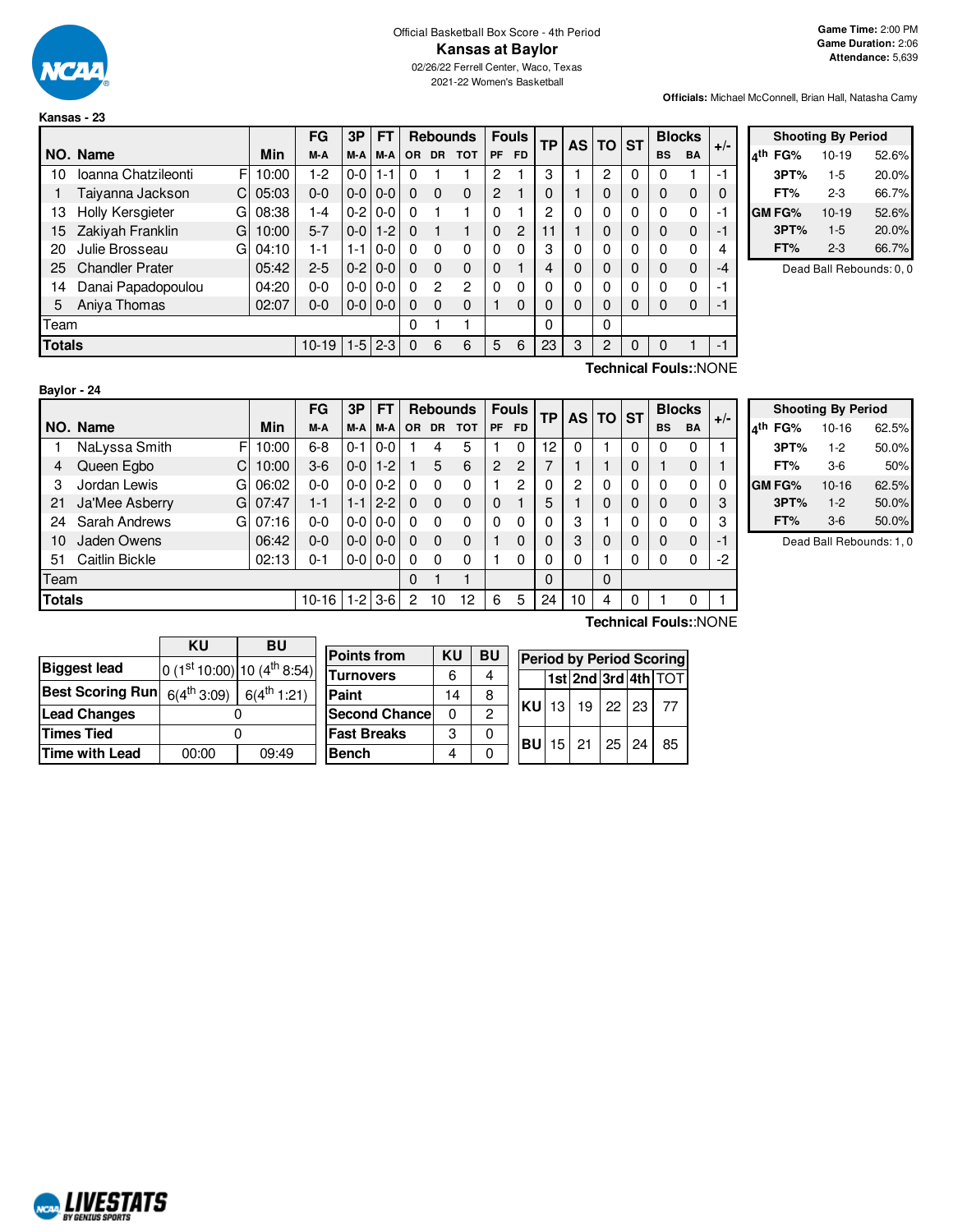

#### Official Basketball Box Score - Second Half **Kansas at Baylor** 02/26/22 Ferrell Center, Waco, Texas

2021-22 Women's Basketball

**Officials:** Michael McConnell, Brian Hall, Natasha Camy

|               |                          |       | FG       | 3P      | FT       |           |                | <b>Rebounds</b> | <b>Fouls</b> |           | ТP | <b>AS</b> | <b>TO</b> | <b>ST</b> | <b>Blocks</b> |                  | $+/-$ |
|---------------|--------------------------|-------|----------|---------|----------|-----------|----------------|-----------------|--------------|-----------|----|-----------|-----------|-----------|---------------|------------------|-------|
|               | NO. Name                 | Min   | M-A      | M-A     | M-A      | <b>OR</b> | DR.            | <b>TOT</b>      | <b>PF</b>    | <b>FD</b> |    |           |           |           | <b>BS</b>     | <b>BA</b>        |       |
| 10            | F<br>Ioanna Chatzileonti | 20:00 | 5-9      | $0-0$   | $3-4$    | $\Omega$  | 2              | 2               | 2            | 3         | 13 | 2         | 2         | 0         |               | 2                | $-4$  |
|               | Taiyanna Jackson<br>C    | 12:29 | $1-2$    | $0 - 0$ | $2 - 4$  |           | 3              | 4               | 3            | 3         | 4  | 2         | $\Omega$  | 0         |               | 0                |       |
| 13            | Holly Kersgieter<br>G    | 15:19 | 1-5      | $0 - 2$ | $0 - 0$  | $\Omega$  |                |                 | 0            |           | 2  | 0         | 0         | 0         | 0             | 0                | -8    |
| 15            | Zakiyah Franklin<br>G    | 20:00 | $7 - 11$ | $0-0$   | $1-2$    | $\Omega$  |                | 1               | $\Omega$     | 2         | 15 | 2         |           |           | 0             | 1                | $-4$  |
| 20            | Julie Brosseau<br>G      | 09:07 | $1 - 1$  | 1-1     | $0 - 0$  | $\Omega$  |                |                 | 0            | 0         | 3  | 2         |           | 0         | 0             | 0                | 5     |
| 12            | Katrine Jessen           | 00:00 | $0 - 0$  | $0 - 0$ | $0 - 0$  | $\Omega$  | $\Omega$       | $\Omega$        | 0            | 0         | 0  | 0         | 0         | 0         | 0             | 0                | 0     |
| 14            | Danai Papadopoulou       | 05:02 | $0 - 0$  | $0-0$   | $0 - 0$  | $\Omega$  | $\overline{2}$ | $\overline{2}$  |              | 0         | 0  | 0         | 0         | 0         | 0             | 0                |       |
| 25            | <b>Chandler Prater</b>   | 11:58 | $3 - 7$  | $0 - 3$ | $0 - 0$  | $\Omega$  | $\mathcal{P}$  | $\mathfrak{p}$  | 3            |           | 6  | 0         | 0         | 0         | 0             | 0                | $-7$  |
| 33            | Nadira Eltaveb           | 01:52 | $0 - 1$  | $0-0$   | $0 - 0$  |           | $\Omega$       |                 | 0            | 0         | 0  | 0         | 0         | 0         | 0             | 0                | -6    |
| 5             | Aniva Thomas             | 04:13 | 0-0      | $0-0$   | $2 - 2$  | $\Omega$  | $\Omega$       | 0               |              |           | 2  | 0         | 0         | 0         | 0             | 0                | 2     |
| Team          |                          |       |          |         |          | 2         |                | 3               |              |           | 0  |           | 0         |           |               |                  |       |
| <b>Totals</b> |                          |       | 18-36    | $1 - 6$ | $8 - 12$ | 4         | 13             | 17              | 10           | 11        | 45 | 8         | 4         |           | 2             | 3                | $-4$  |
|               |                          |       |          |         |          |           |                |                 |              |           |    |           |           |           |               | $T_{\text{sub}}$ |       |

|     |         | <b>Shooting By Period</b> |       |
|-----|---------|---------------------------|-------|
|     | 3rd FG% | 8-17                      | 47.1% |
|     | 3PT%    | 0-1                       | 0.0%  |
|     | FT%     | 6-9                       | 66.7% |
| ⊿th | FG%     | $10-19$                   | 52.6% |
|     | 3PT%    | $1-5$                     | 20.0% |
|     | FT%     | $2 - 3$                   | 66.7% |
|     | GM FG%  | 18-36                     | 50.0% |
|     | 3PT%    | $1-6$                     | 16.7% |
|     | FT%     | $8 - 12$                  | 66.7% |
|     |         |                           |       |

Dead Ball Rebounds: 1, 0

| Baylor - 49   |                       |             |          |         |              |           |           |                 |          |                |          |    |          |          |           |               |       |
|---------------|-----------------------|-------------|----------|---------|--------------|-----------|-----------|-----------------|----------|----------------|----------|----|----------|----------|-----------|---------------|-------|
|               |                       |             | FG       | 3P      | FT           |           |           | <b>Rebounds</b> |          | <b>Fouls</b>   |          |    | AS TO ST |          |           | <b>Blocks</b> | $+/-$ |
|               | NO. Name              | Min         | M-A      | M-A     | M-A          | <b>OR</b> | <b>DR</b> | <b>TOT</b>      | PF       | <b>FD</b>      | ТP       |    |          |          | <b>BS</b> | <b>BA</b>     |       |
|               | NaLyssa Smith         | F<br>20:00  | $9 - 14$ | $0 - 2$ | $1 - 1$      | 3         | 6         | 9               | 2        |                | 19       |    |          |          |           | 0             | 4     |
| 4             | Queen Egbo            | C.<br>14:07 | $4 - 9$  | $0-0$   | $1 - 2$      |           | 5         | 6               | 2        | $\overline{c}$ | 9        |    |          | 0        |           |               | -1    |
| 3             | Jordan Lewis          | GI<br>15:30 | $0 - 2$  | $0-0$   | $0 - 4$      |           |           | $\overline{c}$  | 2        | 3              | $\Omega$ | 5  | 2        | $\Omega$ |           |               |       |
| 21            | Ja'Mee Asberry        | G<br>17:47  | $5-6$    | $3-3$   | $3 - 3$      | $\Omega$  |           |                 |          | $\overline{c}$ | 16       |    | 0        | $\Omega$ | 0         | 0             | 6     |
| 24            | Sarah Andrews         | 17:16<br>G  | $0 - 2$  | $0 - 1$ | $2-2$        | $\Omega$  | 2         | 2               | $\Omega$ |                | 2        | 4  |          | $\Omega$ | 0         | 0             | 6     |
| 51            | <b>Caitlin Bickle</b> | 08:06       | $1-2$    | $0-0$   | $1 - 1$      | $\Omega$  |           |                 | 3        |                | 3        |    |          |          | 0         | 0             | 3     |
| 10            | Jaden Owens           | 07:14       | $0-0$    | $0-0$   | $0 - 0$      | 0         | 0         | 0               |          | $\Omega$       | 0        | 3  | 0        | 0        |           | 0             |       |
| Team          |                       |             |          |         |              |           |           | $\overline{c}$  |          |                | 0        |    | $\Omega$ |          |           |               |       |
| <b>Totals</b> |                       |             | 19-35    |         | $3-6$   8-13 | 6         |           | 23              | 11       | 10             | 49       | 16 | 6        | 2        | 3         | 2             | 4     |

**Technical Fouls:**:NONE

|     |        | <b>Shooting By Period</b> |       |
|-----|--------|---------------------------|-------|
| لrd | FG%    | $9 - 19$                  | 47.4% |
|     | 3PT%   | $2 - 4$                   | 50.0% |
|     | FT%    | $5 - 7$                   | 71.4% |
| ⊿th | FG%    | $10 - 16$                 | 62.5% |
|     | 3PT%   | $1 - 2$                   | 50.0% |
|     | FT%    | $3-6$                     | 50%   |
|     | GM FG% | 19-35                     | 54.3% |
|     | 3PT%   | $3-6$                     | 50.0% |
|     | FT%    | $8 - 13$                  | 61.5% |

Dead Ball Rebounds: 2, 0

|                                                                            | <b>KU</b> | <b>BU</b> |                                            |    |           |                 |    |              |                 |                                 |
|----------------------------------------------------------------------------|-----------|-----------|--------------------------------------------|----|-----------|-----------------|----|--------------|-----------------|---------------------------------|
|                                                                            |           |           | <b>Points from</b>                         | KU | <b>BU</b> |                 |    |              |                 | <b>Period by Period Scoring</b> |
| <b>Biggest lead</b>                                                        |           |           | $ 2(3^{rd}5:47) 10(3^{rd}2:25) $ Turnovers | 8  |           |                 |    |              |                 | $ 1st 2nd 3rd 4th $ TOT         |
| Best Scoring Run $ \,6(3^{\text{rd}}\,5:47)\,  \,\,9(3^{\text{rd}}\,4:14)$ |           |           | Paint                                      | 22 | 20        |                 |    |              |                 |                                 |
| <b>Lead Changes</b>                                                        |           |           | <b>Second Chance</b>                       | З  |           | <b>KU</b> 13    | 19 | 22           | $\frac{123}{2}$ | -77                             |
| <b>Times Tied</b>                                                          |           |           | <b>Fast Breaks</b>                         |    | 5         | <b>BU</b> 15 21 |    | $25 \mid 24$ |                 | 85                              |
| Time with Lead                                                             | 00:16     | 19:13     | <b>Bench</b>                               | 8  | C         |                 |    |              |                 |                                 |
|                                                                            |           |           |                                            |    |           |                 |    |              |                 |                                 |

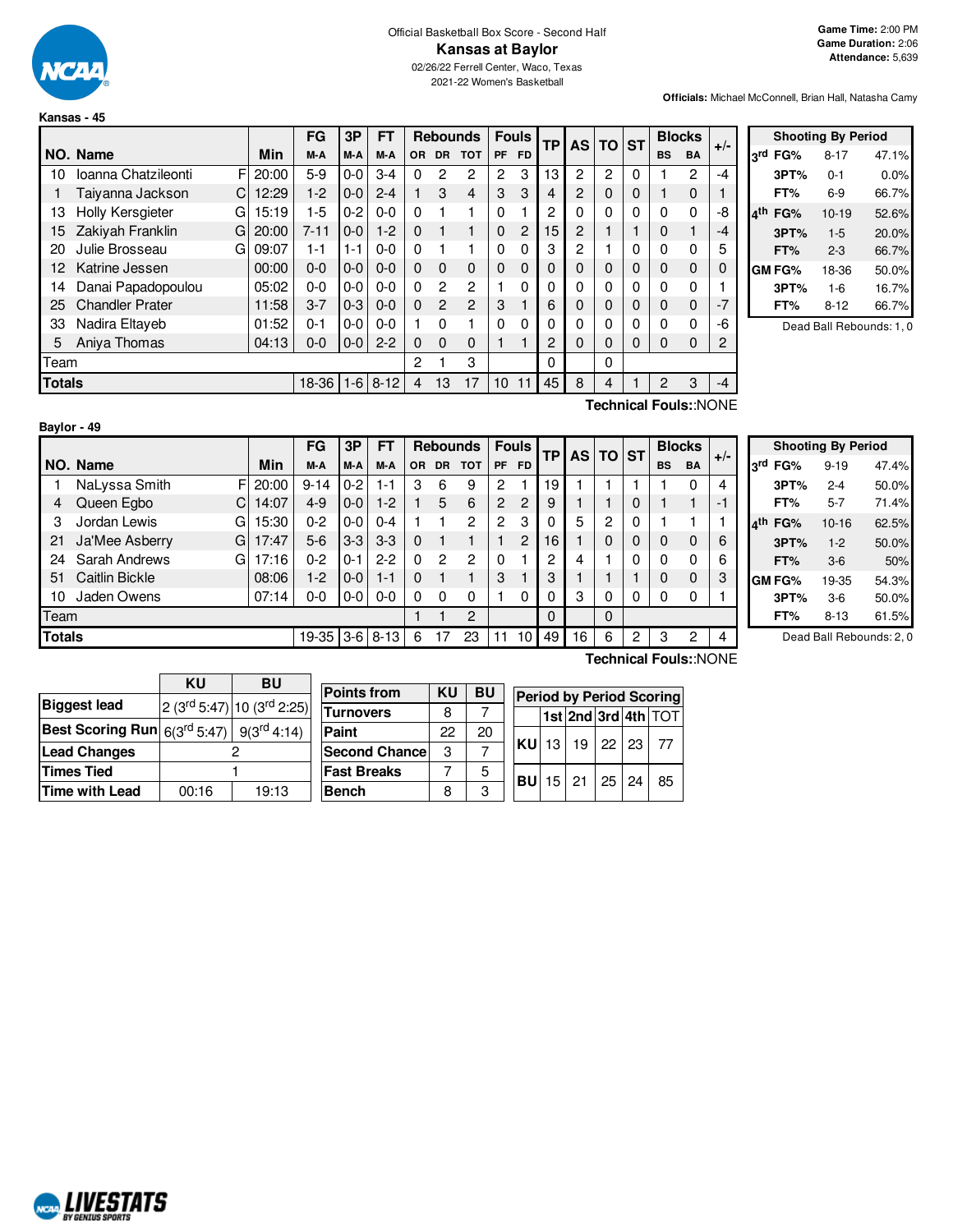

 $6/10$ 60%

8/22<br>36%

 $\frac{2}{7}$ <br>29%

 $7/9$ 78%

 $0/10%$ 



NCAL LIVESTATS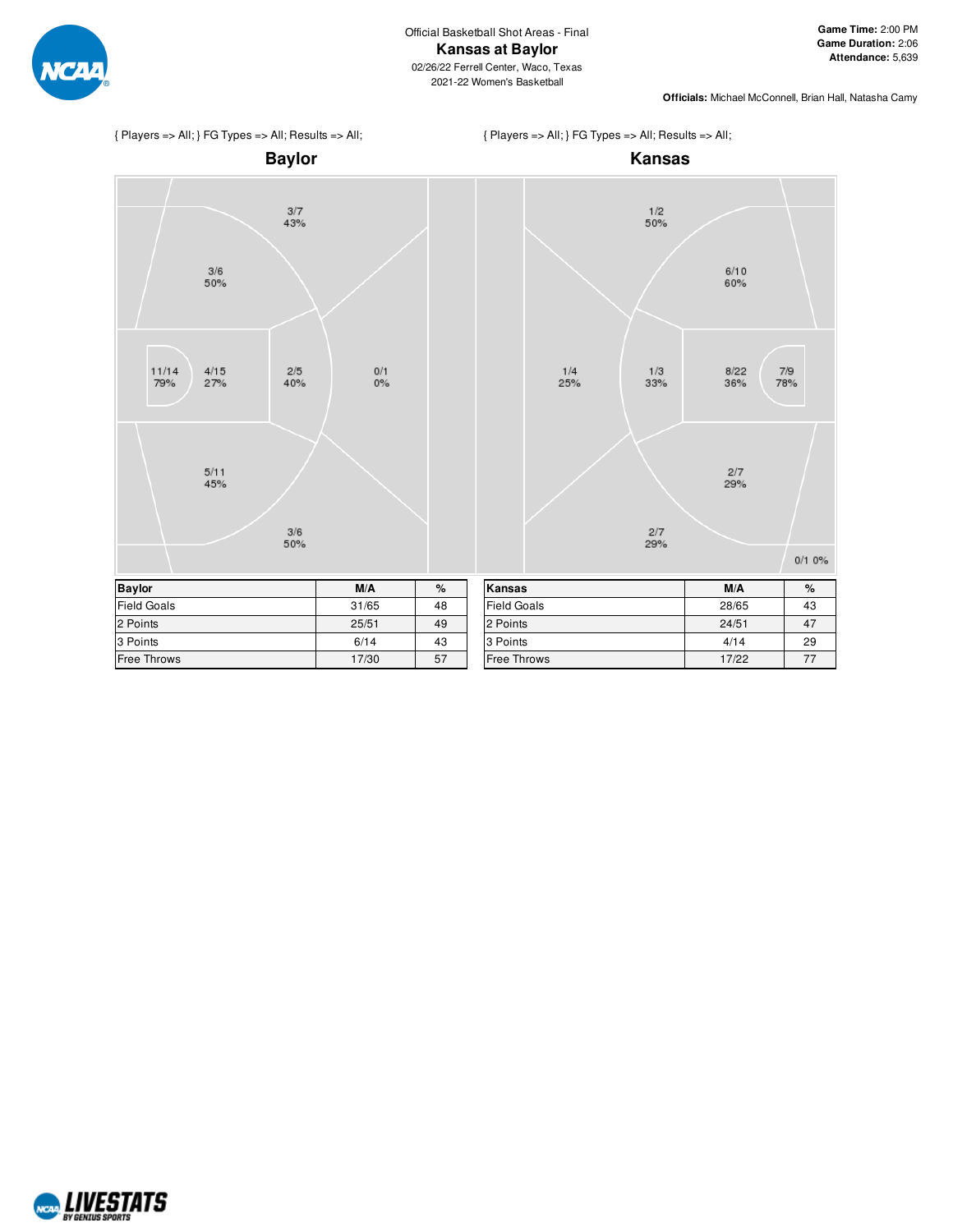

## **Kansas**

| <b>No</b><br>Name |                     |       | <b>Mins</b> | <b>Score</b> |           |          | <b>Points Diff</b> |      | Points per Min |    | <b>Assists</b> |    | <b>Rebounds</b> | <b>Steals</b> |                |    | <b>Turnovers</b> |
|-------------------|---------------------|-------|-------------|--------------|-----------|----------|--------------------|------|----------------|----|----------------|----|-----------------|---------------|----------------|----|------------------|
|                   |                     | On    | Off         | On           | Off       | On       | Off                | On   | Off            | On | Off            | On | Off             | On            | Off            | On | Off              |
|                   | Taiyanna Jackson    | 18:18 | 21:42       | $38 - 37$    | $39 - 48$ |          | -9                 | 2.08 | .80            |    | 6              | 17 | 19              |               | 3              |    | 8                |
| 5                 | Aniya Thomas        | 10:13 | 29:47       | $20 - 17$    | $57 - 68$ | 3        | $-11$              | 1.96 | 1.91           | 3  | 10             | 8  | 28              |               | 4              |    | 14               |
| 10                | Ioanna Chatzileonti | 34:54 | 05:06       | $69 - 71$    | $8 - 14$  | -2       | -6                 | 1.98 | .57            | 12 |                | 33 | 3               |               |                | 13 | 2                |
| 12                | Katrine Jessen      | 05:06 | 34:54       | $8 - 14$     | $69 - 71$ | $-6$     | $-2$               | 1.57 | 1.98           |    | 12             | 3  | 33              |               | 4              | 2  | 13               |
| 13                | Holly Kersgieter    | 30:17 | 09:43       | $55 - 70$    | $22 - 15$ | $-15$    |                    | 1.82 | 2.26           | 10 | 3              | 25 |                 |               |                | 13 | 2                |
| 14                | Danai Papadopoulou  | 15:51 | 24:09       | $31 - 31$    | $46 - 54$ | $\Omega$ | -8                 | 1.96 | 1.90           | 5  | 8              | 15 | 21              |               | 4              | 6  | 9                |
| 15                | Zakiyah Franklin    | 29:53 | 10:07       | $57 - 64$    | $20 - 21$ | $-7$     | -1                 | 1.91 | .98            | 10 | 3              | 28 | 8               | 2             | 3              | 12 | 3                |
| 20                | Julie Brosseau      | 22:52 | 17:08       | $47 - 47$    | $30 - 38$ | $\Omega$ | -8                 | 2.06 | 1.75           | 8  | 5              | 23 | 13              | 3             | $\overline{2}$ | 10 | 5                |
| 25                | Chandler Prater     | 25:57 | 14:03       | $48 - 55$    | $29 - 30$ | $-7$     | -1                 | 1.85 | 2.06           | 8  | 5              | 22 | 14              |               |                | 8  |                  |
| 33                | Nadira Eltayeb      | 06:39 | 33:21       | $12 - 19$    | $65 - 66$ | $-7$     | -1                 | 1.80 | 1.95           |    | 12             | 6  | 30              | 3             | $\overline{c}$ |    | 12               |

## **Baylor**

|    | <b>No</b><br>Name |       | <b>Mins</b> | Score     |           | <b>Points Diff</b> |                          |      | Points per Min |           | <b>Assists</b> |    | <b>Rebounds</b> |    | <b>Steals</b> |    | Turnovers |
|----|-------------------|-------|-------------|-----------|-----------|--------------------|--------------------------|------|----------------|-----------|----------------|----|-----------------|----|---------------|----|-----------|
|    |                   | On    | Off         | On        | Off       | On                 | Off                      | On   | Off            | <b>On</b> | Off            | On | Off             | On | Off           | On | Off       |
|    | NaLyssa Smith     | 40:00 | 00:00       | $85 - 77$ | $0 - 0$   | $\circ$<br>o       |                          | 2.13 | 0.00           | 24        |                | 43 | 0               | 6  |               | 15 |           |
|    | Jordan Lewis      | 31:12 | 08:48       | $64 - 64$ | $21 - 13$ |                    | 8                        | 2.05 | 2.39           | 17        |                | 32 | 11              | ÷  |               |    |           |
|    | Queen Egbo        | 25:56 | 14:04       | $51 - 46$ | $34 - 31$ |                    |                          | .97  | 2.42           | 16        | 8              | 30 | 13              | ÷  |               |    |           |
| 10 | Jaden Owens       | 19:29 | 20:31       | $36 - 36$ | $49 - 41$ | $\Omega$           | 8                        | i.85 | 2.39           | 12        | 12             | 21 | 22              |    |               | 8  |           |
| 21 | Ja'Mee Asberry    | 34:10 | 05:50       | 78 - 63   | 7 - 14    | 15                 | $\overline{\phantom{a}}$ | 2.28 | .20            | 21        | c              | 36 |                 | 6  |               |    |           |
| 24 | Sarah Andrews     | 32:56 | 07:04       | $75 - 64$ | $10 - 13$ | 11                 | -3                       | 2.28 | .42            | 21        | 3              | 37 | 6               | 6  |               | 14 |           |
| 51 | Caitlin Bickle    | 16:17 | 23:43       | $36 - 35$ | $49 - 42$ |                    |                          | 2.21 | 2.07           | 9         | 15             | 16 | 27              |    |               |    | 8         |

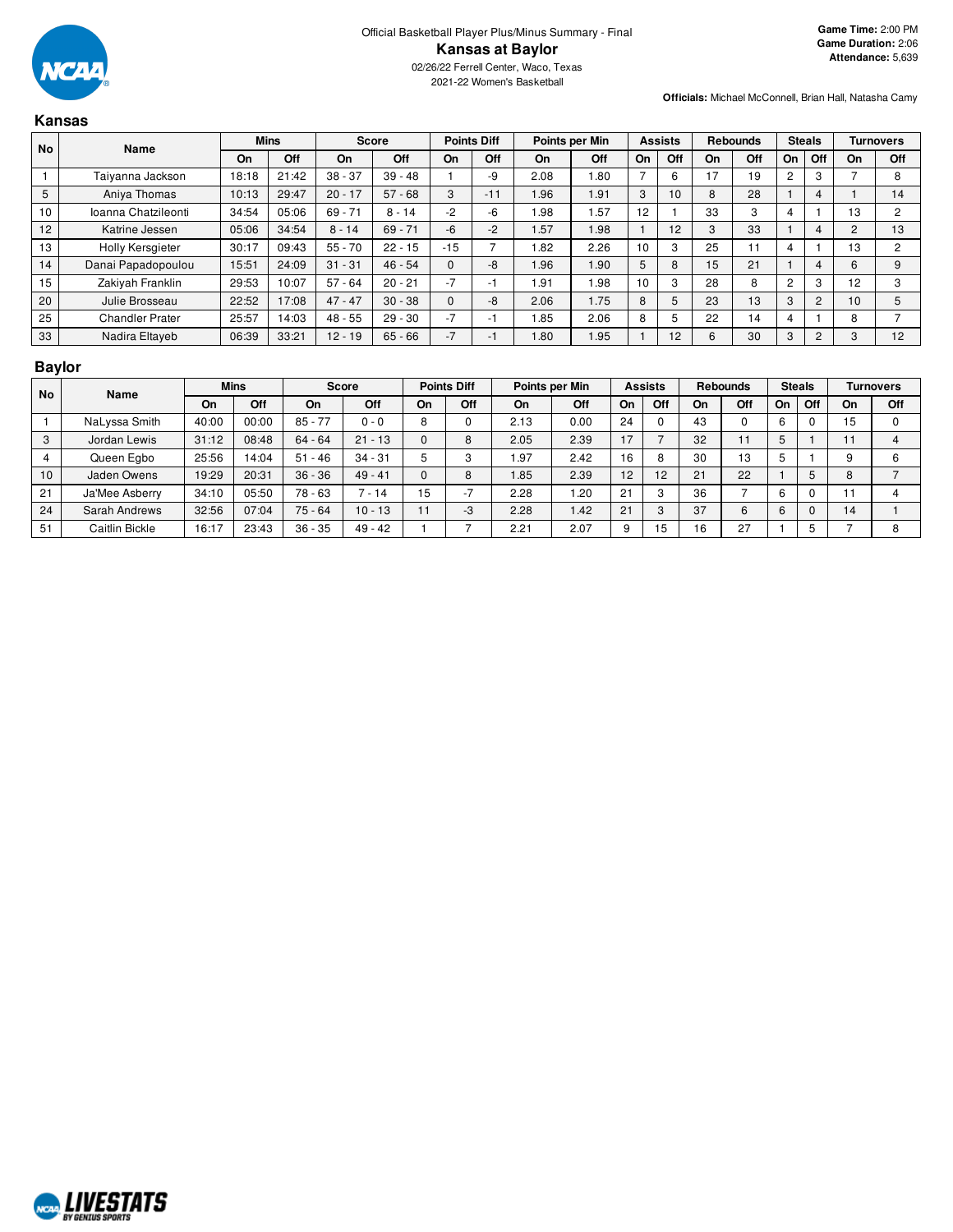

## Players => AllFG Types=>AllResults=>All **Kansas**









| Kansas      | M/A   | %  | Kansas                     |
|-------------|-------|----|----------------------------|
| Field Goals | 28/65 | 43 | <b>Points in the Paint</b> |
| 2 Points    | 24/51 | 47 | <b>Fast Break Points</b>   |
| 3 Points    | 4/14  | 29 | Second Chance Points       |
| Free Throws | 17/22 | 77 | <b>Effective FG%</b>       |

| Kansas                      | M/A       | $\%$ |
|-----------------------------|-----------|------|
| Points in the Paint         | 30(15/31) | 48   |
| <b>Fast Break Points</b>    | 14(8/9)   | 89   |
| <b>Second Chance Points</b> | 8(4/7)    | 57   |
| <b>Effective FG%</b>        | 46        |      |

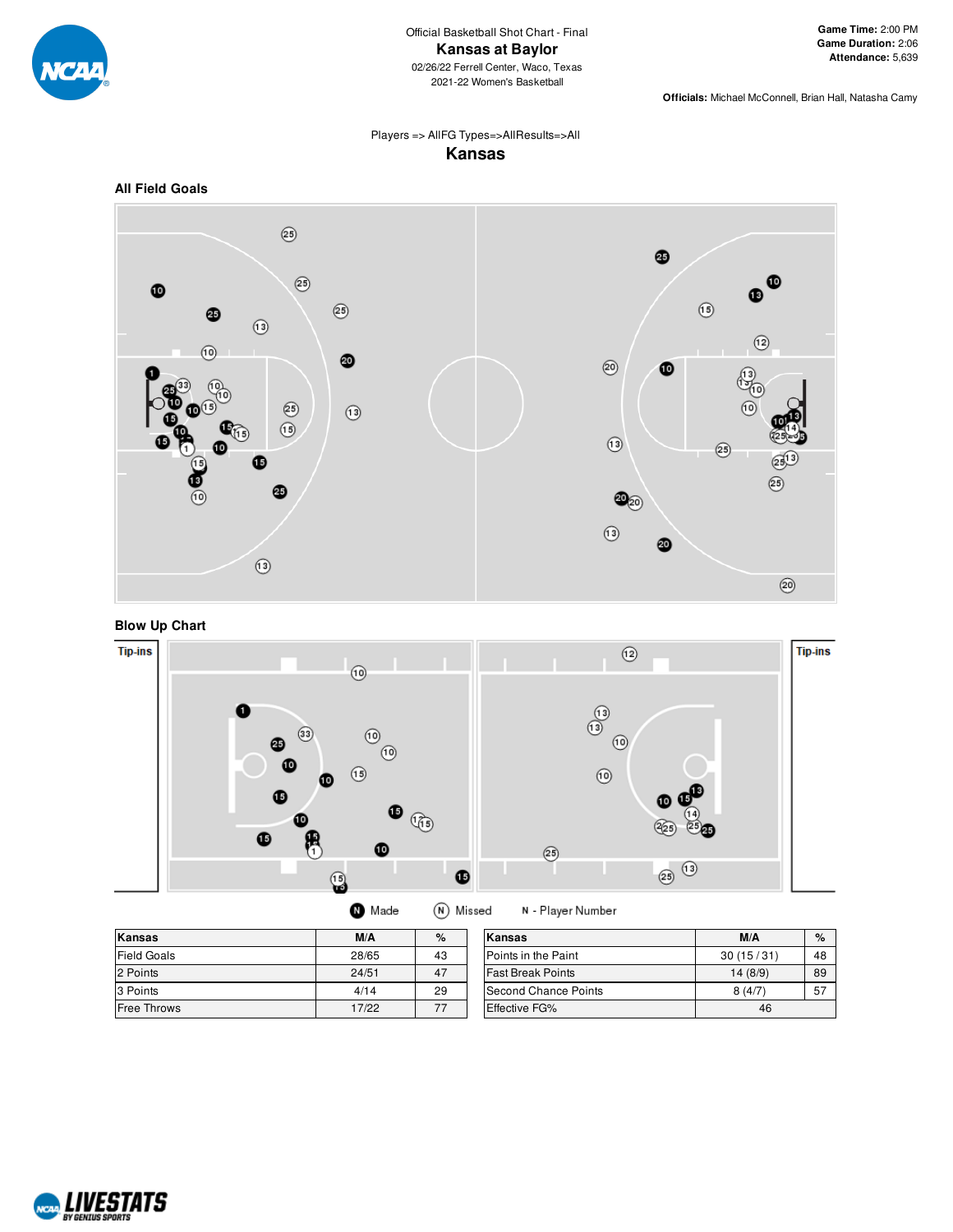

Official Basketball Shot Chart - Final **Kansas at Baylor** 02/26/22 Ferrell Center, Waco, Texas 2021-22 Women's Basketball

**Game Time:** 2:00 PM **Game Duration:** 2:06 **Attendance:** 5,639

**Officials:** Michael McConnell, Brian Hall, Natasha Camy

### Players => AllFG Types=>AllResults=>All **Baylor**







| <b>Baylor</b>      | M/A   | %  | <b>Baylor</b>               | M/A       | $\%$ |
|--------------------|-------|----|-----------------------------|-----------|------|
| <b>Field Goals</b> | 31/65 | 48 | Points in the Paint         | 30(15/29) | 52   |
| 2 Points           | 25/51 | 49 | <b>Fast Break Points</b>    | 11(8/12)  | 67   |
| 3 Points           | 6/14  | 43 | <b>Second Chance Points</b> | 12 (8/12) | 67   |
| <b>Free Throws</b> | 17/30 | 57 | <b>Effective FG%</b>        | 52        |      |

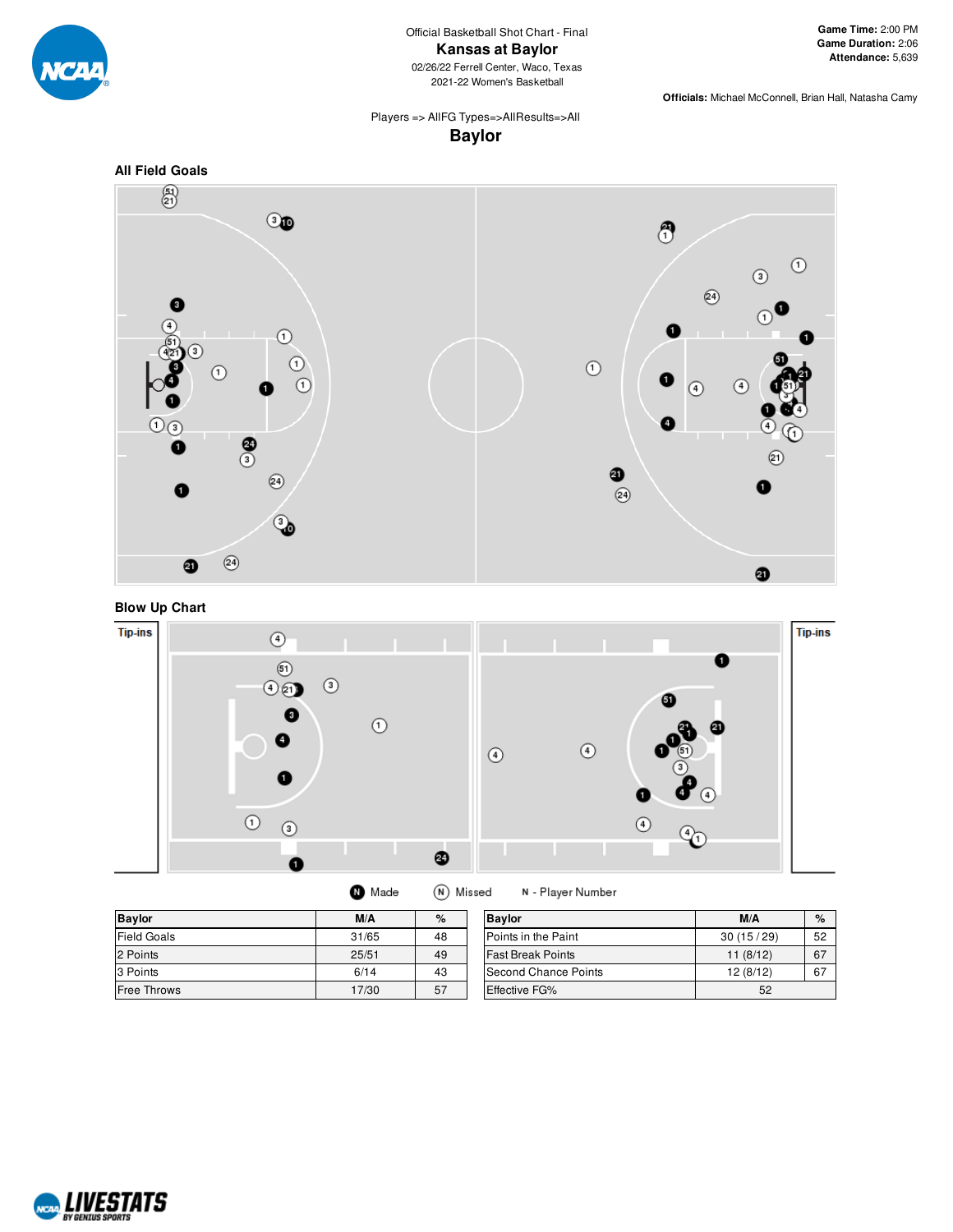

2021-22 Women's Basketball

| Kansas                                                                                       |                      |                   |                       |             |                  |              |                             |                      |              |                |                        |            |
|----------------------------------------------------------------------------------------------|----------------------|-------------------|-----------------------|-------------|------------------|--------------|-----------------------------|----------------------|--------------|----------------|------------------------|------------|
| Lineup                                                                                       | Quarter<br><b>On</b> | Time<br><b>On</b> | Quarter<br>Off        | Time<br>Off | Time on<br>Court | <b>Score</b> | <b>Score</b><br><b>Diff</b> |                      |              |                | <b>Reb StilTov Ass</b> | <b>PPP</b> |
| 1- Jackson T/10- Chatzileonti I/13- Kersgieter H/15- Franklin Z/20-<br>Brosseau J/           | $\mathbf{1}$         | 10:00             | 1                     | 07:49       | 02:11            | $0 - 2$      | $-2$                        | $\overline{4}$       | $\mathbf{1}$ | 3              | $\mathbf 0$            | 0.0000     |
| 1- Jackson T/10- Chatzileonti I/13- Kersgieter H/15- Franklin Z/25- Prater<br>C/             | $\mathbf{1}$         | 07:49             | $\mathbf{1}$          | 06:13       | 01:36            | $2 - 3$      | $-1$                        | $\overline{2}$       | $\mathbf 0$  | $\overline{c}$ | $\mathbf{1}$           | 0.5000     |
| 10- Chatzileonti I/ 13- Kersgieter H/ 14- Papadopoulou D/ 15- Franklin Z/ 25-<br>Prater C/   | $\mathbf{1}$         | 06:13             | $\mathbf{1}$          | 05:07       | 01:06            | $0 - 2$      | -2                          | $\mathbf 0$          | $\mathbf 0$  | $\mathbf{1}$   | $\mathbf 0$            | 0.0000     |
| 5- Thomas A/10- Chatzileonti I/14- Papadopoulou D/15- Franklin Z/25-<br>Prater C/            | $\mathbf{1}$         | 05:07             | $\mathbf{1}$          | 04:27       | 00:40            | $1 - 0$      | $\mathbf{1}$                | $\mathbf{1}$         | $\mathbf 0$  | $\mathbf 0$    | $\mathbf 0$            | 0.5319     |
| 5- Thomas A/10- Chatzileonti I/14- Papadopoulou D/20- Brosseau J/25-<br>Prater C/            | $\mathbf{1}$         | 04:27             | $\mathbf{1}$          | 00:49       | 03:37            | $10-5$       | 5                           | 3                    | $\mathbf 0$  | $\mathbf 0$    | $\overline{c}$         | 1.7007     |
| 12- Jessen K/13- Kersgieter H/14- Papadopoulou D/15- Franklin Z/20-<br>Brosseau J/           | $\mathbf{1}$         | 00:49             | $\overline{c}$        | 10:00       | 00:50            | $0-3$        | -3                          | $\mathbf{1}$         | $\mathbf 0$  | $\mathbf{1}$   | $\mathbf 0$            | 0.0000     |
| 1- Jackson T/ 12- Jessen K/ 13- Kersgieter H/ 15- Franklin Z/ 20- Brosseau J/                | $\mathbf{2}$         | 10:00             | $\mathbf{2}^{\prime}$ | 07:58       | 02:02            | 4-1          | 3                           | $\mathbf{2}$         | $\mathbf 0$  | $\mathbf{1}$   | $\mathbf 0$            | 0.8197     |
| 10- Chatzileonti I/ 13- Kersgieter H/ 14- Papadopoulou D/ 15- Franklin Z/ 25-<br>Prater C/   | $\overline{2}$       | 07:58             | $\overline{2}$        | 06:30       | 01:28            | $5 - 4$      | $\mathbf{1}$                | $\mathbf{1}$         | $\mathbf 0$  | $\mathbf 0$    | $\mathbf{1}$           | 1.6667     |
| 10- Chatzileonti I/ 13- Kersgieter H/ 20- Brosseau J/ 25- Prater C/ 33- Eltayeb<br>N/        | $\overline{2}$       | 06:30             | $\overline{2}$        | 05:47       | 00:43            | $2 - 0$      | $\overline{2}$              | $\mathbf{1}$         | $\mathbf{1}$ | $\mathbf 0$    | $\mathbf 0$            | 2.0000     |
| 10- Chatzileonti I/13- Kersgieter H/14- Papadopoulou D/25- Prater C/33-<br>Eltayeb N/        | $\mathbf{2}$         | 05:47             | $\mathbf{2}^{\prime}$ | 04:22       | 01:25            | $4 - 2$      | $\overline{2}$              | $\mathbf{2}^{\circ}$ | $\mathbf{1}$ | $\mathbf{1}$   | $\mathbf 0$            | 1.0309     |
| 10- Chatzileonti I/ 13- Kersgieter H/ 20- Brosseau J/ 25- Prater C/ 33- Eltayeb<br>N/        | $\overline{2}$       | 04:22             | $\overline{c}$        | 03:12       | 01:10            | $0 - 2$      | -2                          | $\mathbf{1}$         | $\mathbf 0$  | $\mathbf{1}$   | $\mathbf 0$            | 0.0000     |
| 5- Thomas A/ 10- Chatzileonti I/ 13- Kersgieter H/ 14- Papadopoulou D/ 20-<br>Brosseau J/    | $\overline{2}$       | 03:12             | $\overline{2}$        | 02:14       | 00:58            | $0 - 2$      | -2                          | $\mathbf{1}$         | $\mathbf 0$  | $\mathbf{1}$   | $\mathbf 0$            | 0.0000     |
| 5- Thomas A/ 12- Jessen K/ 14- Papadopoulou D/ 20- Brosseau J/ 25- Prater<br>C/              | $\overline{c}$       | 02:14             | $\overline{c}$        | 01:29       | 00:45            | $0-3$        | -3                          | $\mathbf 0$          | $\mathbf 0$  | $\mathbf 0$    | $\Omega$               | 0.0000     |
| 12- Jessen K/ 13- Kersgieter H/ 20- Brosseau J/ 25- Prater C/ 33- Eltayeb N/                 | $\overline{c}$       | 01:29             | 3                     | 10:00       | 01:29            | $4 - 7$      | -3                          | $\mathbf 0$          | $\mathbf{1}$ | 0              | $\mathbf{1}$           | 1.3889     |
| 1- Jackson T/10- Chatzileonti I/13- Kersgieter H/15- Franklin Z/20-<br>Brosseau J/           | 3                    | 10:00             | 3                     | 06:48       | 03:12            | $9 - 7$      | $\mathbf{2}$                | $\overline{4}$       | $\mathbf 0$  | $\mathbf{1}$   | 3                      | 1.5306     |
| 10- Chatzileonti I/ 14- Papadopoulou D/ 15- Franklin Z/ 20- Brosseau J/ 25-<br>Prater C/     | 3                    | 06:48             | 3                     | 06:06       | 00:42            | $2 - 0$      | $\overline{2}$              | $\mathbf{2}$         | $\mathbf 0$  | $\mathbf 0$    | $\mathbf 0$            | 1.3889     |
| 10- Chatzileonti I/ 15- Franklin Z/ 20- Brosseau J/ 25- Prater C/ 33- Eltayeb<br>N/          | 3                    | 06:06             | 3                     | 05:03       | 01:03            | $2 - 5$      | -3                          | $\mathbf{1}$         | $\mathbf 0$  | $\mathbf{1}$   | $\mathbf 0$            | 1.0000     |
| 10- Chatzileonti I/ 13- Kersgieter H/ 15- Franklin Z/ 25- Prater C/ 33- Eltayeb              | 3                    | 05:03             | 3                     | 04:14       | 00:49            | $0 - 3$      | -3                          | $\mathbf{1}$         | $\mathbf 0$  | $\mathbf 0$    | $\mathbf 0$            | 0.0000     |
| 1- Jackson T/10- Chatzileonti I/13- Kersgieter H/15- Franklin Z/25- Prater<br>C/             | 3                    | 04:14             | 3                     | 02:06       | 02:08            | $4 - 8$      | -4                          | $\mathbf 0$          | $\mathbf 0$  | $\mathbf 0$    | $\overline{2}$         | 1.3333     |
| 1- Jackson T/5- Thomas A/10- Chatzileonti I/15- Franklin Z/25- Prater C/                     | 3                    | 02:06             | 3                     | 00:31       | 01:34            | $5-0$        | 5                           | 3                    | $\mathbf{1}$ | 0              | $\mathbf 0$            | 1.3736     |
| 1- Jackson T/5- Thomas A/10- Chatzileonti I/13- Kersgieter H/15- Franklin<br>Z/              | 3                    | 00:31             | $\overline{4}$        | 08:30       | 02:02            | 4-7          | -3                          | $\mathbf 0$          | $\mathbf 0$  | $\mathbf 0$    | $\mathbf{1}$           | 0.8000     |
| 1- Jackson T/ 10- Chatzileonti I/ 13- Kersgieter H/ 15- Franklin Z/ 25- Prater<br>C/         | $\overline{4}$       | 08:30             | 4                     | 07:31       | 00:59            | $3-3$        | $\mathbf 0$                 | 0                    | 0            | 0              | 0                      | 2.0833     |
| 10- Chatzileonti I/ 13- Kersgieter H/ 14- Papadopoulou D/ 15- Franklin Z/ 25-<br>Prater C/   | $\overline{4}$       | 07:31             | 4                     | 06:02       | 01:29            | $2 - 2$      | 0                           | $\mathbf{1}$         | $\mathbf 0$  | $\mathbf 0$    | $\mathbf 0$            | 0.6667     |
| 10- Chatzileonti I/ 14- Papadopoulou D/ 15- Franklin Z/ 20- Brosseau J/ 25-<br>Prater C/     | $\overline{4}$       | 06:02             | 4                     | 04:40       | 01:22            | $2 - 2$      | $\mathbf 0$                 | $\mathbf{1}$         | $\mathbf 0$  | $\mathbf{1}$   | $\mathbf{1}$           | 0.6667     |
| 1- Jackson T/10- Chatzileonti I/13- Kersgieter H/15- Franklin Z/20-<br>Brosseau J/           | $\overline{4}$       | 04:40             | 4                     | 02:49       | 01:51            | $7 - 2$      | 5                           | $2^{\circ}$          | $\mathbf 0$  | $\mathbf 0$    | $\mathbf 0$            | 1.5766     |
| 1- Jackson T/10- Chatzileonti I/13- Kersgieter H/15- Franklin Z/25- Prater<br>C/             | $\overline{4}$       | 02:49             | 4                     | 02:06       | 00:43            | $0 - 4$      | -4                          | $\mathbf 0$          | $\mathbf 0$  | 0              | $\mathbf 0$            | 0.0000     |
| 10- Chatzileonti I/ 13- Kersgieter H/ 14- Papadopoulou D/ 15- Franklin Z/ 25-<br>Prater C/   | $\overline{4}$       | 02:06             | 4                     | 01:34       | 00:32            | 0-0          | 0                           | $2^{\circ}$          | $\mathbf 0$  | 1              | $\mathbf 0$            | 0.0000     |
| 10- Chatzileonti I/ 13- Kersgieter H/ 14- Papadopoulou D/ 15- Franklin Z/ 20-<br>Brosseau J/ | $\overline{4}$       | 01:34             | 4                     | 01:09       | 00:25            | $2 - 2$      | $\mathbf 0$                 | $\mathbf 0$          | $\mathbf 0$  | $\mathbf 0$    | $\mathbf 0$            | 2.0000     |
| 5- Thomas A/ 10- Chatzileonti I/ 13- Kersgieter H/ 15- Franklin Z/ 25- Prater<br>C/          | $\overline{4}$       | 01:09             | 4                     | 00:31       | 00:37            | 0-0          | $\mathbf 0$                 | $\mathbf{0}$         | $\mathbf 0$  | $\mathbf 0$    | $\mathbf 0$            | 0.0000     |
| 10- Chatzileonti I/ 13- Kersgieter H/ 14- Papadopoulou D/ 15- Franklin Z/ 20-<br>Brosseau J/ | $\overline{4}$       | 00:31             | 4                     | 00:00       | 00:32            | $3 - 4$      | $-1$                        | $\mathbf 0$          | $\mathbf 0$  | 0              | 1                      | 1.5000     |

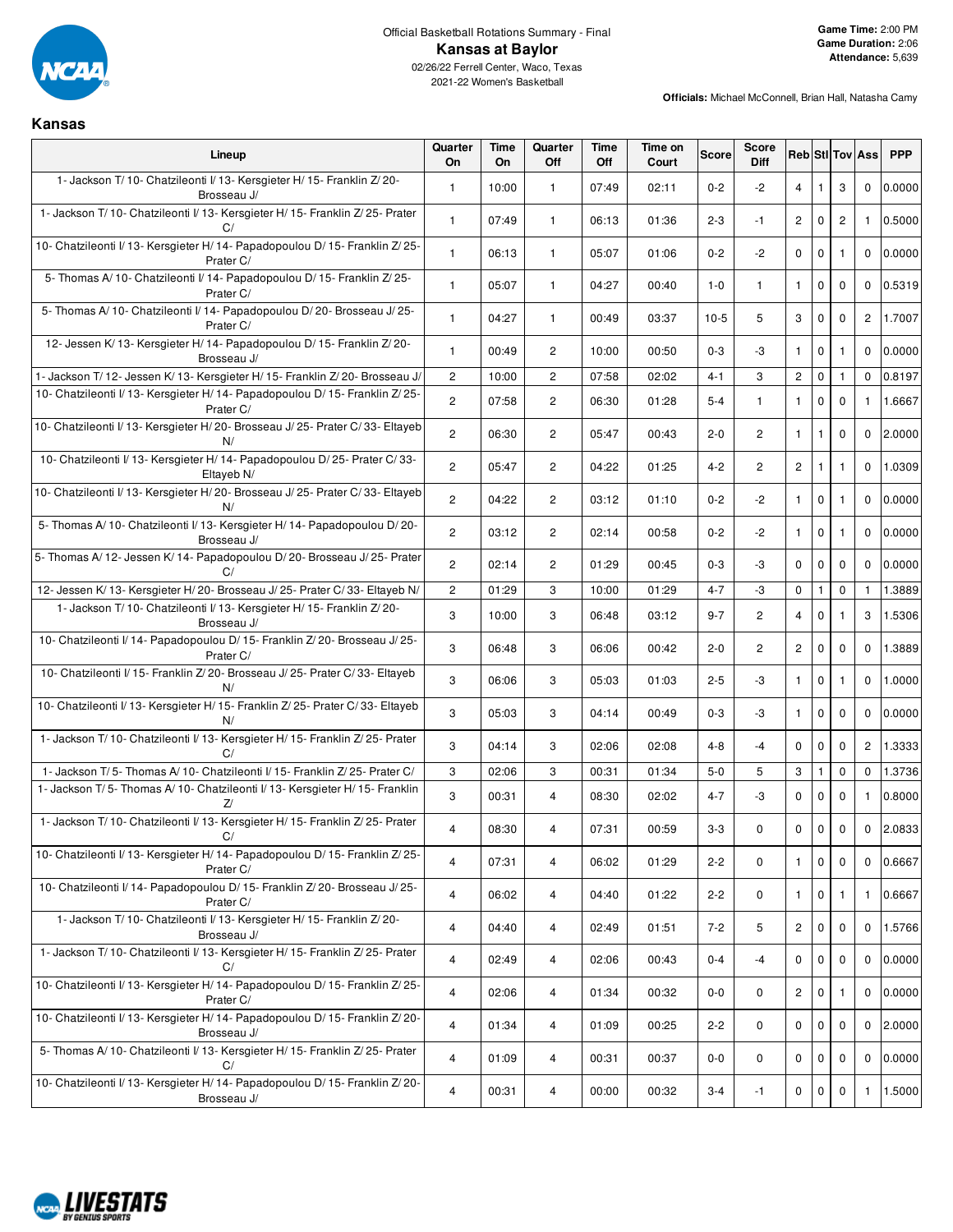

| <b>Baylor</b>                                                       |                |       |                |       |                                                                                        |           |                |                |                |                |              |            |
|---------------------------------------------------------------------|----------------|-------|----------------|-------|----------------------------------------------------------------------------------------|-----------|----------------|----------------|----------------|----------------|--------------|------------|
| Lineup                                                              |                |       |                |       | Quarter On Time On Quarter Off Time Off Time on Court Score Score Diff Reb Sti Tov Ass |           |                |                |                |                |              | <b>PPP</b> |
| 1- Smith N/3- Lewis J/4- Egbo Q/21- Asberry J/24- Andrews S/        |                | 10:00 |                | 04:27 | 05:33                                                                                  | $7-3$     | 4              | 6              | 3              | 3              |              | 0.5682     |
| 1- Smith N/3- Lewis J/10- Owens J/24- Andrews S/51- Bickle C/       |                | 04:27 |                | 00:49 | 03:37                                                                                  | $5 - 10$  | -5             | 4              | $\Omega$       | 3              | $\mathbf{2}$ | 0.8333     |
| 1- Smith N/3- Lewis J/10- Owens J/21- Asberry J/51- Bickle C/       |                | 00:49 | $\overline{2}$ | 07:45 | 03:05                                                                                  | $4 - 4$   | $\Omega$       | $\overline{2}$ | $\Omega$       | $\Omega$       |              | 0.8197     |
| 1- Smith N/3- Lewis J/4- Egbo Q/10- Owens J/21- Asberry J/          | $\overline{c}$ | 07:45 | $\overline{2}$ | 06:30 | 01:15                                                                                  | $4 - 5$   | $-1$           |                | $\Omega$       | $\mathbf{0}$   |              | 1.3889     |
| 1- Smith N/3- Lewis J/4- Egbo Q/21- Asberry J/24- Andrews S/        | $\overline{c}$ | 06:30 | $\overline{2}$ | 05:47 | 00:43                                                                                  | $0 - 2$   | $-2$           | $\Omega$       | $\Omega$       |                | 0            | 0.0000     |
| 1- Smith N/4- Egbo Q/10- Owens J/21- Asberry J/24- Andrews S/       | $\overline{2}$ | 05:47 | $\overline{2}$ | 01:29 | 04:18                                                                                  | $9 - 4$   | 5              | 6              |                |                | 3            | 1.0274     |
| 1- Smith N/3- Lewis J/21- Asberry J/24- Andrews S/51- Bickle C/     | $\overline{c}$ | 01:29 | 3              | 10:00 | 01:29                                                                                  | $7 - 4$   | 3              |                | $\Omega$       |                |              | 1.5086     |
| 1- Smith N/3- Lewis J/4- Egbo Q/21- Asberry J/24- Andrews S/        | 3              | 10:00 | 3              | 06:25 | 03:35                                                                                  | $7-9$     | $-2$           | 4              |                | $\Omega$       |              | 0.9409     |
| 1- Smith N/3- Lewis J/21- Asberry J/24- Andrews S/51- Bickle C/     | 3              | 06:25 | 3              | 00:31 | 05:53                                                                                  | $16 - 13$ | 3              | 6              |                | $\overline{2}$ | 5            | 1.3605     |
| - Smith N/ 10- Owens J/ 21- Asberry J/ 24- Andrews S/ 51- Bickle C/ | 3              | 00:31 | 3              | 00:31 | 00:00                                                                                  | $2 - 0$   | $\overline{2}$ | $\Omega$       | $\Omega$       | $\Omega$       |              | 2.2727     |
| 1- Smith N/4- Egbo Q/10- Owens J/21- Asberry J/24- Andrews S/       | 3              | 00:31 | 4              | 06:02 | 04:30                                                                                  | $10-9$    |                | 5              | $\overline{0}$ | 3              | 4            | 1.1848     |
| 1- Smith N/3- Lewis J/4- Egbo Q/10- Owens J/21- Asberry J/          | $\overline{4}$ | 06:02 | 4              | 05:31 | 00:31                                                                                  | $0 - 0$   | $\Omega$       | $\Omega$       | $\Omega$       | $\Omega$       | 0            | 0.0000     |
| 1- Smith N/3- Lewis J/4- Egbo Q/10- Owens J/51- Bickle C/           | 4              | 05:31 | 4              | 03:18 | 02:13                                                                                  | $2 - 4$   | $-2$           | 3              | $\mathbf{0}$   |                |              | 0.4098     |
| 1- Smith N/3- Lewis J/4- Egbo Q/21- Asberry J/24- Andrews S/        | 4              | 03:18 | 4              | 00:00 | 03:18                                                                                  | $12 - 10$ | $\overline{c}$ | 5              | $\overline{0}$ |                | 5            | 1.6393     |

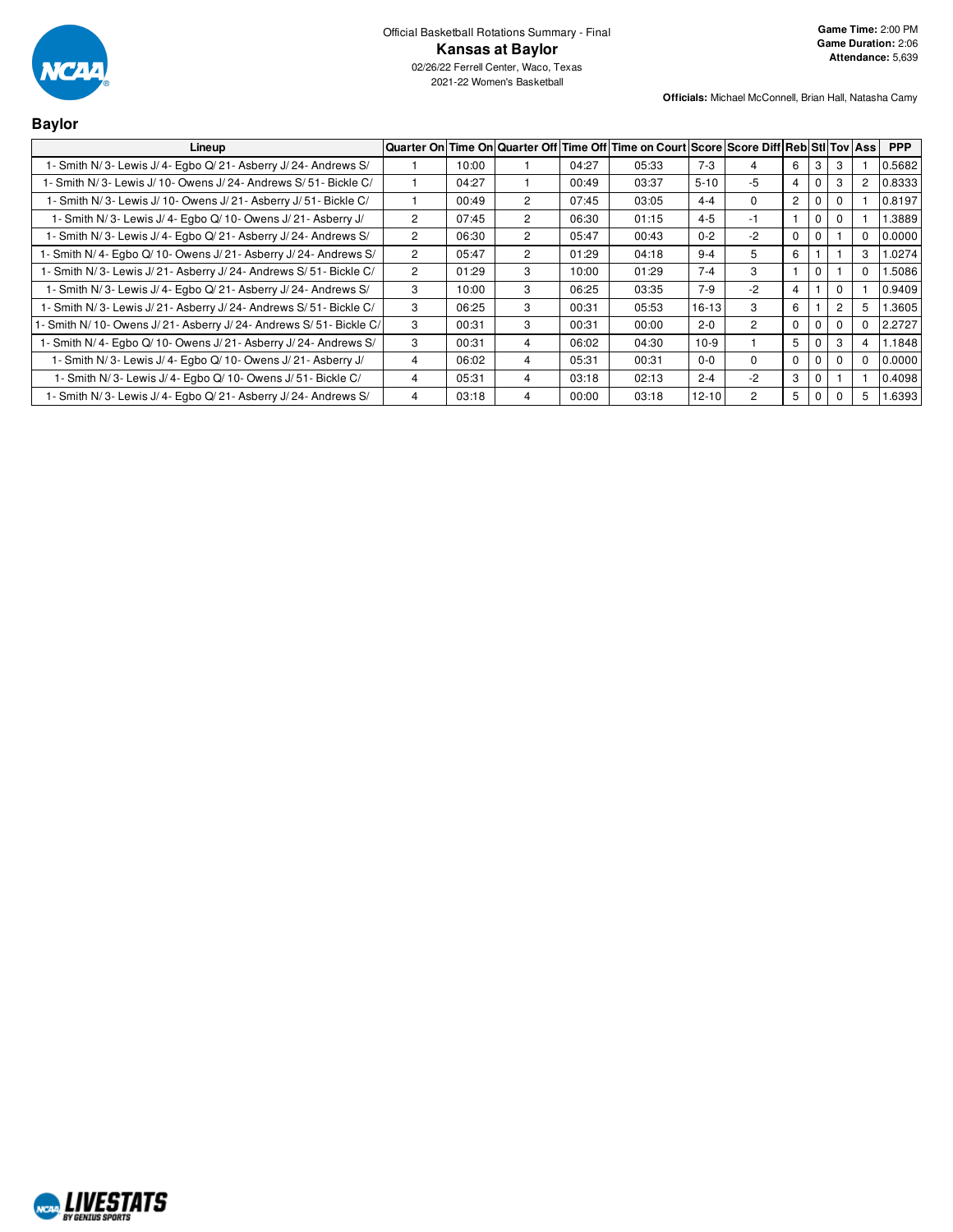

| Kansas                                                                                    |       |              |                   |         |                |             |                |                |            |
|-------------------------------------------------------------------------------------------|-------|--------------|-------------------|---------|----------------|-------------|----------------|----------------|------------|
| Lineup                                                                                    |       | <b>Score</b> | <b>Score Diff</b> | Pts/Min |                |             | Reb Stl Tov    | Ass            | <b>PPP</b> |
| 1- Jackson T/ 10- Chatzileonti I/ 13- Kersgieter H/ 15- Franklin Z/ 20- Brosseau J/       | 07:14 | $16 - 11$    | 5                 | 2.2120  | 10             |             | 4              | 3              | 1.1173     |
| 1- Jackson T/10- Chatzileonti I/13- Kersgieter H/15- Franklin Z/25- Prater C/             | 05:26 | $9 - 18$     | $-9$              | 1.6564  | $\overline{2}$ | $\Omega$    | 2              | 3              | 0.9534     |
| 10- Chatzileonti I/13- Kersgieter H/14- Papadopoulou D/15- Franklin Z/25- Prater C/       | 04:35 | $7 - 8$      | $-1$              | 1.5273  | $\overline{4}$ | $\mathbf 0$ | $\overline{c}$ |                | 0.7778     |
| 5- Thomas A/ 10- Chatzileonti I/ 14- Papadopoulou D/ 20- Brosseau J/ 25- Prater C/        | 03:37 | $10-5$       | 5                 | 2.7650  | 3              | $\Omega$    | $\Omega$       | $\overline{2}$ | 1.7007     |
| 10- Chatzileonti I/ 14- Papadopoulou D/ 15- Franklin Z/ 20- Brosseau J/ 25- Prater C/     | 02:04 | $4 - 2$      | $\overline{c}$    | 1.9355  | 3              | $\mathbf 0$ |                |                | 0.9009     |
| 1- Jackson T/12- Jessen K/13- Kersgieter H/15- Franklin Z/20- Brosseau J/                 | 02:02 | $4 - 1$      | 3                 | 1.9672  | $\overline{2}$ | $\Omega$    |                | $\Omega$       | 0.8197     |
| 1- Jackson T/5- Thomas A/10- Chatzileonti I/13- Kersgieter H/15- Franklin Z/              | 02:02 | $4 - 7$      | -3                | 1.9672  | $\Omega$       | $\mathbf 0$ | $\Omega$       |                | 0.8000     |
| 10- Chatzileonti I/ 13- Kersgieter H/ 20- Brosseau J/ 25- Prater C/ 33- Eltayeb N/        | 01:53 | $2 - 2$      | $\Omega$          | 1.0619  | $\overline{2}$ |             |                | $\Omega$       | 0.6667     |
| 1- Jackson T/5- Thomas A/10- Chatzileonti I/15- Franklin Z/25- Prater C/                  | 01:34 | $5-0$        | 5                 | 3.1915  | 3              |             | $\Omega$       | $\Omega$       | 1.3736     |
| 12- Jessen K/13- Kersgieter H/20- Brosseau J/25- Prater C/33- Eltayeb N/                  | 01:29 | $4 - 7$      | $-3$              | 2.6966  | $\Omega$       |             | $\Omega$       |                | 1.3889     |
| 10- Chatzileonti I/ 13- Kersgieter H/ 14- Papadopoulou D/ 25- Prater C/ 33- Eltayeb N/    | 01:25 | $4 - 2$      | 2                 | 2.8235  | $\overline{2}$ |             |                | $\Omega$       | 1.0309     |
| 10- Chatzileonti I/15- Franklin Z/20- Brosseau J/25- Prater C/33- Eltayeb N/              | 01:03 | $2 - 5$      | $-3$              | 1.9048  |                | $\mathbf 0$ |                | $\Omega$       | 1.0000     |
| 5- Thomas A/ 10- Chatzileonti I/ 13- Kersgieter H/ 14- Papadopoulou D/ 20- Brosseau J/    | 00:58 | $0 - 2$      | $-2$              | 0.0000  |                | $\mathbf 0$ |                | $\Omega$       | 0.0000     |
| 10- Chatzileonti I/ 13- Kersgieter H/ 14- Papadopoulou D/ 15- Franklin Z/ 20- Brosseau J/ | 00:57 | $5-6$        | $-1$              | 5.2632  | $\Omega$       | $\Omega$    | $\Omega$       |                | 1.6667     |
| 12- Jessen K/ 13- Kersgieter H/ 14- Papadopoulou D/ 15- Franklin Z/ 20- Brosseau J/       | 00:50 | $0 - 3$      | $-3$              | 0.0000  |                | $\Omega$    |                | $\Omega$       | 0.0000     |
| 10- Chatzileonti I/ 13- Kersgieter H/ 15- Franklin Z/ 25- Prater C/ 33- Eltayeb N/        | 00:49 | $0 - 3$      | $-3$              | 0.0000  |                | $\Omega$    | $\Omega$       | $\Omega$       | 0.0000     |
| 5- Thomas A/12- Jessen K/14- Papadopoulou D/20- Brosseau J/25- Prater C/                  | 00:45 | $0 - 3$      | $-3$              | 0.0000  | $\Omega$       | $\Omega$    | $\Omega$       | $\Omega$       | 0.0000     |
| 5- Thomas A/10- Chatzileonti I/14- Papadopoulou D/15- Franklin Z/25- Prater C/            | 00:40 | $1 - 0$      |                   | 1.5000  |                | $\Omega$    | $\Omega$       | $\Omega$       | 0.5319     |
| 5- Thomas A/10- Chatzileonti I/13- Kersgieter H/15- Franklin Z/25- Prater C/              | 00:37 | $0 - 0$      | $\mathbf 0$       | 0.0000  | $\Omega$       | 0           | $\Omega$       | $\Omega$       | 0.0000     |